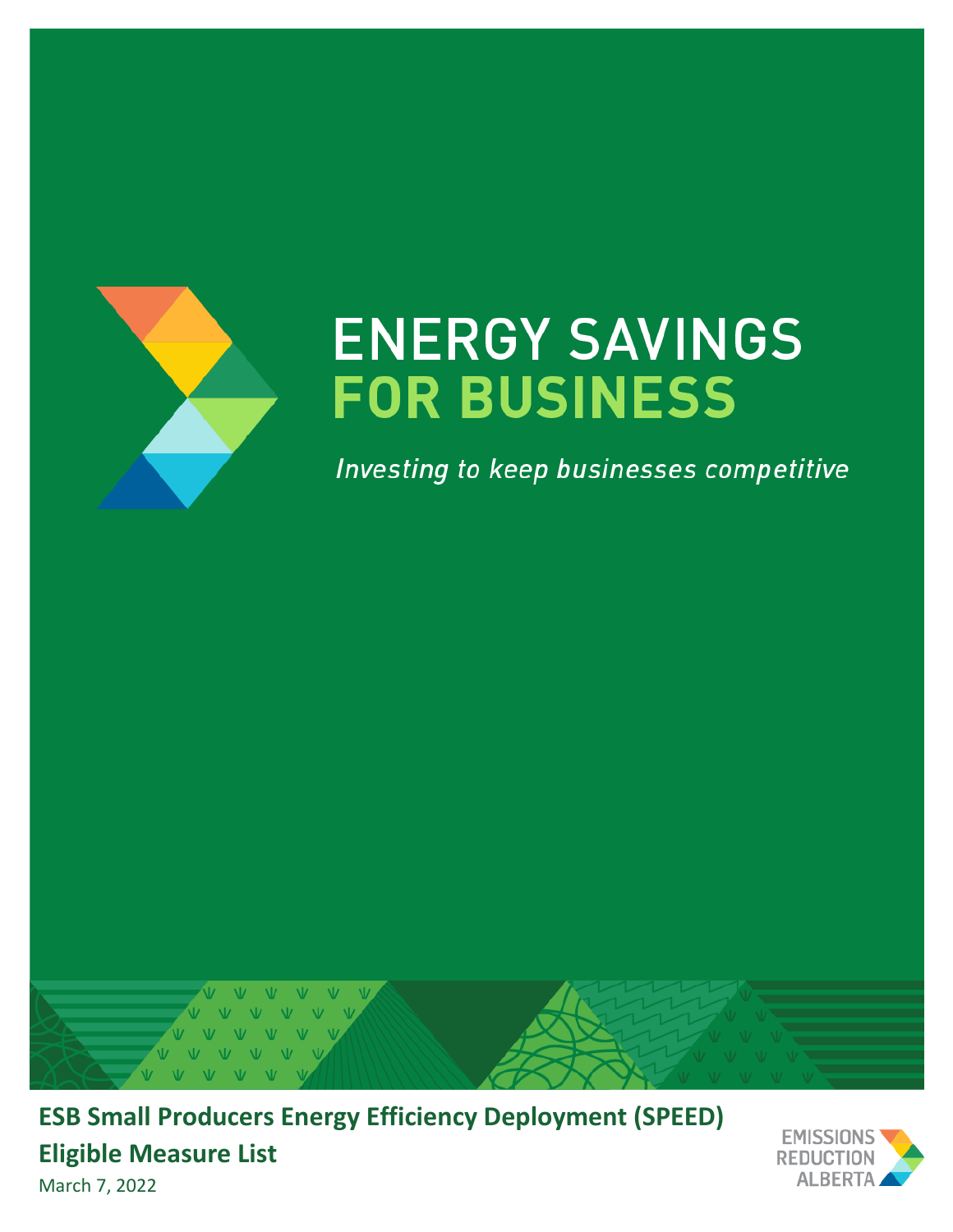# **Table of Contents**

V V V V V V V V V  $V - V$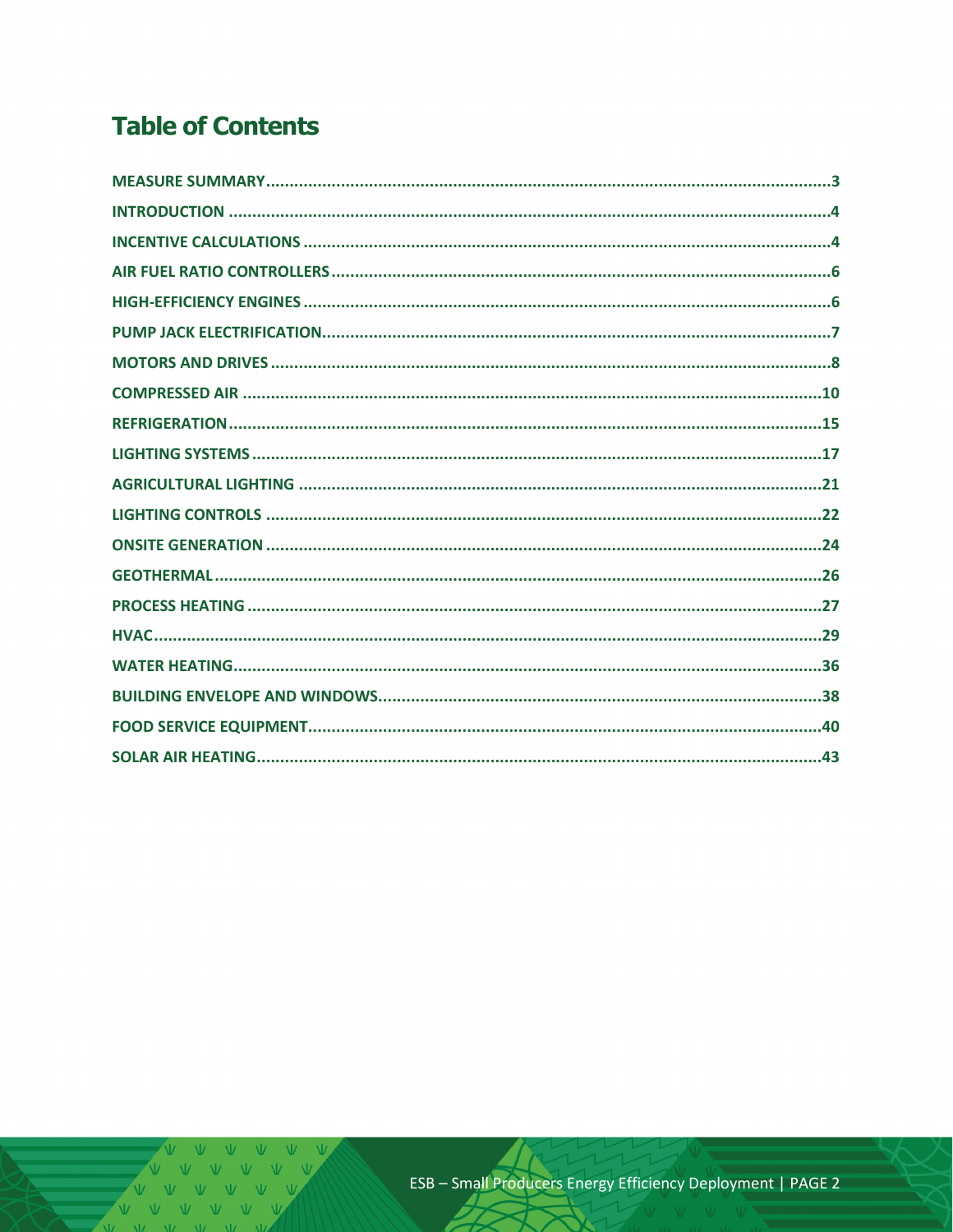# <span id="page-2-0"></span>**MEASURE SUMMARY**

| <b>Air Fuel Ratio Controllers</b>                                                      |
|----------------------------------------------------------------------------------------|
| Lean Burn                                                                              |
| Rich Burn to Lean Burn Conversion                                                      |
| <b>High-Efficiency Engines</b>                                                         |
| <b>Engine Upgrade</b>                                                                  |
| New Engine Replacing Old Engine                                                        |
| <b>Pump Jack Electrification</b>                                                       |
| <b>Conversion to Electric Drive</b>                                                    |
| Pump Off Controller                                                                    |
| <b>Lighting Controls</b>                                                               |
| Daylight Controls                                                                      |
| <b>Occupancy Controls</b>                                                              |
| <b>Bi-Level Control</b>                                                                |
| <b>Onsite Generation</b>                                                               |
| <b>Combined Heat &amp; Power</b>                                                       |
| Waste Heat Recovery (Organic Rankine Cycle)                                            |
| <b>Geothermal</b>                                                                      |
| <b>Ground Source Heat Pump</b>                                                         |
| <b>HVAC</b>                                                                            |
|                                                                                        |
| <b>Boilers</b>                                                                         |
| <b>Condensing Unit Heaters</b>                                                         |
| <b>Boiler and Heater Controls</b>                                                      |
| <b>High Efficiency Furnaces</b>                                                        |
| Chillers                                                                               |
| Roof-Top Units and Roof-Top Unit Controls                                              |
| Condensing Make-Up Air Unit                                                            |
| Heat and Energy Recovery Ventilators                                                   |
| <b>Demand Control Ventilation</b>                                                      |
| <b>Destratification Fans</b>                                                           |
| <b>HVAC Pipe Insulation</b>                                                            |
| <b>Packaged Terminal Heat Pumps</b>                                                    |
| <b>Process Heating</b>                                                                 |
| <b>Steam Traps</b>                                                                     |
| Economizers                                                                            |
| Steam Fittings and Pipe Insulation                                                     |
| Direct Contact Water Heater                                                            |
| <b>Water Heating</b>                                                                   |
| <b>Condensing Storage Tank Water Heater</b><br><b>Condensing Tankless Water Heater</b> |

| <b>Food Service</b>                             |
|-------------------------------------------------|
| Ovens                                           |
| <b>Fryers</b>                                   |
| Griddles                                        |
| <b>Steam Cookers</b>                            |
| Dishwashers                                     |
| Demand Control Kitchen Ventilation              |
| <b>Motors and Drives</b>                        |
| VFD for Fan or Pump Motor                       |
| Premium Efficient Motor - ODP                   |
| Premium Efficient Motor - TEFC                  |
| Notched or Synchronous Belt Retrofits           |
| <b>Compressed Air</b>                           |
| <b>VSD Air Compressor</b>                       |
| Zero Loss Drain                                 |
| <b>Nozzles</b>                                  |
| <b>Compressed Air Storage</b>                   |
| Cycling or Thermal Mass Refrigerated Dryer      |
| <b>Desiccant Dryer Dewpoint Demand Controls</b> |
| Low Pressure Drop Filter                        |
| <b>Refrigeration</b>                            |
| <b>Anti-Sweat Heater Controls</b>               |
| <b>Automatic Door Closer</b>                    |
| <b>Evaporator Fan Control</b>                   |
| <b>Night Covers</b>                             |
| <b>Strip Curtain</b>                            |
| <b>Lighting Systems</b>                         |
| Downlight Fixtures and Retrofit Kits            |
| <b>LED Exit Signs</b>                           |
| <b>Troffer Fixtures and Kits</b>                |
| Refrigerated Case Lighting LED                  |
| <b>Exterior LED Fixtures</b>                    |
| <b>Accent or Track Lighting</b>                 |
| Linear LED Fixture Replacement or Retrofit      |
| <b>Bay LED Fixture</b>                          |
| <b>Building Envelope and Windows</b>            |
| Air Curtains and Door Dock Seals                |
| Ceiling and Wall Insulation                     |
| <b>High Efficiency Windows</b>                  |
| <b>Agricultural Lighting</b>                    |
| <b>Greenhouse Top Lighting</b>                  |
| <b>Solar Air Heating</b>                        |
| Solar Pre-Heating of Intake Air                 |

**NV NV NV NV**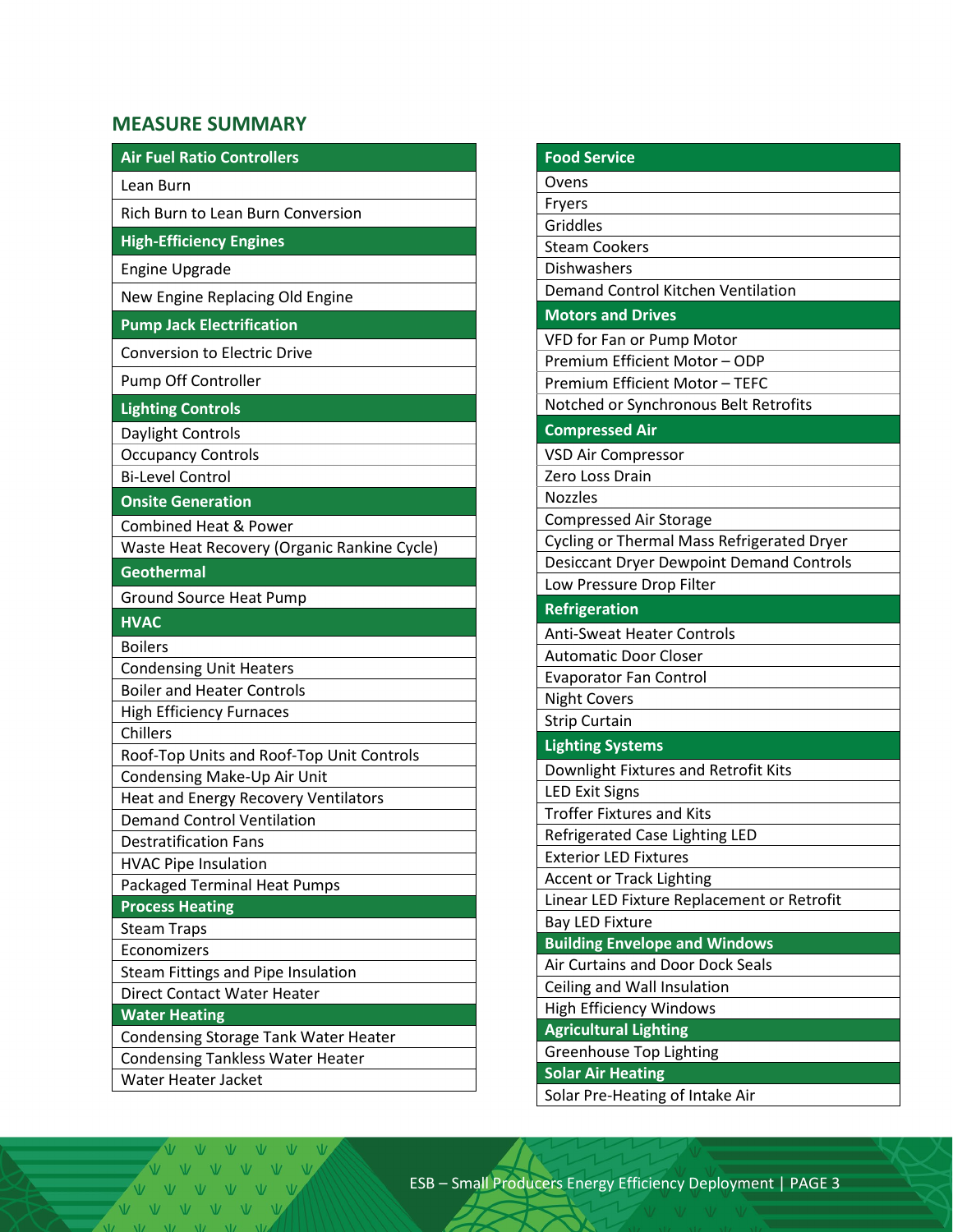#### <span id="page-3-0"></span>**INTRODUCTION**

As an expansion of the Energy Savings for Business (ESB) Program, Small Producers Energy Efficiency Deployment (SPEED) offers a wide range of incentives to help Alberta oil and gas facilities reduce the initial cost of installing high efficiency equipment and emissions reduction technologies. This document represents the detailed list of emission reducing technologies, or "Measures", that qualify for participant incentives. Incentives are available for equipment upgrades and installations that include the following Measure Categories:

- · Air Fuel Ratio Controllers
- · High-Efficiency Engines
- Pump Jack Electrification
- · Motors & Drives
- Compressed Air
- · Refrigeration
- **Lighting Systems**
- **Lighting Controls**
- · Onsite Generation
- Geothermal
- · HVAC
- Process Heating
- · Water Heating
- **Building Envelope and Windows**
- Food Service Equipment
- Solar Air Heating
- Agricultural Lighting

Incentives for the Eligible Measures listed in this document are based on size, quantity, capacity, or a metric of energy savings. Eligible Measures are subject to specifications provided for each Measure within this document.

To register for SPEED as an applicant or contractor, please visit the SPEED Program webpage. After you are successfully registered, you can begin applying for incentives. Please see the SPEED Guidelines for more details.

For additional details on how to submit accurate and complete applications, please see the Application Checklist for each applicable Measure category in your application (Application Checklists are available on the SPEED webpage).

For a detailed description of eligibility rules for applying for incentives under SPEED, applicants are encouraged to read the SPEED Participant Terms and Conditions.

#### <span id="page-3-2"></span>**Note regarding size limits in measure categories**

Some measures in this document have size limits (e.g., 500 hp for VFDs). If you are considering installing a measure that exceeds this limit, please reach out to our contact centre [\(speed@esbprogram.ca\)](mailto:speed@esbprogram.ca) before submitting your application and we will review your request on a case-by-case basis. Please note that while we may consider exceptions to the size limits, any caps on the maximum incentive amount will still apply.

#### <span id="page-3-1"></span>**INCENTIVE CALCULATIONS**

 $V = VV - VV - VV$ 

Approved SPEED funding will be calculated as the lower amount of

1) the Fixed Incentive Value per unit<sup>[1]</sup> stated on the SPEED Eligible Measure List multiplied by the number of units of that Measure, and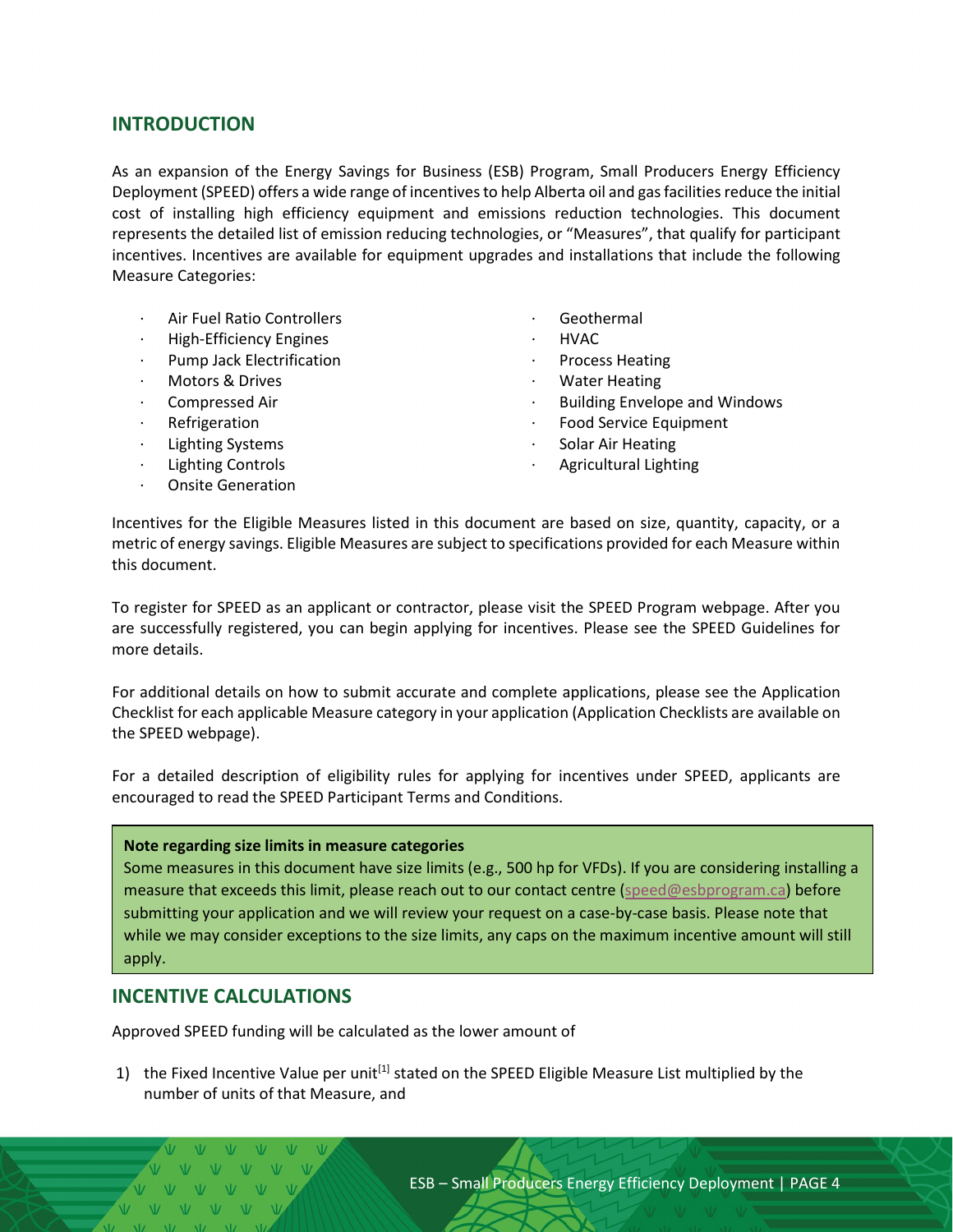

2) Maximum 50% of total Eligible Expense (or 25% in the case of lighting systems). Funding reservations are made at pre-approval and paid upon completion.

*[1] For measures that do not have a Fixed Incentive Value, the incentive will be strictly a % of Eligible Expenses as stated in the measure details below. Applies to the AFR, High-Efficiency Engines, and Pump Jack measure categories.*

#### **Incentive Calculation Example:**

Using a Variable Frequency Drive (VFD) as an example below, the blue rectangles show the Incentive Value and Maximum % of Eligible Expense columns. The red rectangles show the Incentive Value and Maximum % of Eligible Expense for a VFD (\$125 per hp and 50%, respectively). Note that in the project application, Eligible Expenses are referred to as Project Costs.

## **MOTORS AND DRIVES**

| <b>Measure Code</b>                                                                                                                                                                                                                                                                                                                                                            | <b>Measure and Minimum Eligibility</b>                     | <b>Incentive Value</b> | <b>Maximum</b><br>% of Eligible<br><b>Expense</b> |  |  |
|--------------------------------------------------------------------------------------------------------------------------------------------------------------------------------------------------------------------------------------------------------------------------------------------------------------------------------------------------------------------------------|------------------------------------------------------------|------------------------|---------------------------------------------------|--|--|
| <b>Variable Frequency Drive (VFD)</b><br>Motor size on which VFD is installed is between 1 to 500 hp.<br>٠<br>Specification sheet to be provided.<br>٠<br>Eligible for new construction buildings.<br>$\bullet$<br>If you have a project that exceeds the maximum size for this measure category, please contact us.<br>Click here for more details.<br>Incentive value per hp |                                                            |                        |                                                   |  |  |
| SPD-MDZVFD-0001<br>to 0006                                                                                                                                                                                                                                                                                                                                                     | <b>VFD</b><br>Incentive is capped at \$12,500<br>$\bullet$ | \$125                  | 50%                                               |  |  |

The table below provides an example of an incentive calculation for a VFD. If you are installing a VFD on a 20 hp motor, Scenario A results in an incentive amount of \$2,500 as the product of the Incentive Value multiplied by the number of hp is the lesser amount. In Scenario B the incentive amount is \$2,250 as the Maximum % of Eligible Expense is the lesser amount.

|            | <b>Incentive Value</b>          | <b>Eligible Expenses</b> | <b>Maximum</b><br><b>Incentive</b> | Maximum % of<br><b>Eligible</b><br><b>Expense</b><br><b>Impacts</b><br>Incentive? | <b>Incentive</b> |
|------------|---------------------------------|--------------------------|------------------------------------|-----------------------------------------------------------------------------------|------------------|
| Scenario A | $$125/hp * 20$<br>$HP = $2,500$ | \$6,000                  | \$3,000                            | No                                                                                | \$2,500          |
|            |                                 |                          | $(50\% \text{ of } $6,000)$        | (53,000 ><br>$$2,500$ )                                                           |                  |
| Scenario B | $$125/hp * 20$<br>$HP = $2,500$ | \$4,500                  | \$2,250                            | <b>Yes</b>                                                                        | \$2,250          |
|            |                                 |                          | $(50\% \text{ of } $4,500)$        | (52,250 <<br>$$2,500$ )                                                           |                  |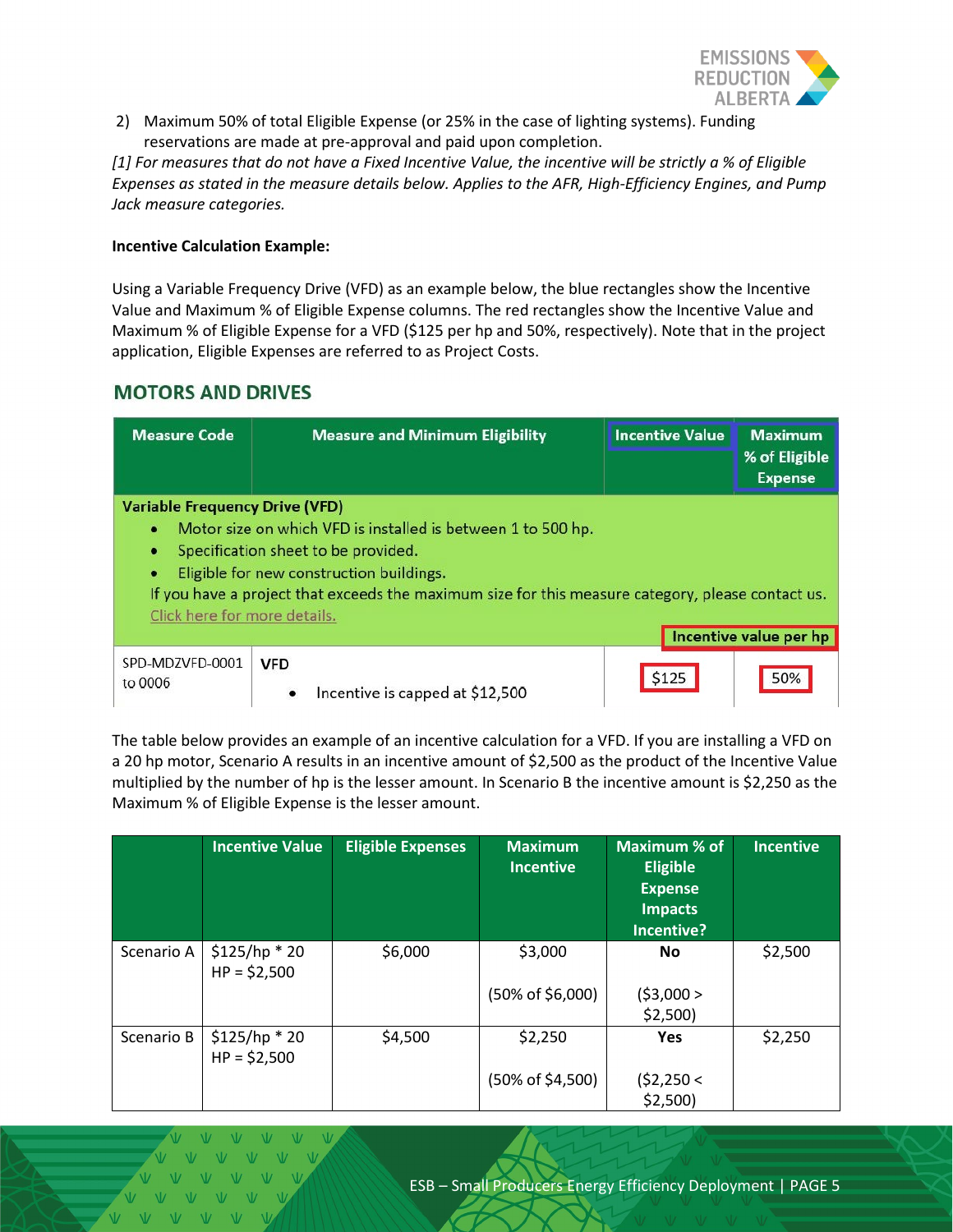

# <span id="page-5-0"></span>**AIR FUEL RATIO CONTROLLERS**

| <b>Measure Code</b>                                                                                                                                                                                                                                                                                                                                                                                                                                                                                                                                                                                                                                                                                                                                                                                                                                                                                                                                                                                                                                                                                                                                                                                         | <b>Measure and Minimum Eligibility</b>                                                                                           | <b>Incentive Value</b> | <b>Maximum</b><br>% of Eligible<br><b>Expense</b> |  |
|-------------------------------------------------------------------------------------------------------------------------------------------------------------------------------------------------------------------------------------------------------------------------------------------------------------------------------------------------------------------------------------------------------------------------------------------------------------------------------------------------------------------------------------------------------------------------------------------------------------------------------------------------------------------------------------------------------------------------------------------------------------------------------------------------------------------------------------------------------------------------------------------------------------------------------------------------------------------------------------------------------------------------------------------------------------------------------------------------------------------------------------------------------------------------------------------------------------|----------------------------------------------------------------------------------------------------------------------------------|------------------------|---------------------------------------------------|--|
| Air Fuel Ratio Controller for Natural Gas Carbureted Engines<br>Specification sheet to be provided.<br>۰<br>For installation of an air fuel ratio controller on new engines, the controller must be an<br>optional upgrade that has an additional cost compared to a standard engine option that does<br>not have a controller.<br>Controller should control the air-fuel ratio by sensing the air and fuel components that<br>$\bullet$<br>enter the combustion chamber, and dynamically adjust to meet the engine performance<br>requirements and desired lambda value.<br>For rich burn to lean burn conversion engines, Lambda should be operated greater than 1.4<br>$\bullet$<br>after conversion.<br>For lean burn engines, a controller that utilizes passive pre-chamber spark plugs or a special<br>$\bullet$<br>piston and head to achieve a Lambda greater than 1.4 after the controller installation.<br>For rich burn engines, Lambda should be operated at 1.0 or lower after installation of<br>$\bullet$<br>controller. A catalyst will need to be installed as well.<br>GHG (CO <sub>2</sub> equivalent) emissions must go down after installation of controller compared to<br>$\bullet$ |                                                                                                                                  |                        |                                                   |  |
| SPD-AFRCTR-0001                                                                                                                                                                                                                                                                                                                                                                                                                                                                                                                                                                                                                                                                                                                                                                                                                                                                                                                                                                                                                                                                                                                                                                                             | Air fuel ratio controller (lean burn)<br>Incentive is capped at \$125,000 per<br>$\bullet$<br>controller installed               | Not applicable         | 50%                                               |  |
| SPD-AFRCTR-0002                                                                                                                                                                                                                                                                                                                                                                                                                                                                                                                                                                                                                                                                                                                                                                                                                                                                                                                                                                                                                                                                                                                                                                                             | Air fuel ratio controller (rich burn to lean burn<br>conversion)<br>Incentive is capped at \$125,000 per<br>controller installed | Not applicable         | 50%                                               |  |
| SPD-AFRCTR-0003                                                                                                                                                                                                                                                                                                                                                                                                                                                                                                                                                                                                                                                                                                                                                                                                                                                                                                                                                                                                                                                                                                                                                                                             | Air fuel ratio controller (rich burn)<br>Incentive is capped at \$125,000 per<br>controller installed                            | Not applicable         | 50%                                               |  |

### <span id="page-5-1"></span>**HIGH-EFFICIENCY ENGINES**

V V V V V V VVVVV

|                         | <b>Measure and Minimum Eligibility</b>                                     | <b>Incentive Value</b> | <b>Maximum</b><br>% of Eligible<br><b>Expense</b> |
|-------------------------|----------------------------------------------------------------------------|------------------------|---------------------------------------------------|
|                         | <b>Engine Upgrade for Natural Gas Carbureted Engines</b>                   |                        |                                                   |
| $\bullet$               | Specification sheet to be provided.                                        |                        |                                                   |
| $\bullet$               | Engine upgrade project can happen on-site or at an engine repair facility. |                        |                                                   |
| $\bullet$               | One or more of the following is changed, improved, or upgraded:            |                        |                                                   |
| <b>Heads</b><br>$\circ$ |                                                                            |                        |                                                   |

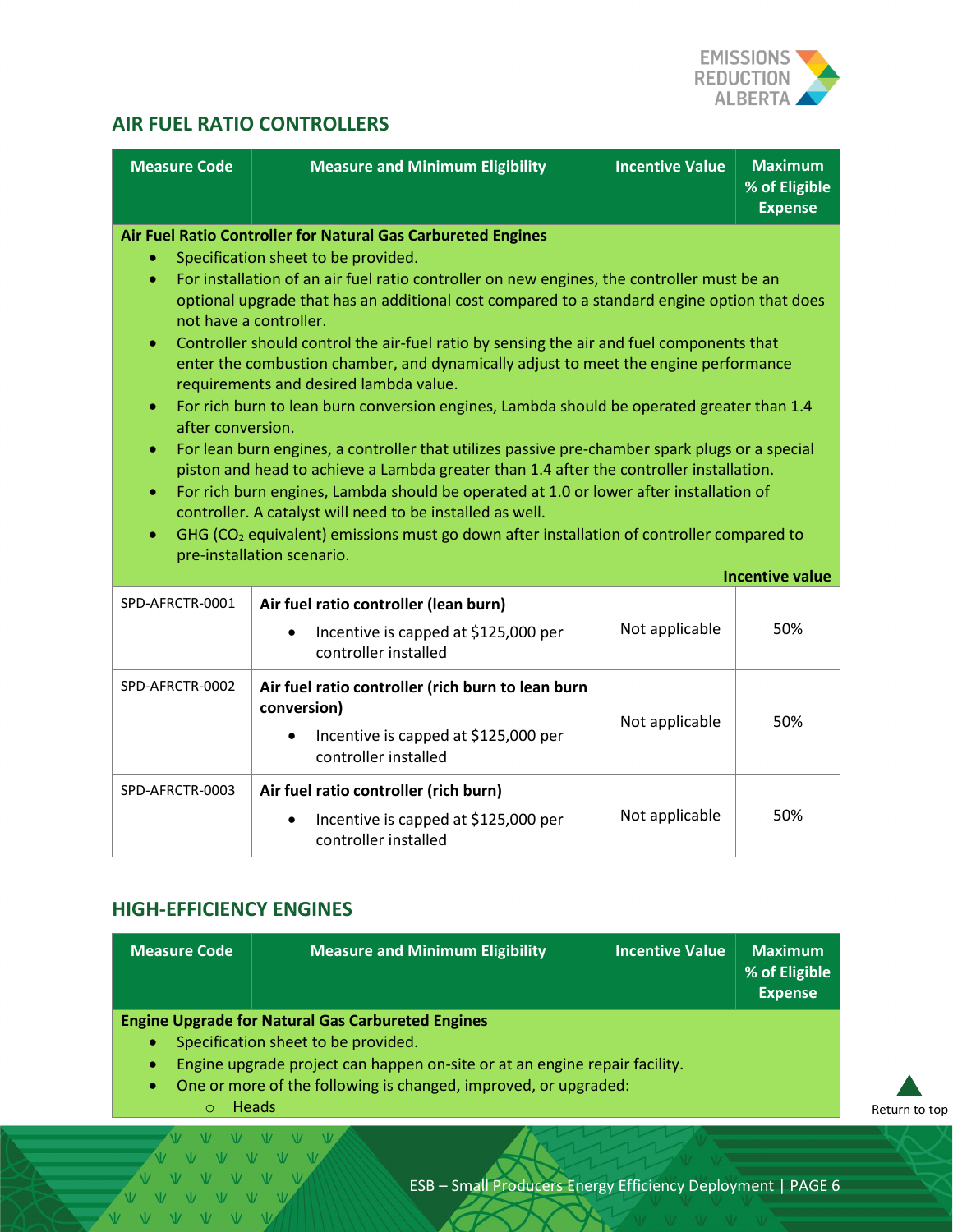

| <b>Measure Code</b>                                                                                                                                                                                                                                                                                                                                                                                                                                                                                                                                                                                        | <b>Measure and Minimum Eligibility</b> | <b>Incentive Value</b> | <b>Maximum</b><br>% of Eligible<br><b>Expense</b> |  |
|------------------------------------------------------------------------------------------------------------------------------------------------------------------------------------------------------------------------------------------------------------------------------------------------------------------------------------------------------------------------------------------------------------------------------------------------------------------------------------------------------------------------------------------------------------------------------------------------------------|----------------------------------------|------------------------|---------------------------------------------------|--|
| <b>Pistons</b><br>$\circ$<br>Intercooler/turbo<br>$\circ$<br>Camshaft<br>$\circ$<br><b>Fuel system</b><br>$\circ$<br><b>Combustion system</b><br>$\circ$<br>Control system<br>$\circ$<br>For changes, improvements, or upgrades to the fuel systems, temporary/reversable<br>substitution of lower carbon fuels or feedstock (including electricity, hydrogen, biomass,<br>biofuels, and gaseous fuels) are not eligible.<br>GHG (CO <sub>2</sub> equivalent) emissions must go down after installation of engine upgrade compared<br>$\bullet$<br>to pre-installation scenario.<br><b>Incentive value</b> |                                        |                        |                                                   |  |
| SPD-ENGUPG-0001                                                                                                                                                                                                                                                                                                                                                                                                                                                                                                                                                                                            | <b>Engine upgrade</b>                  | Not applicable         | 50%                                               |  |
| <b>New Engine Replacing Old Engine for Natural Gas Carbureted Engines</b><br>Specification sheet to be provided.<br>$\bullet$<br>Old engine must be replaced and removed from operation.<br>For new engines, temporary/reversable substitution of lower carbon fuels or feedstock<br>$\bullet$<br>(including electricity, hydrogen, biomass, biofuels, and gaseous fuels) are not eligible.<br>GHG (CO <sub>2</sub> equivalent) emissions must go down after installation of new engine compared to<br>old engine.<br><b>Incentive value</b>                                                               |                                        |                        |                                                   |  |
| SPD-ENGNEW-<br>0001                                                                                                                                                                                                                                                                                                                                                                                                                                                                                                                                                                                        | New engine replacing old engine        | Not applicable         | 50%                                               |  |

# <span id="page-6-0"></span>**PUMP JACK ELECTRIFICATION**

|                                                               | <b>Incentive Value</b>                                                                                                                                                                                                    | <b>Maximum</b><br>% of Eligible<br><b>Expense</b>                    |  |  |
|---------------------------------------------------------------|---------------------------------------------------------------------------------------------------------------------------------------------------------------------------------------------------------------------------|----------------------------------------------------------------------|--|--|
|                                                               |                                                                                                                                                                                                                           |                                                                      |  |  |
|                                                               |                                                                                                                                                                                                                           |                                                                      |  |  |
|                                                               |                                                                                                                                                                                                                           | <b>Incentive value</b>                                               |  |  |
|                                                               |                                                                                                                                                                                                                           |                                                                      |  |  |
|                                                               | Not applicable                                                                                                                                                                                                            | 50%                                                                  |  |  |
| <b>Pump Off Controller for Electrically Driven Pump Jacks</b> |                                                                                                                                                                                                                           |                                                                      |  |  |
|                                                               |                                                                                                                                                                                                                           | Incentive value                                                      |  |  |
|                                                               | <b>Measure and Minimum Eligibility</b><br><b>Conversion of Natural Gas Carbureted Engines to Electric Drive</b><br>Pump Jack conversion to electric drive<br>Incentive is capped at \$10,000 per<br>Pump Jack conversion. | Old gas engine that drives Pump Jack must be removed from operation. |  |  |

[Return to](#page-0-0) top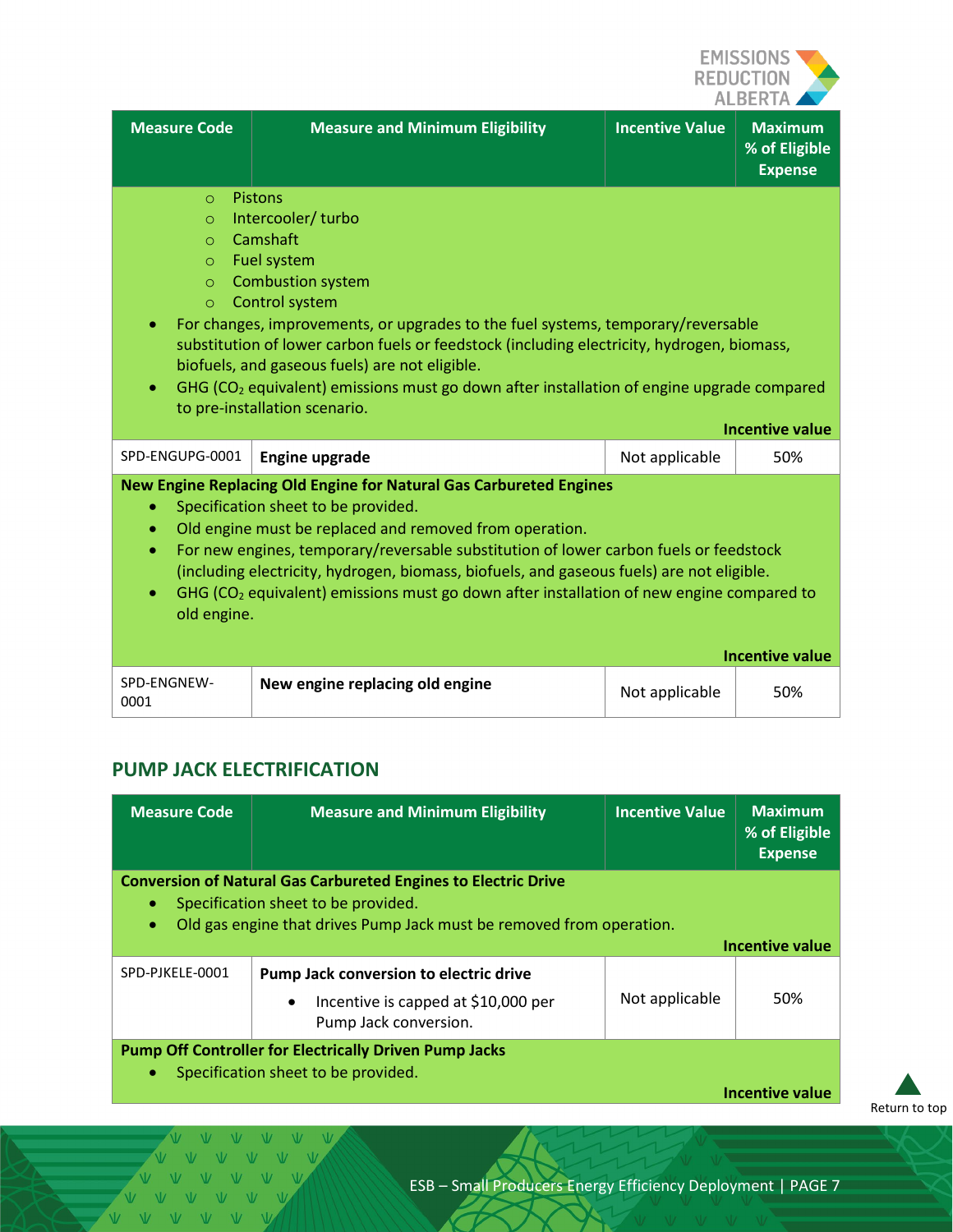

| <b>Measure Code</b> | <b>Measure and Minimum Eligibility</b>                                                                              | <b>Incentive Value</b> | <b>Maximum</b><br>% of Eligible<br><b>Expense</b> |
|---------------------|---------------------------------------------------------------------------------------------------------------------|------------------------|---------------------------------------------------|
| SPD-PJKPOC-0001     | Pump Jack pump off controller<br>Incentive is capped at \$10,000 per<br>$\bullet$<br>Pump Jack pump off controller. | Not applicable         | 50%                                               |

## <span id="page-7-0"></span>**MOTORS AND DRIVES**

| <b>Measure Code</b>                                                                                                                                                                                                                                                                                                                                                                   | <b>Measure and Minimum Eligibility</b>      | <b>Incentive Value</b> | <b>Maximum</b><br>% of Eligible<br><b>Expense</b> |  |  |
|---------------------------------------------------------------------------------------------------------------------------------------------------------------------------------------------------------------------------------------------------------------------------------------------------------------------------------------------------------------------------------------|---------------------------------------------|------------------------|---------------------------------------------------|--|--|
| <b>Variable Frequency Drive (VFD)</b><br>Motor size on which VFD is installed is between 1 to 500 hp.<br>۰<br>Specification sheet to be provided.<br>$\bullet$<br>Eligible for new construction buildings.<br>$\bullet$<br>If you have a project that exceeds the maximum size for this measure category, please<br>$\bullet$<br>contact us. Click here for more details.             |                                             |                        |                                                   |  |  |
| SPD-MDZVFD-0001                                                                                                                                                                                                                                                                                                                                                                       | <b>VFD</b>                                  |                        | Incentive value per hp                            |  |  |
| to 0006                                                                                                                                                                                                                                                                                                                                                                               | Incentive is capped at \$12,500             | \$125                  | 50%                                               |  |  |
| Premium Efficient Motor - Open Drip Proof (ODP)/Totally Enclosed Fan Cooled (TEFC)<br>Meet minimum NEMA premium efficiency guidelines.<br>۰<br>Specification sheet to be provided.<br>۰<br>Eligible for new construction buildings.<br>If you have a project that exceeds the maximum size for this measure category, please<br>$\bullet$<br>contact us. Click here for more details. |                                             |                        |                                                   |  |  |
| SPD-MDZODP-                                                                                                                                                                                                                                                                                                                                                                           | Premium efficient motor - ODP/TEFC - 1 hp   |                        | Incentive value per motor                         |  |  |
| 0001 / SPD-<br>MDZTEF-0001                                                                                                                                                                                                                                                                                                                                                            |                                             | \$15                   | 50%                                               |  |  |
| SPD-MDZODP-<br>0002/SPD-<br>MDZTEF-0002                                                                                                                                                                                                                                                                                                                                               | Premium efficient motor - ODP/TEFC - 1.5 hp | \$20                   | 50%                                               |  |  |
| SPD-MDZODP-<br>0003/SPD-<br>MDZTEF-0003                                                                                                                                                                                                                                                                                                                                               | Premium efficient motor - ODP/TEFC - 2 hp   | \$30                   | 50%                                               |  |  |
| SPD-MDZODP-<br>0004/SPD-<br>MDZTEF-0004                                                                                                                                                                                                                                                                                                                                               | Premium efficient motor - ODP/TEFC - 3 hp   | \$43                   | 50%                                               |  |  |



V V V V V VVVV V V V V VVVV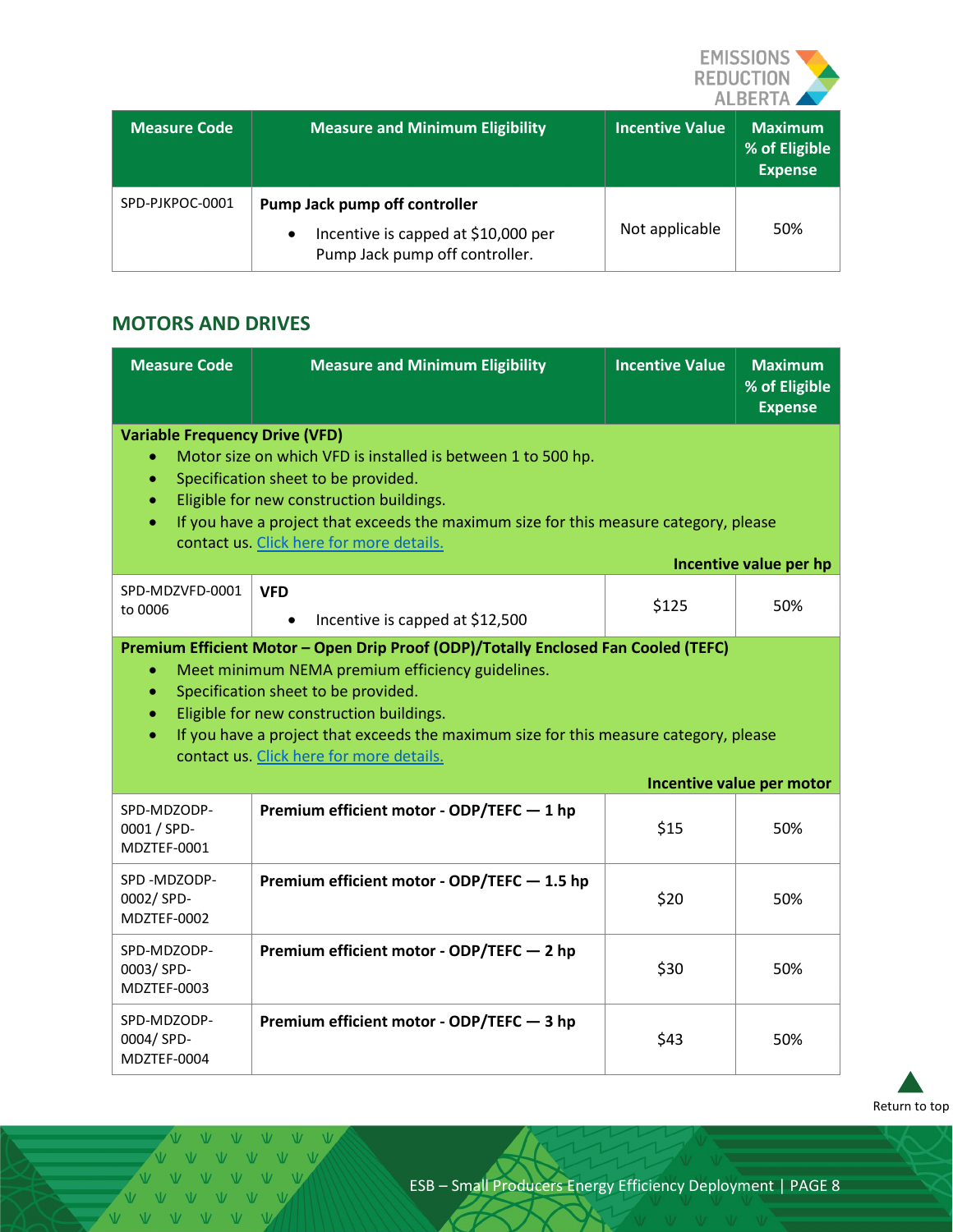

| <b>Measure Code</b>                     | <b>Measure and Minimum Eligibility</b>      | <b>Incentive Value</b> | <b>Maximum</b><br>% of Eligible<br><b>Expense</b> |
|-----------------------------------------|---------------------------------------------|------------------------|---------------------------------------------------|
| SPD-MDZODP-<br>0005/SPD-<br>MDZTEF-0005 | Premium efficient motor - ODP/TEFC - 5 hp   | \$44                   | 50%                                               |
| SPD-MDZODP-<br>0006/SPD-<br>MDZTEF-0006 | Premium efficient motor - ODP/TEFC - 7.5 hp | \$70                   | 50%                                               |
| SPD-MDZODP-<br>0007/SPD-<br>MDZTEF-0007 | Premium efficient motor - ODP/TEFC - 10 hp  | \$80                   | 50%                                               |
| SPD-MDZODP-<br>0008/SPD-<br>MDZTEF-0008 | Premium efficient motor - ODP/TEFC - 15 hp  | \$105                  | 50%                                               |
| SPD-MDZODP-<br>0009/SPD-<br>MDZTEF-009  | Premium efficient motor - ODP/TEFC - 20 hp  | \$129                  | 50%                                               |
| SPD-MDZODP-<br>0010/SPD-<br>MDZTEF-0010 | Premium efficient motor - ODP/TEFC - 25 hp  | \$157                  | 50%                                               |
| SPD-MDZODP-<br>0011/SPD-<br>MDZTEF-0011 | Premium efficient motor - ODP/TEFC - 30 hp  | \$176                  | 50%                                               |
| SPD-MDZODP-<br>0012/SPD-<br>MDZTEF-0012 | Premium efficient motor - ODP/TEFC - 40 hp  | \$227                  | 50%                                               |
| SPD-MDZODP-<br>0013/SPD-<br>MDZTEF-0013 | Premium efficient motor - ODP/TEFC - 50 hp  | \$256                  | 50%                                               |
| SPD-MDZODP-<br>0014/SPD-<br>MDZTEF-0014 | Premium efficient motor - ODP/TEFC - 60 hp  | \$343                  | 50%                                               |
| SPD-MDZODP-<br>0015/SPD-<br>MDZTEF-0015 | Premium efficient motor - ODP/TEFC - 75 hp  | \$405                  | 50%                                               |
| SPD-MDZODP-<br>0016/SPD-<br>MDZTEF-0016 | Premium efficient motor - ODP/TEFC - 100 hp | \$476                  | 50%                                               |
| SPD-MDZODP-<br>0017/SPD-<br>MDZTEF-0017 | Premium efficient motor - ODP/TEFC - 125 hp | \$615                  | 50%                                               |

[Return to](#page-0-0) top

V V V V V VVVVVV VVVVVV VVVVVV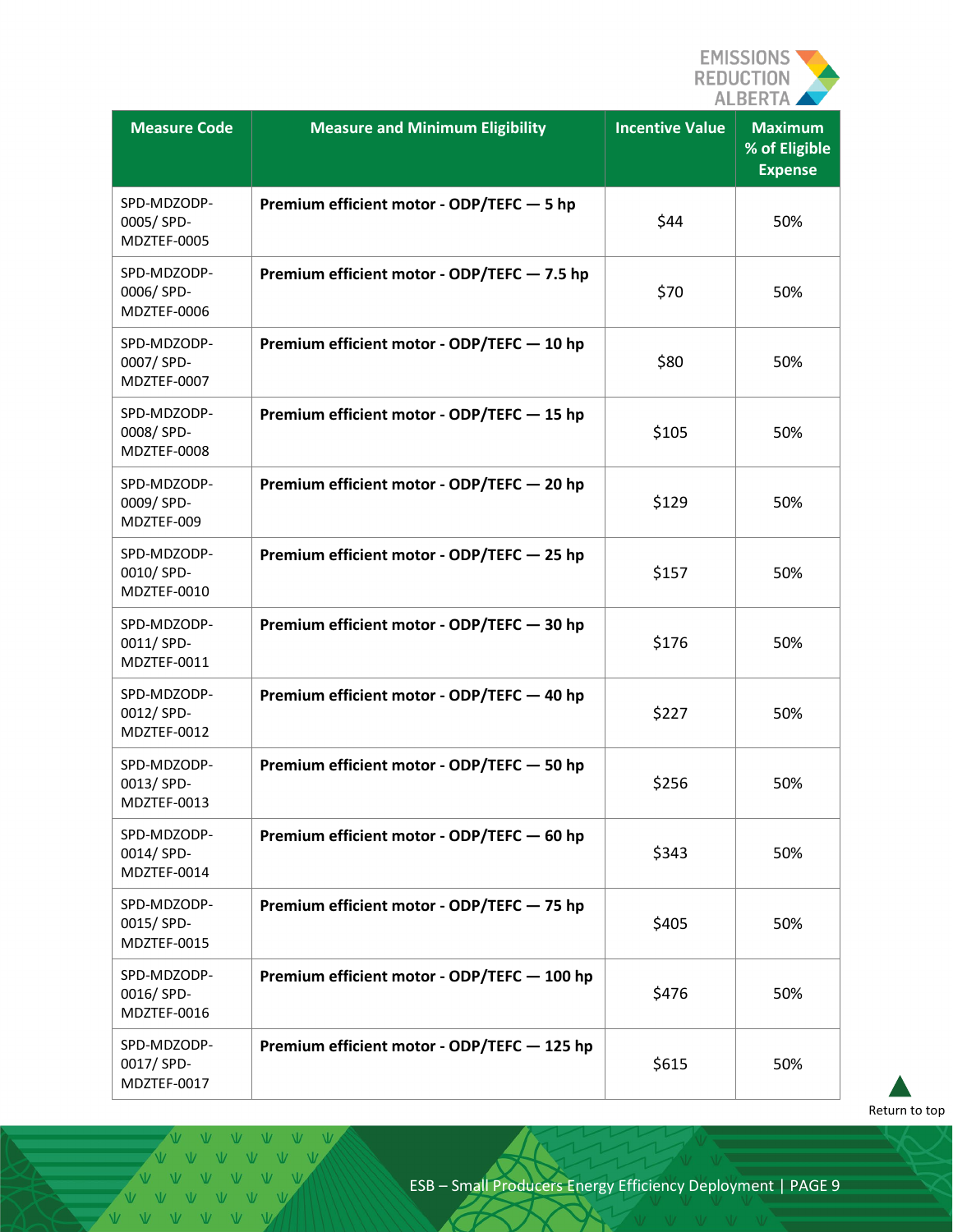

| <b>Measure Code</b>                                                                                                                                                                               | <b>Measure and Minimum Eligibility</b>      | <b>Incentive Value</b> | <b>Maximum</b><br>% of Eligible<br><b>Expense</b> |
|---------------------------------------------------------------------------------------------------------------------------------------------------------------------------------------------------|---------------------------------------------|------------------------|---------------------------------------------------|
| SPD-MDZODP-<br>0018/SPD-<br>MDZTEF-0018                                                                                                                                                           | Premium efficient motor - ODP/TEFC - 150 hp | \$642                  | 50%                                               |
| SPD-MDZODP-<br>0019/SPD-<br>MDZTEF-0019                                                                                                                                                           | Premium efficient motor - ODP/TEFC - 200 hp | \$794                  | 50%                                               |
| SPD-MDZODP-<br>0020/SPD-<br>MDZTEF-0020                                                                                                                                                           | Premium efficient motor - ODP/TEFC - 250 hp | \$1,068                | 50%                                               |
| SPD-MDZODP-<br>0021/SPD-<br>MDZTEF-0021                                                                                                                                                           | Premium efficient motor - ODP/TEFC - 300 hp | \$1,271                | 50%                                               |
| SPD-MDZODP-<br>0022/SPD-<br>MDZTEF-0022                                                                                                                                                           | Premium efficient motor - ODP/TEFC - 350 hp | \$1,475                | 50%                                               |
| SPD-MDZODP-<br>0023/SPD-<br>MDZTEF-0023                                                                                                                                                           | Premium efficient motor - ODP/TEFC - 400 hp | \$1,679                | 50%                                               |
| SPD-MDZODP-<br>0024/SPD-<br>MDZTEF-0024                                                                                                                                                           | Premium efficient motor - ODP/TEFC - 450 hp | \$1,883                | 50%                                               |
| SPD-MDZODP-<br>0025/SPD-<br>MDZTEF-0025                                                                                                                                                           | Premium efficient motor - ODP/TEFC - 500 hp | \$2,087                | 50%                                               |
| <b>Notched Belt Retrofits</b><br>Must replace a smooth V-belt.<br>$\bullet$<br>Not eligible for replacement of a notched belt.<br>Specification sheet to be provided.<br>Incentive value per belt |                                             |                        |                                                   |
| SPD-MDZNSB-0001                                                                                                                                                                                   | <b>Notched belt retrofits</b>               |                        |                                                   |
|                                                                                                                                                                                                   | Length of belt less than 6 feet             | \$20                   | 50%                                               |
| SPD-MDZNSB-0002                                                                                                                                                                                   | <b>Notched belt retrofits</b>               |                        |                                                   |
|                                                                                                                                                                                                   | Length of belt 6 feet or more               | \$40                   | 50%                                               |



 $\overline{M}$  $\overline{V}$  $\overline{M}$  $\overline{V}$  $\sqrt{2}$ V V V V V V V V V V V V V V V V V VVVVVV

<span id="page-9-0"></span>`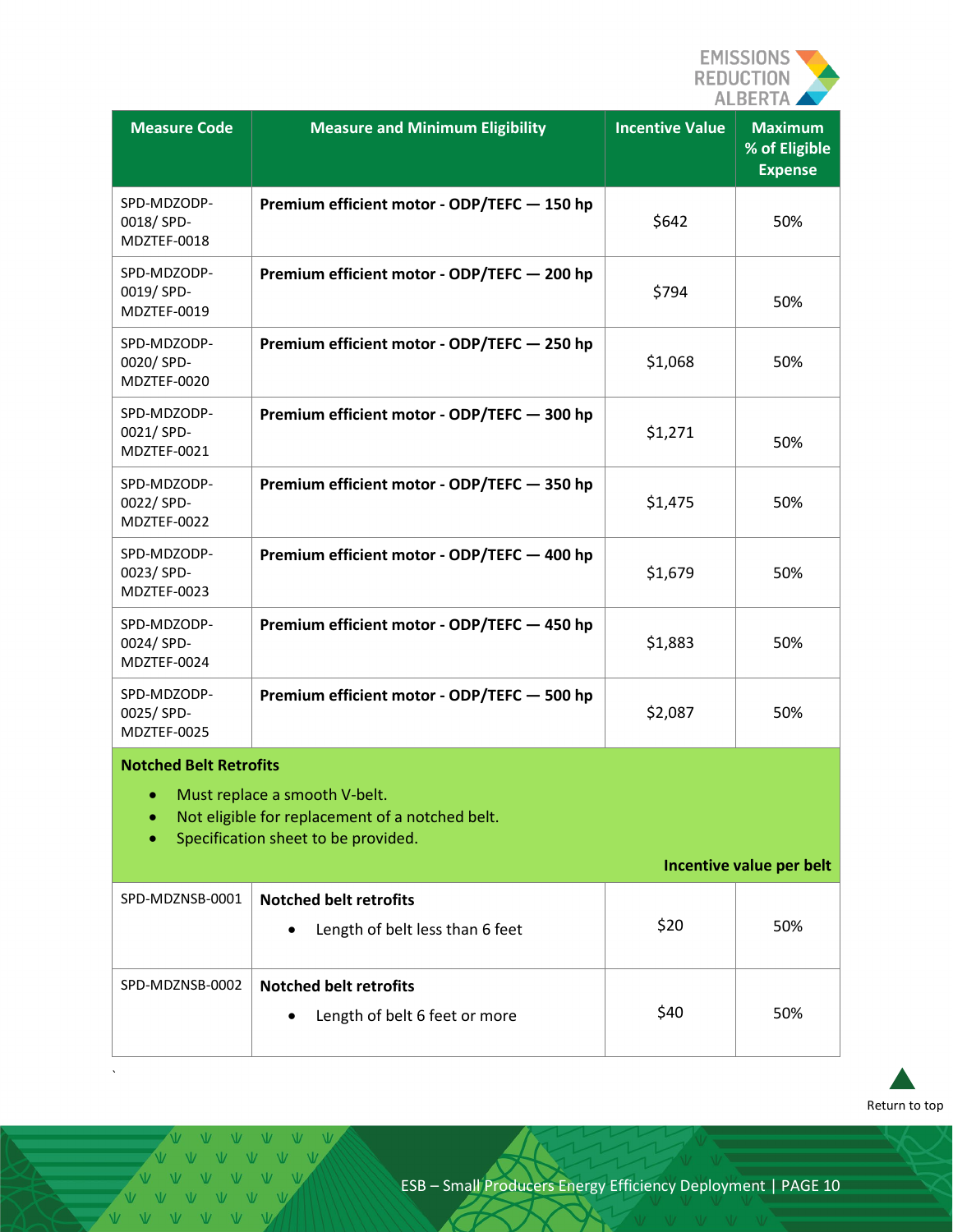

# **COMPRESSED AIR**

| <b>Measure Code</b>                                                                                                                                                                                                                                                                                 | <b>Measure and Minimum Eligibility</b>      | <b>Incentive</b><br><b>Value</b> | <b>Maximum %</b><br>of Eligible<br><b>Expense</b> |  |
|-----------------------------------------------------------------------------------------------------------------------------------------------------------------------------------------------------------------------------------------------------------------------------------------------------|---------------------------------------------|----------------------------------|---------------------------------------------------|--|
| <b>VFD-Integrated Compressor</b><br>To replace a fixed speed compressor of the same hp (unless it is a new construction building).<br>Compressor should not be a back-up.<br>Specification sheet to be provided.<br>۰<br>Eligible for new construction buildings.<br>Incentive value per compressor |                                             |                                  |                                                   |  |
| SPD-CAZVSD-<br>0001                                                                                                                                                                                                                                                                                 | <b>VFD-Integrated Compressor - 10 hp</b>    | \$1,500                          | 50%                                               |  |
| SPD-CAZVSD-<br>0002                                                                                                                                                                                                                                                                                 | VFD-Integrated Compressor - 15 hp           | \$2,250                          | 50%                                               |  |
| SPD-CAZVSD-<br>0003                                                                                                                                                                                                                                                                                 | <b>VFD-Integrated Compressor - 20 hp</b>    | \$3,000                          | 50%                                               |  |
| SPD-CAZVSD-<br>0004                                                                                                                                                                                                                                                                                 | <b>VFD-Integrated Compressor - 25 hp</b>    | \$3,750                          | 50%                                               |  |
| SPD-CAZVSD-<br>0005                                                                                                                                                                                                                                                                                 | <b>VFD-Integrated Compressor - 30 hp</b>    | \$4,500                          | 50%                                               |  |
| SPD-CAZVSD-<br>0006                                                                                                                                                                                                                                                                                 | <b>VFD-Integrated Compressor - 40 hp</b>    | \$6,000                          | 50%                                               |  |
| SPD-CAZVSD-<br>0007                                                                                                                                                                                                                                                                                 | <b>VFD Integrated Compressor - 50 hp</b>    | \$7,500                          | 50%                                               |  |
| SPD-CAZVSD-<br>0008                                                                                                                                                                                                                                                                                 | VFD Integrated Compressor - 60 hp           | \$9,000                          | 50%                                               |  |
| SPD-CAZVSD-<br>0009                                                                                                                                                                                                                                                                                 | VFD Integrated Compressor - 75 hp           | \$11,250                         | 50%                                               |  |
| SPD-CAZVSD-<br>0010                                                                                                                                                                                                                                                                                 | VFD Integrated Compressor - 100 hp          | \$15,000                         | 50%                                               |  |
| SPD-CAZVSD-<br>0011                                                                                                                                                                                                                                                                                 | VFD Integrated Compressor - 125 hp          | \$18,750                         | 50%                                               |  |
| SPD-CAZVSD-<br>0012                                                                                                                                                                                                                                                                                 | VFD Integrated Compressor - 150 hp          | \$22,500                         | 50%                                               |  |
| SPD-CAZVSD-<br>0013                                                                                                                                                                                                                                                                                 | VFD Integrated Compressor - 200 hp and more | \$30,000                         | 50%                                               |  |



VVVV  $W = W - W$ VVVV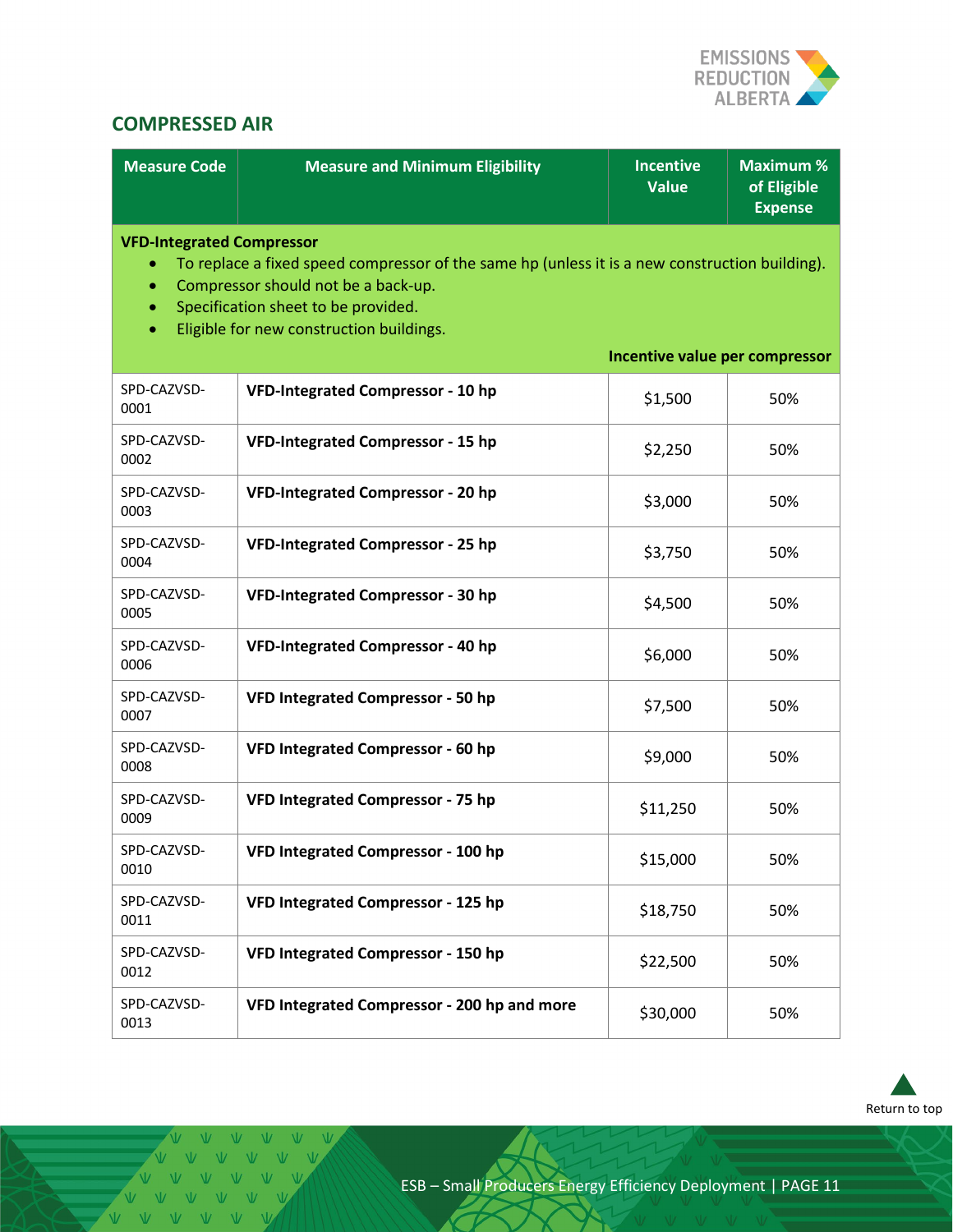

|                                                       |                                                                                                                                                                                                                                                                                                                                                     |                           | ALBERIA A                                         |
|-------------------------------------------------------|-----------------------------------------------------------------------------------------------------------------------------------------------------------------------------------------------------------------------------------------------------------------------------------------------------------------------------------------------------|---------------------------|---------------------------------------------------|
| <b>Measure Code</b>                                   | <b>Measure and Minimum Eligibility</b>                                                                                                                                                                                                                                                                                                              | <b>Incentive</b><br>Value | <b>Maximum %</b><br>of Eligible<br><b>Expense</b> |
| ۰<br>$\bullet$                                        | Zero Loss Drain/No Loss Condensate Drains<br>Must replace a moisture drain under the control of a timer on air receiver tank or on the<br>distribution system (unless it is a new construction building).<br>Not eligible for replacing existing no loss drains.<br>Specification sheet to be provided.<br>Eligible for new construction buildings. |                           |                                                   |
|                                                       |                                                                                                                                                                                                                                                                                                                                                     |                           | Incentive value per drain                         |
| SPD-CAZZLD-<br>0001                                   | <b>Zero Loss Drain</b>                                                                                                                                                                                                                                                                                                                              | \$200                     | 50%                                               |
| <b>Nozzles</b><br>$\bullet$<br>$\bullet$<br>$\bullet$ | Must be installed on an open pipe or replace non-commercial nozzle.<br>Specification sheet to be provided.<br>Eligible for new construction buildings.                                                                                                                                                                                              |                           | Incentive value per nozzle                        |
|                                                       |                                                                                                                                                                                                                                                                                                                                                     |                           |                                                   |
| SPD-CAZNZZ-<br>0001 to 0004                           | <b>Engineered Nozzle</b><br>$1/16$ ", $1/8$ ", $1/4$ ", $3/8$ "                                                                                                                                                                                                                                                                                     | \$25                      | 50%                                               |
| <b>Compressed Air Storage</b><br>$\bullet$            | Must result in upgrade of storage capacity.<br>Specification sheet to be provided.                                                                                                                                                                                                                                                                  |                           | Incentive value per tank                          |
| SPD-CAZCAS-<br>0001                                   | Compressed Air Storage - 0 to 269 USG                                                                                                                                                                                                                                                                                                               | \$440                     | 50%                                               |
| SPD-CAZCAS-<br>0002                                   | Compressed Air Storage - 270 to 449 USG                                                                                                                                                                                                                                                                                                             | \$880                     | 50%                                               |
| SPD-CAZCAS-<br>0003                                   | Compressed Air Storage - 450 to 629 USG                                                                                                                                                                                                                                                                                                             | \$1,460                   | 50%                                               |
| SPD-CAZCAS-<br>0004                                   | Compressed Air Storage - 630 to 809 USG                                                                                                                                                                                                                                                                                                             | \$2,050                   | 50%                                               |
| SPD-CAZCAS-<br>0005                                   | Compressed Air Storage - 810 to 989 USG                                                                                                                                                                                                                                                                                                             | \$2,630                   | 50%                                               |
| SPD-CAZCAS-<br>0006                                   | Compressed Air Storage - 990 to 2249 USG                                                                                                                                                                                                                                                                                                            | \$3,220                   | 50%                                               |
| SPD -CAZCAS-<br>0007                                  | Compressed Air Storage - 2250 to 3149 USG                                                                                                                                                                                                                                                                                                           | \$7,310                   | 50%                                               |
| SPD-CAZCAS-<br>0008                                   | Compressed Air Storage - 3150 USG or more                                                                                                                                                                                                                                                                                                           | \$10,240                  | 50%                                               |

[Return to top](#page-0-0)

VVVVVV V V V V V VVVVVV V V V V V V VVVVVV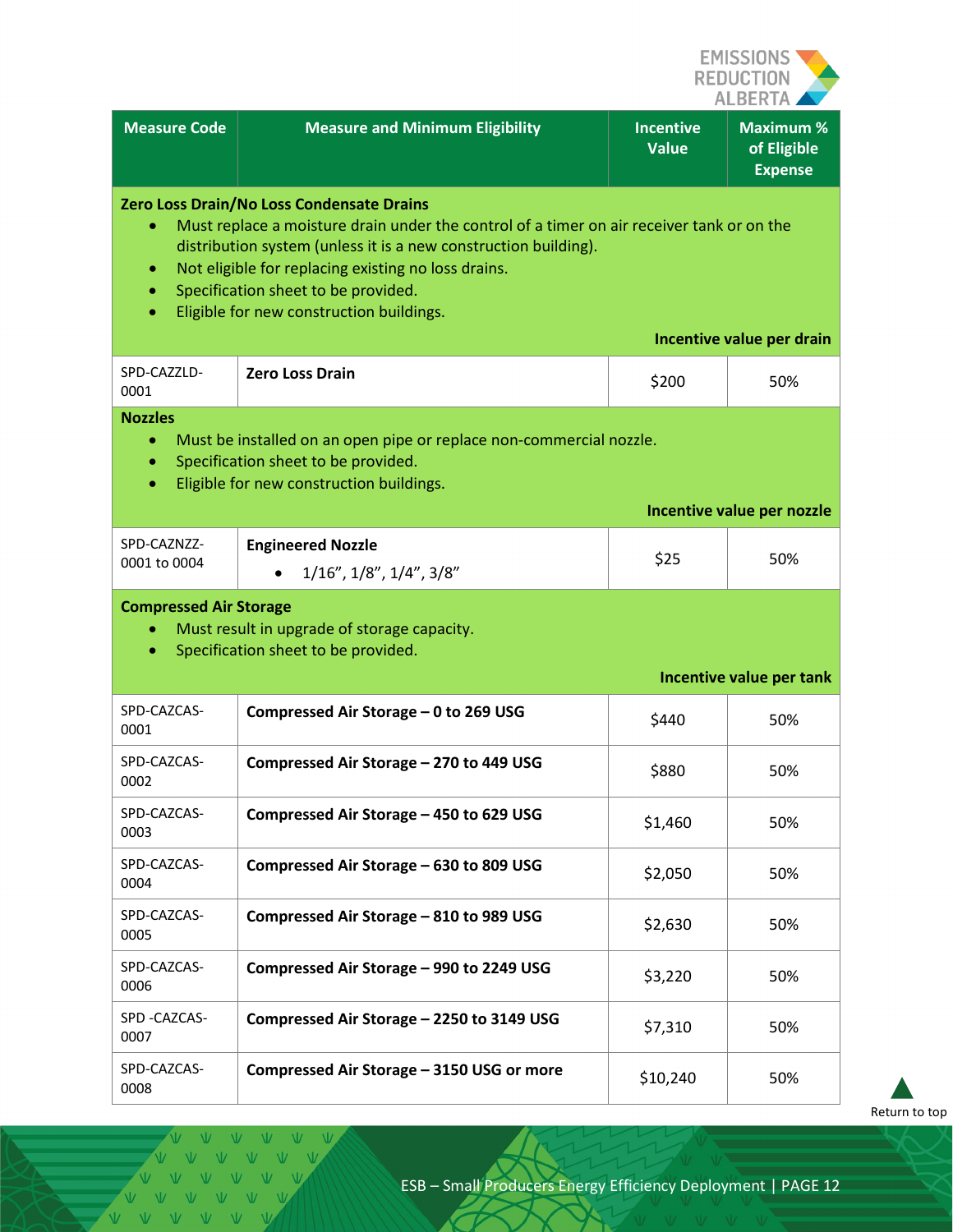

|                                                                                                                                                                                                                                                                                                                                                                                                                                                                                                   |                                                                                                                                                                                                                                                                                                                                                                                                                                                          |                                  | <b>ALDERIA</b>                                   |
|---------------------------------------------------------------------------------------------------------------------------------------------------------------------------------------------------------------------------------------------------------------------------------------------------------------------------------------------------------------------------------------------------------------------------------------------------------------------------------------------------|----------------------------------------------------------------------------------------------------------------------------------------------------------------------------------------------------------------------------------------------------------------------------------------------------------------------------------------------------------------------------------------------------------------------------------------------------------|----------------------------------|--------------------------------------------------|
| <b>Measure Code</b>                                                                                                                                                                                                                                                                                                                                                                                                                                                                               | <b>Measure and Minimum Eligibility</b>                                                                                                                                                                                                                                                                                                                                                                                                                   | <b>Incentive</b><br><b>Value</b> | <b>Maximum%</b><br>of Eligible<br><b>Expense</b> |
| $\bullet$<br>$\bullet$<br>$\bullet$                                                                                                                                                                                                                                                                                                                                                                                                                                                               | <b>Cycling or Thermal Mass Refrigerated Dryer</b><br>Installation of a new high efficiency cycling or thermal mass refrigerated dryer to replace a<br>non-cycling refrigerated dryer (unless it is a new construction building).<br>Specification sheet to be provided.<br>Eligible for new construction buildings.<br>If you have a project that exceeds the maximum size for this measure category, please<br>contact us. Click here for more details. |                                  | Incentive value per dryer                        |
| SPD-CAZCRD-<br>0001                                                                                                                                                                                                                                                                                                                                                                                                                                                                               | Dryer - 0 to 200 SCFM                                                                                                                                                                                                                                                                                                                                                                                                                                    | \$650                            | 50%                                              |
| SPD-CAZCRD-<br>0002                                                                                                                                                                                                                                                                                                                                                                                                                                                                               | Dryer - 201 to 400 SCFM                                                                                                                                                                                                                                                                                                                                                                                                                                  | \$1,300                          | 50%                                              |
| SPD-CAZCRD-<br>0003                                                                                                                                                                                                                                                                                                                                                                                                                                                                               | Dryer - 401 to 750 SCFM                                                                                                                                                                                                                                                                                                                                                                                                                                  | \$2,600                          | 50%                                              |
| <b>Desiccant Dryer Dewpoint Demand Controls</b><br>Installation of dewpoint controls to optimize the regeneration of the desiccant towers by<br>$\bullet$<br>monitoring the removal load and adjusting the regeneration cycles to match the removal<br>load.<br>Specification sheet to be provided.<br>$\bullet$<br>Eligible for new construction buildings.<br>If you have a project that exceeds the maximum size for this measure category, please contact us.<br>Click here for more details. |                                                                                                                                                                                                                                                                                                                                                                                                                                                          |                                  |                                                  |
|                                                                                                                                                                                                                                                                                                                                                                                                                                                                                                   |                                                                                                                                                                                                                                                                                                                                                                                                                                                          |                                  | Incentive value per dryer                        |
| SPD-CAZDDZ-<br>0001                                                                                                                                                                                                                                                                                                                                                                                                                                                                               | Dryer - 0 to 200 SCFM                                                                                                                                                                                                                                                                                                                                                                                                                                    | \$500                            | 50%                                              |
| SPD-CAZDDZ-<br>0002                                                                                                                                                                                                                                                                                                                                                                                                                                                                               | Dryer - 201 to 400 SCFM                                                                                                                                                                                                                                                                                                                                                                                                                                  | \$1,200                          | 50%                                              |
| SPD-CAZDDZ-<br>0003                                                                                                                                                                                                                                                                                                                                                                                                                                                                               | Dryer - 401 to 750 SCFM                                                                                                                                                                                                                                                                                                                                                                                                                                  | \$2,750                          | 50%                                              |



 $\sqrt{V}$ V V V V V VVVVVVV V V V V V V VVVVVV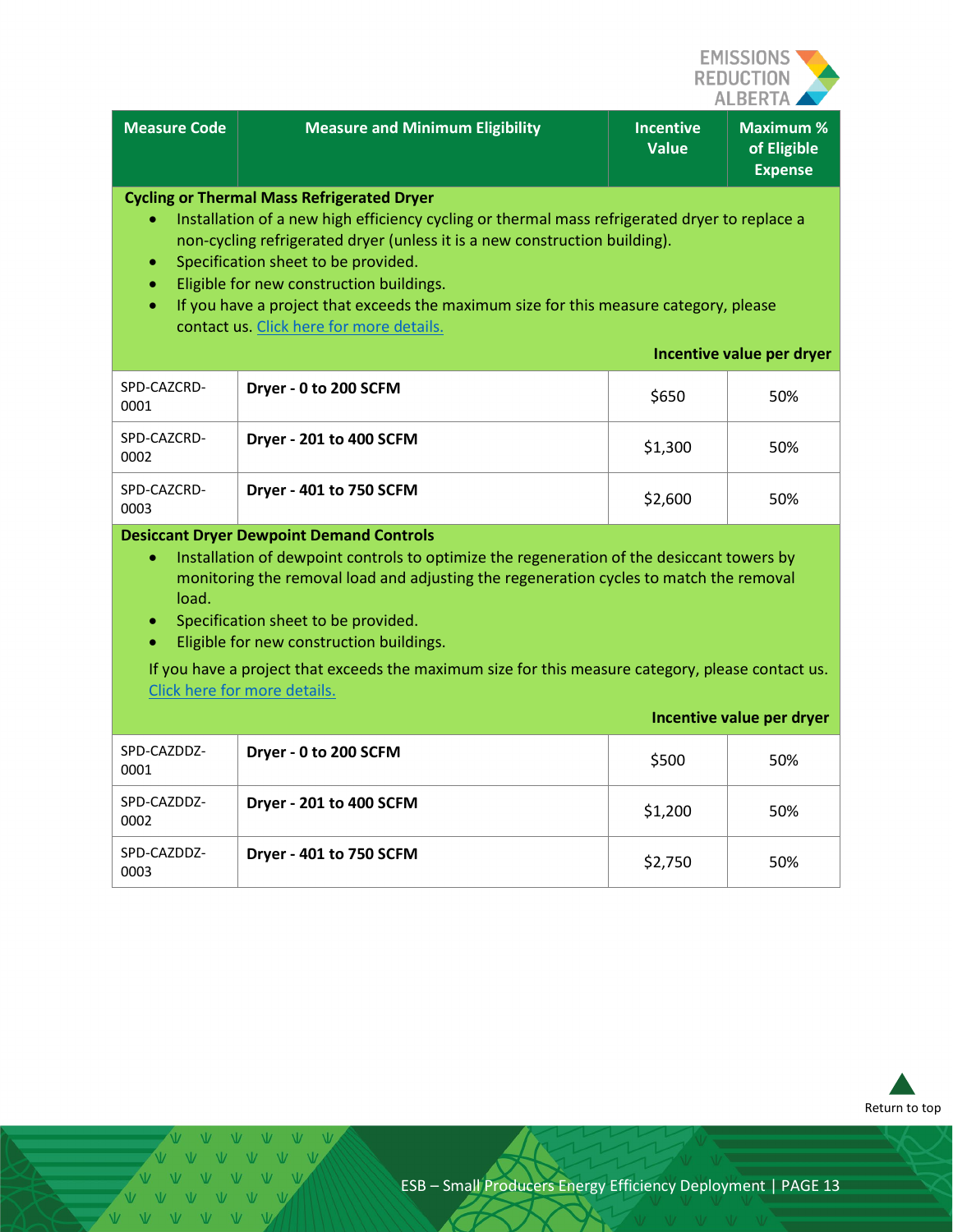

| <b>Measure Code</b>                                                                                                                                                                                                                                                                                                                                                                                                                            | <b>Measure and Minimum Eligibility</b>             | <b>Incentive</b><br><b>Value</b> | <b>Maximum %</b><br>of Eligible<br><b>Expense</b> |
|------------------------------------------------------------------------------------------------------------------------------------------------------------------------------------------------------------------------------------------------------------------------------------------------------------------------------------------------------------------------------------------------------------------------------------------------|----------------------------------------------------|----------------------------------|---------------------------------------------------|
| <b>Low Pressure Drop Filter</b><br>Select filter for appropriate compressor hp.<br>۰<br>To replace a standard coalescing filter (unless it is a new construction building).<br>Pressure drop cannot exceed 1 psid.<br>Eligible for new construction buildings.<br>If you have a project that exceeds the maximum size for this measure category, please<br>$\bullet$<br>contact us. Click here for more details.<br>Incentive value per filter |                                                    |                                  |                                                   |
| SPD-CAZLPD-<br>0001                                                                                                                                                                                                                                                                                                                                                                                                                            | <b>Filter</b><br>For compressor sized 0 to 30 hp   | \$120                            | 50%                                               |
| SPD-CAZLPD-<br>0002                                                                                                                                                                                                                                                                                                                                                                                                                            | <b>Filter</b><br>For compressor sized 31 to 50 hp  | \$240                            | 50%                                               |
| SPD-CAZLPD-<br>0003                                                                                                                                                                                                                                                                                                                                                                                                                            | <b>Filter</b><br>For compressor sized 51 to 70 hp  | \$400                            | 50%                                               |
| SPD-CAZLPD-<br>0004                                                                                                                                                                                                                                                                                                                                                                                                                            | <b>Filter</b><br>For compressor sized 71 to 90 hp  | \$560                            | 50%                                               |
| SPD-CAZLPD-<br>0005                                                                                                                                                                                                                                                                                                                                                                                                                            | <b>Filter</b><br>For compressor sized 91 to 110 hp | \$720                            | 50%                                               |



V V V V V V V V V V V V V V V V V VVVVVV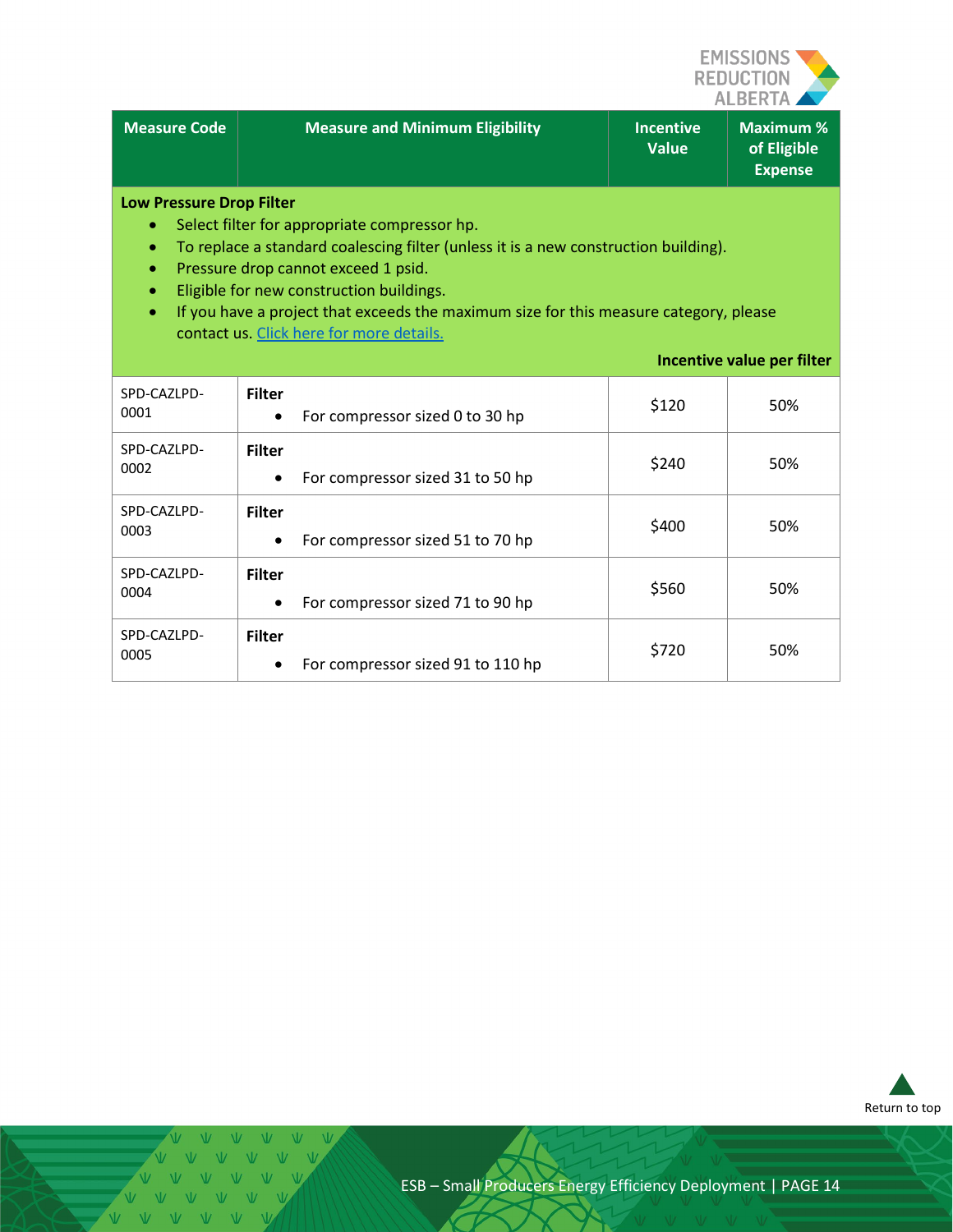

# <span id="page-14-0"></span>**REFRIGERATION**

| <b>Measure Code</b>                                                                                                                                                                                             | <b>Measure and Minimum Eligibility</b>                                                                                                                                        | <b>Incentive</b><br><b>Value</b>   | <b>Maximum</b><br>% of<br><b>Eligible</b><br><b>Expense</b> |  |
|-----------------------------------------------------------------------------------------------------------------------------------------------------------------------------------------------------------------|-------------------------------------------------------------------------------------------------------------------------------------------------------------------------------|------------------------------------|-------------------------------------------------------------|--|
| <b>Anti-Sweat Heater Controls</b><br>$\bullet$                                                                                                                                                                  | Controls must sense the relative humidity and reduce heater operation time and cooling load.<br>Specification sheet to be provided.                                           | Incentive value per control system |                                                             |  |
| SPD-REFASH-<br>0001                                                                                                                                                                                             | Anti-sweat heater controls for cooler and freezer<br>doors                                                                                                                    | \$400                              | 50%                                                         |  |
| <b>Automatic Door Closer</b><br>To be installed on an existing walk-in cooler, refrigerator, or freezer.<br>$\bullet$<br>Hydraulic or spring loaded closer.<br>$\bullet$<br>Specification sheet to be provided. |                                                                                                                                                                               |                                    |                                                             |  |
|                                                                                                                                                                                                                 |                                                                                                                                                                               |                                    | Incentive value per door                                    |  |
| SPD-REFADC-<br>0001 to 0002                                                                                                                                                                                     | <b>Automatic door closer</b><br>Walk-in coolers, refrigerators, and freezers                                                                                                  | \$75                               | 50%                                                         |  |
| <b>Evaporator Fan Control</b><br>$\bullet$<br>۰                                                                                                                                                                 | During the compressor off cycle, the control must reduce airflow of an evaporator fan in walk-<br>in cooler, refrigerator, or freezer.<br>Specification sheet to be provided. |                                    |                                                             |  |
|                                                                                                                                                                                                                 |                                                                                                                                                                               | Incentive value per evaporator     |                                                             |  |
| SPD-REFEFC-<br>0001                                                                                                                                                                                             | <b>Evaporator fan control for motors</b><br>Walk-in coolers, refrigerators, and freezers                                                                                      | \$115                              | 50%                                                         |  |
| <b>Night Covers</b><br>No existing night cover already in use.<br>Must be in use for 25% of the day.<br>$\bullet$<br>Specification sheet to be provided.<br>Incentive value per cover                           |                                                                                                                                                                               |                                    |                                                             |  |
|                                                                                                                                                                                                                 |                                                                                                                                                                               |                                    |                                                             |  |
| SPD-REFNCZ-<br>0001                                                                                                                                                                                             | Refrigerated case night covers<br>Vertical case                                                                                                                               | \$20                               | 50%                                                         |  |
| SPD-REFNCZ-<br>0002                                                                                                                                                                                             | Refrigerated case night covers<br>Horizontal case                                                                                                                             | \$20                               | 50%                                                         |  |



 $V = V - V$  $V = W - W - W$ VVVV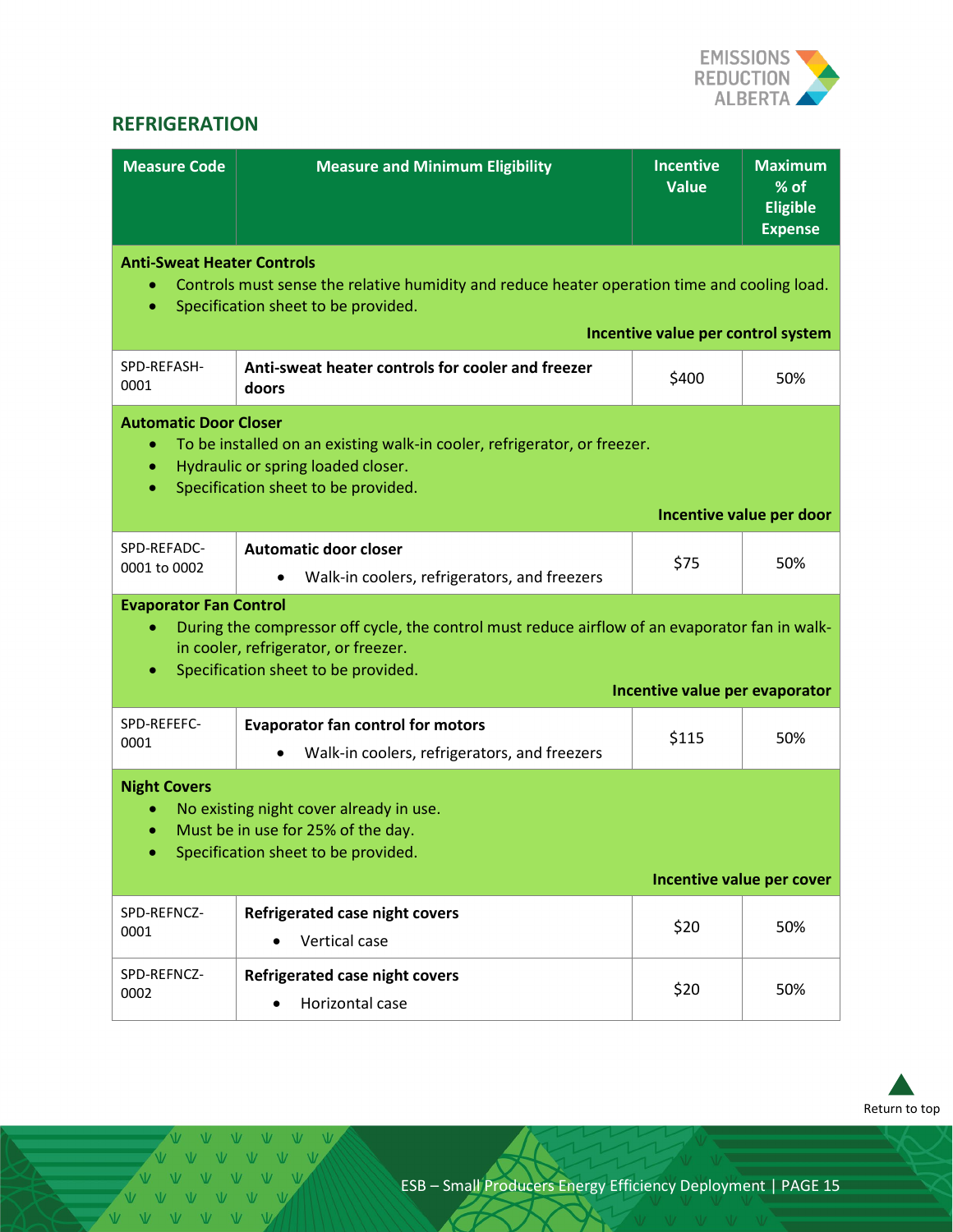

| <b>Measure Code</b>                            | <b>Measure and Minimum Eligibility</b>                                                                                                                                    | <b>Incentive</b><br><b>Value</b> | <b>Maximum</b><br>$%$ of<br><b>Eligible</b><br><b>Expense</b> |
|------------------------------------------------|---------------------------------------------------------------------------------------------------------------------------------------------------------------------------|----------------------------------|---------------------------------------------------------------|
| <b>Strip Curtain</b><br>$\bullet$<br>$\bullet$ | Applicable for walk-in coolers, walk-in freezers and refrigerated warehouses which had no/<br>ineffective strip curtain installed.<br>Specification sheet to be provided. |                                  |                                                               |

| Incentive value per square foot of the doorway area |                                                 |    |     |
|-----------------------------------------------------|-------------------------------------------------|----|-----|
| SPD-REFSCZ-<br>0001 to-0002                         | Strip curtain for walk-in refrigerator/ freezer | S5 | 50% |



 $\overline{M}$ V V V V V  $\Delta V = \Delta V$  $\sqrt{ }$  $\overline{W}$  $V - V$  $\overline{V}$ V V V V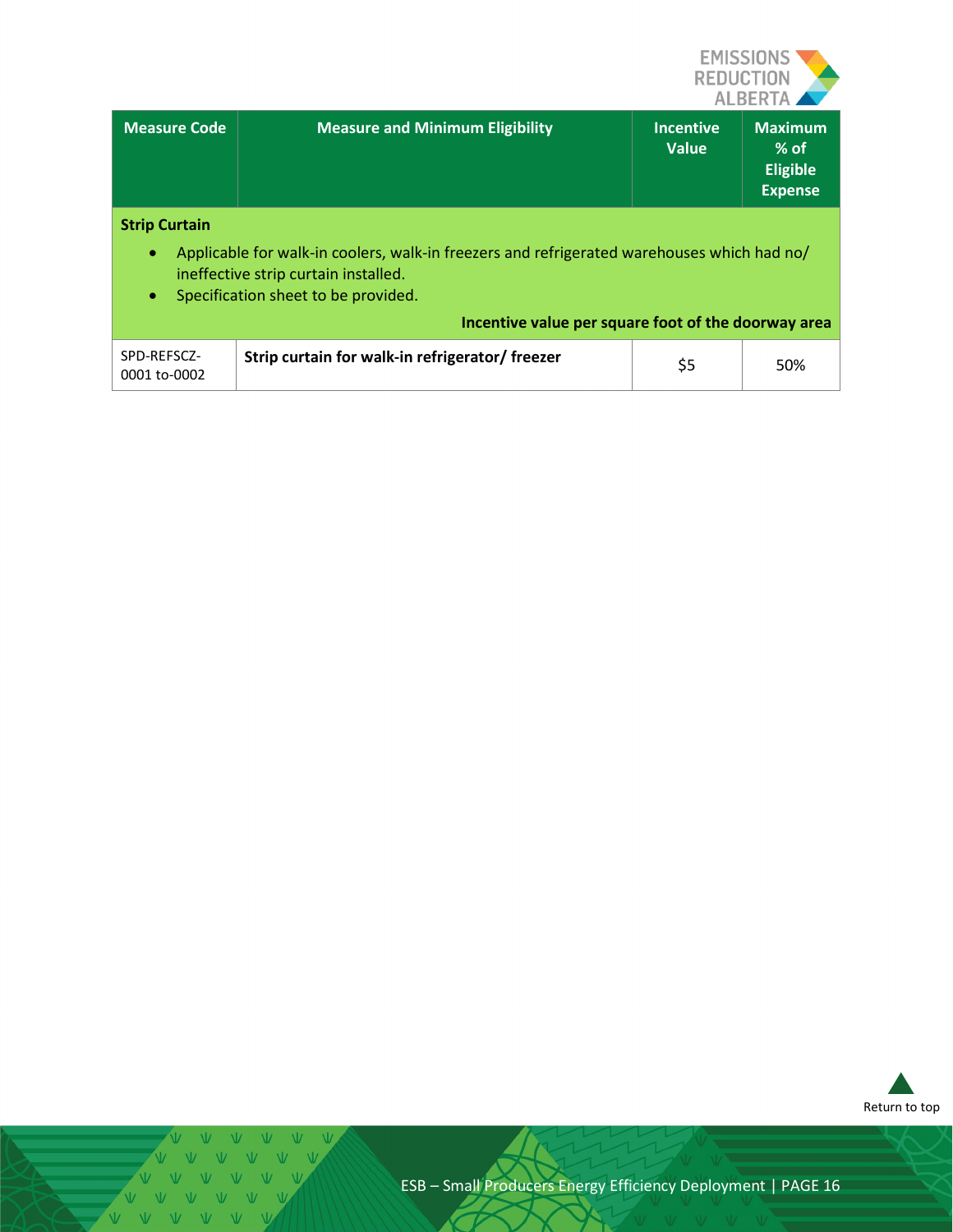

# <span id="page-16-0"></span>**LIGHTING SYSTEMS**

Please note that LED lamps of any kind are not eligible.

Please note that replacing the lamp and ballast separately are not considered Retrofit Kits.

| <b>Measure Code</b>                                                                                                                                                                                                                                                             | <b>Measure and Minimum Eligibility</b>                                                                                                                                                 | <b>Incentive</b><br><b>Value</b> | <b>Maximum</b><br>% of<br><b>Eligible</b><br><b>Expense</b> |
|---------------------------------------------------------------------------------------------------------------------------------------------------------------------------------------------------------------------------------------------------------------------------------|----------------------------------------------------------------------------------------------------------------------------------------------------------------------------------------|----------------------------------|-------------------------------------------------------------|
| <b>Downlight Fixtures and Retrofit Kits</b><br>ENERGY STAR® Certified - classified as 'Downlight Recessed', 'Down Light Solid Retrofit',<br>$\bullet$<br>'Ceiling Mount' or 'Wall Mount'.<br>Specification sheet to be provided along with ENERGY STAR® Unique ID.<br>$\bullet$ |                                                                                                                                                                                        |                                  |                                                             |
|                                                                                                                                                                                                                                                                                 |                                                                                                                                                                                        | Incentive value per fixture      |                                                             |
| SPD-LZZDFR-0001                                                                                                                                                                                                                                                                 | Downlight fixtures and retrofit kits<br>400 to 599 lumens                                                                                                                              | \$5                              | 25%                                                         |
| SPD-LZZDFR-0002                                                                                                                                                                                                                                                                 | Downlight fixtures and retrofit kits<br>600 to 799 lumens                                                                                                                              | \$10                             | 25%                                                         |
| SPD-LZZDFR-0003                                                                                                                                                                                                                                                                 | Downlight fixtures and retrofit kits<br>800 lumens or more                                                                                                                             | \$12                             | 25%                                                         |
| <b>LED Exit Signs</b><br>Not Eligible for retrofit kits or screw-in lamps.<br>Specification sheet to be provided.<br>Incentive value per exit sign                                                                                                                              |                                                                                                                                                                                        |                                  |                                                             |
| SPD-LZZLES-0001                                                                                                                                                                                                                                                                 | <b>LED exit signs</b><br>5W or less<br>LED replacement fixtures and<br>٠<br>photoluminescent signs<br>Listed in accordance with the CSA C22.2<br>No. 141-15 (R2020) or with cUL/UL 924 | \$12                             | 25%                                                         |
| <b>Troffer and Panel Fixtures and Retrofit Kits</b><br>DLC certified - categorized as 'Indoor Luminaire -Troffer' or 'Indoor Luminaire'.<br>Specification sheet to be provided along with DLC Product ID.<br><b>Incentive value per fixture</b>                                 |                                                                                                                                                                                        |                                  |                                                             |
| SPD-LZZTFK-0001                                                                                                                                                                                                                                                                 | LED 2x2 recessed light fixture                                                                                                                                                         |                                  |                                                             |
| to 0002                                                                                                                                                                                                                                                                         | 2,000 or more lumen output                                                                                                                                                             | \$20                             | 25%                                                         |
| SPD-LZZTFK-0003<br>to 0005                                                                                                                                                                                                                                                      | LED 2x4 recessed light fixture                                                                                                                                                         | \$30                             | 25%                                                         |
|                                                                                                                                                                                                                                                                                 | 3,000 or more lumen output                                                                                                                                                             |                                  |                                                             |

[Return to top](#page-0-0)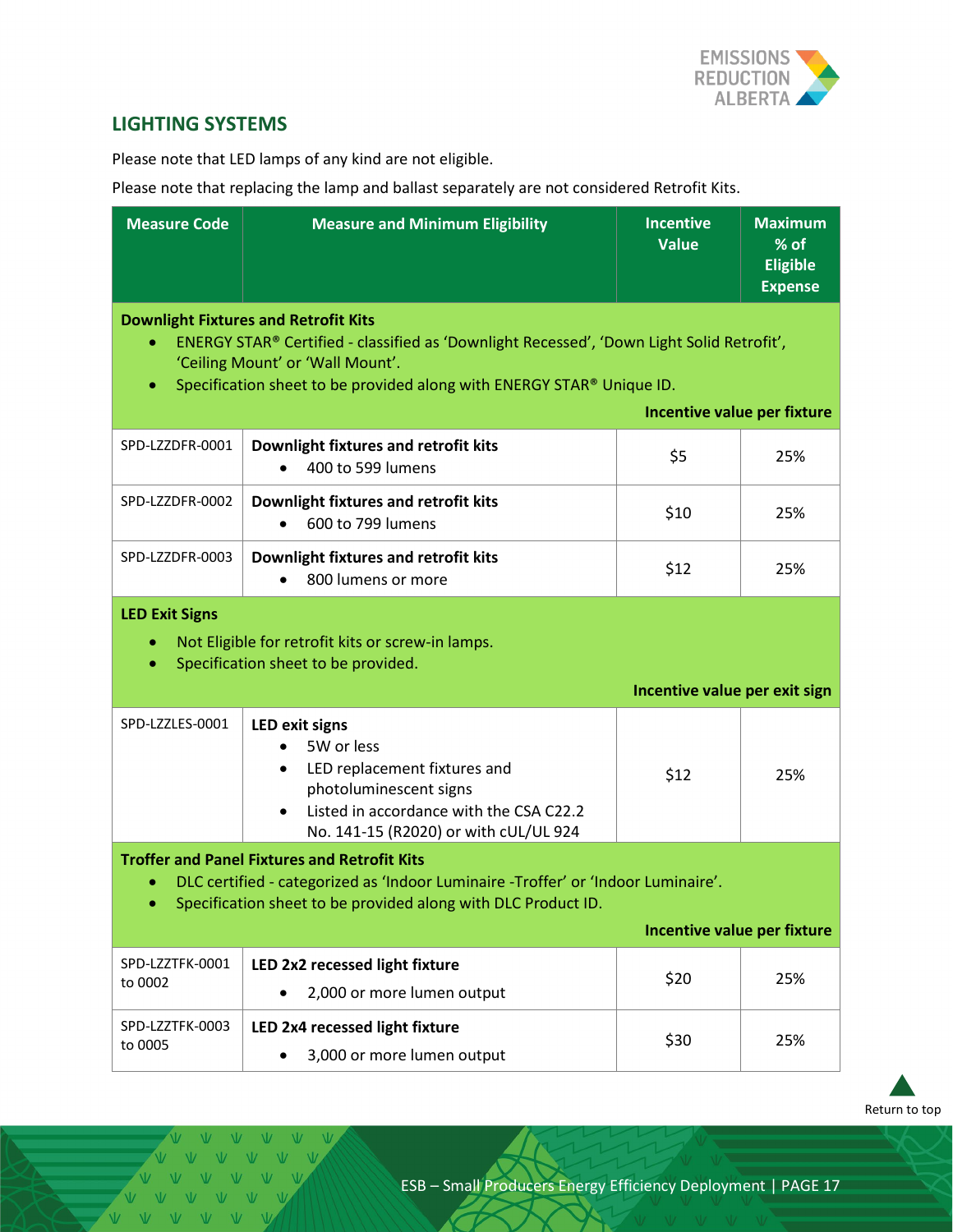

| <b>Measure Code</b>                                                                                                                                                                                                                                                                                                    | <b>Measure and Minimum Eligibility</b>                                                                                                                                                                                                      | <b>Incentive</b><br><b>Value</b>   | <b>Maximum</b><br>% of<br><b>Eligible</b><br><b>Expense</b> |
|------------------------------------------------------------------------------------------------------------------------------------------------------------------------------------------------------------------------------------------------------------------------------------------------------------------------|---------------------------------------------------------------------------------------------------------------------------------------------------------------------------------------------------------------------------------------------|------------------------------------|-------------------------------------------------------------|
| SPD-LZZTFK-0006<br>to 0008                                                                                                                                                                                                                                                                                             | LED 1x4 recessed light fixture<br>1,500 or more lumen output                                                                                                                                                                                | \$20                               | 25%                                                         |
| <b>Refrigerated Case Lighting</b><br>Retrofit kits are not eligible.<br>Specification sheet to be provided along with DLC Product ID.<br>$\bullet$<br>If you have a project that exceeds the maximum size for this measure category, please<br>contact us. Click here for more details.<br>Incentive value per fixture |                                                                                                                                                                                                                                             |                                    |                                                             |
| SPD-LZZRCL-0001                                                                                                                                                                                                                                                                                                        | <b>Refrigerated case lighting LED</b><br>2 to 4 ft horizontal<br>DLC Certified as horizontal refrigerated<br>case lighting                                                                                                                  | \$20                               | 25%                                                         |
| SPD-LZZRCL-0002                                                                                                                                                                                                                                                                                                        | <b>Refrigerated case lighting LED</b><br>4 to 6 ft vertical<br>DLC Certified as vertical refrigerated and<br>$\bullet$<br>freezer case lighting                                                                                             | \$25                               | 25%                                                         |
| $\bullet$<br>٠                                                                                                                                                                                                                                                                                                         | <b>Exterior LED Fixtures and Retrofit Kits</b><br>DLC certified - categorized as 'Outdoor Luminaire and Outdoor Retrofit kits' - low, medium,<br>high or very high output.<br>Specification sheet to be provided along with DLC Product ID. | <b>Incentive value per fixture</b> |                                                             |
| SPD-LZZELF-0001                                                                                                                                                                                                                                                                                                        | LED fixture wall pack or canopy<br>Less than 5,000 lumens                                                                                                                                                                                   | \$35                               | 25%                                                         |
| SPD-LZZELF-0002                                                                                                                                                                                                                                                                                                        | LED fixture wall pack or canopy<br>5,000 to 9,999 lumens                                                                                                                                                                                    | \$60                               | 25%                                                         |
| SPD-LZZELF-0003<br>to 0005                                                                                                                                                                                                                                                                                             | LED fixture wall pack or canopy<br>10,000 lumens or more                                                                                                                                                                                    | \$80                               | 25%                                                         |
| SPD-LZZELF-0006                                                                                                                                                                                                                                                                                                        | LED fixture flood, pole mounted or other<br>less than 5,000 lumens                                                                                                                                                                          | \$50                               | 25%                                                         |
| SPD-LZZELF-0007                                                                                                                                                                                                                                                                                                        | LED fixture flood, pole mounted or other<br>5,000 to 9,999 lumens                                                                                                                                                                           | \$75                               | 25%                                                         |

[Return to top](#page-0-0)

 $\sqrt{17}$  $\overline{M}$  $\overline{M}$  $\overline{M}$  $\sqrt{2}$ V V V V V VVVVVV V V V V V V VVVVVV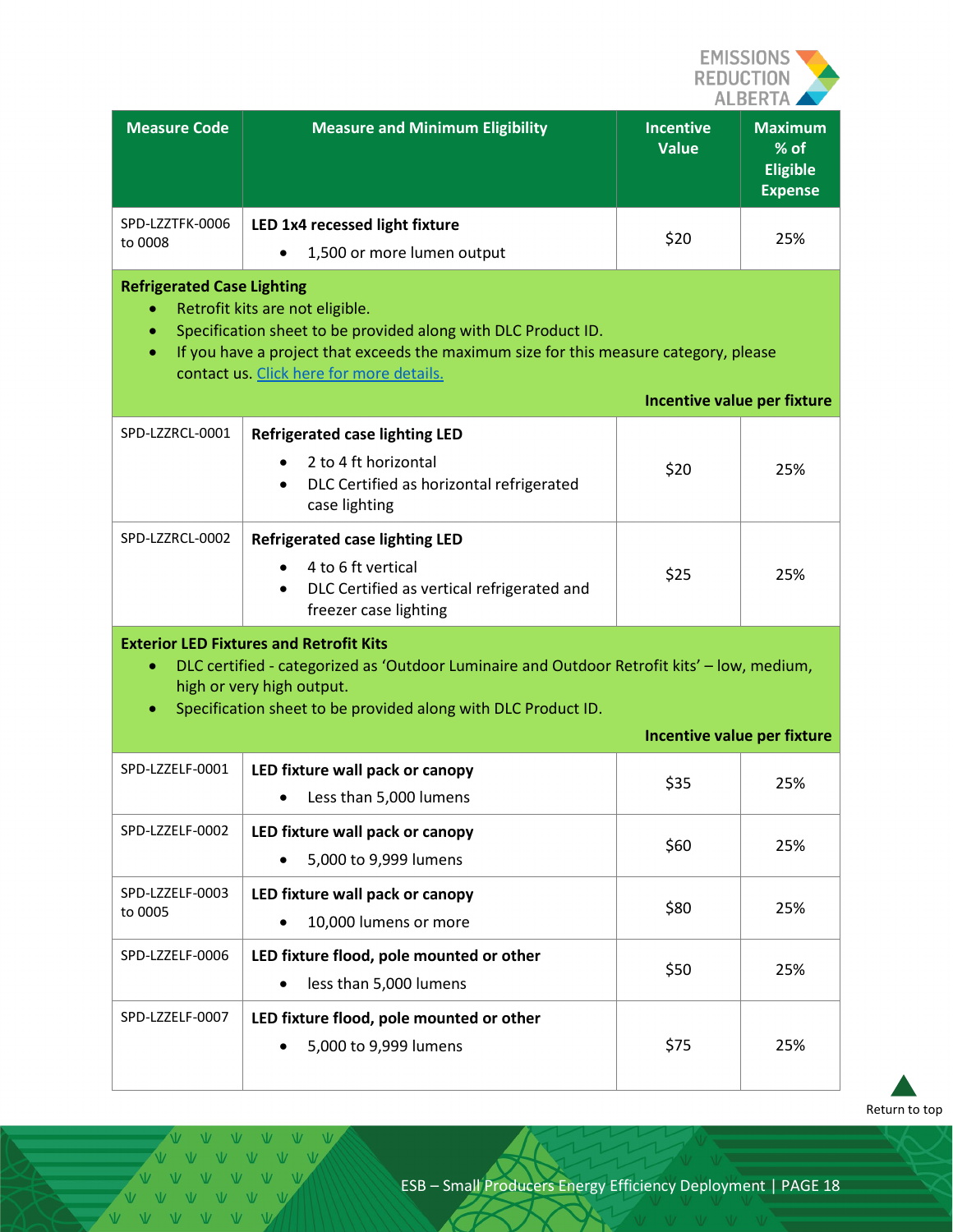

| <b>Measure Code</b> | <b>Measure and Minimum Eligibility</b>                                            | <b>Incentive</b><br><b>Value</b> | <b>Maximum</b><br>$%$ of<br><b>Eligible</b><br><b>Expense</b> |
|---------------------|-----------------------------------------------------------------------------------|----------------------------------|---------------------------------------------------------------|
| SPD-LZZELF-0008     | LED fixture flood, pole mounted or other<br>10,000 to 14,999 or more<br>$\bullet$ | \$100                            | 25%                                                           |
| SPD-LZZELF-0009     | LED fixture flood, pole mounted or other<br>15,000 to 29,999 lumens<br>$\bullet$  | \$125                            | 25%                                                           |
| SPD-LZZELF-0010     | LED fixture flood, pole mounted or other<br>30,000 lumens and more<br>$\bullet$   | \$150                            | 25%                                                           |

#### **Accent or Track Lighting**

- ENERGY STAR® Certified classified as 'Accent or Track Lighting Fixtures'.
- Specification sheet to be provided along with ENERGY STAR® Unique ID.

|         |                                                                | Incentive value per fixture |     |
|---------|----------------------------------------------------------------|-----------------------------|-----|
| to 0003 | SPD-LZZATL-0001   LED Accent or Track Lighting<br>All wattages | \$20                        | 25% |

#### **Linear LED Fixture Replacement or Retrofit Kit**

- DLC certified categorized as 'Surface and Suspended Linear Fixtures' or 'Indoor Luminaire'.
- Specification sheet to be provided along with DLC Product ID.

|                            |                                                                            | Incentive value per fixture |     |
|----------------------------|----------------------------------------------------------------------------|-----------------------------|-----|
| SPD-LZZLLF-0001<br>to 0002 | Linear surface or suspended fixture<br>Less than 3,000 lumens<br>$\bullet$ | \$20                        | 25% |
| SPD-LZZLLF-0002            | Linear surface or suspended fixture<br>3,000 to 4,499 lumens<br>$\bullet$  | \$30                        | 25% |
| SPD-LZZLLF-0003<br>to 0004 | Linear surface or suspended fixture<br>4,500 to 7,499 lumens<br>$\bullet$  | \$40                        | 25% |
| SPD-LZZLLF-0005            | Linear surface or suspended fixture<br>7,500 lumens and more<br>$\bullet$  | \$45                        | 25% |



V V V V V V V V V V V V V V V V V V V V V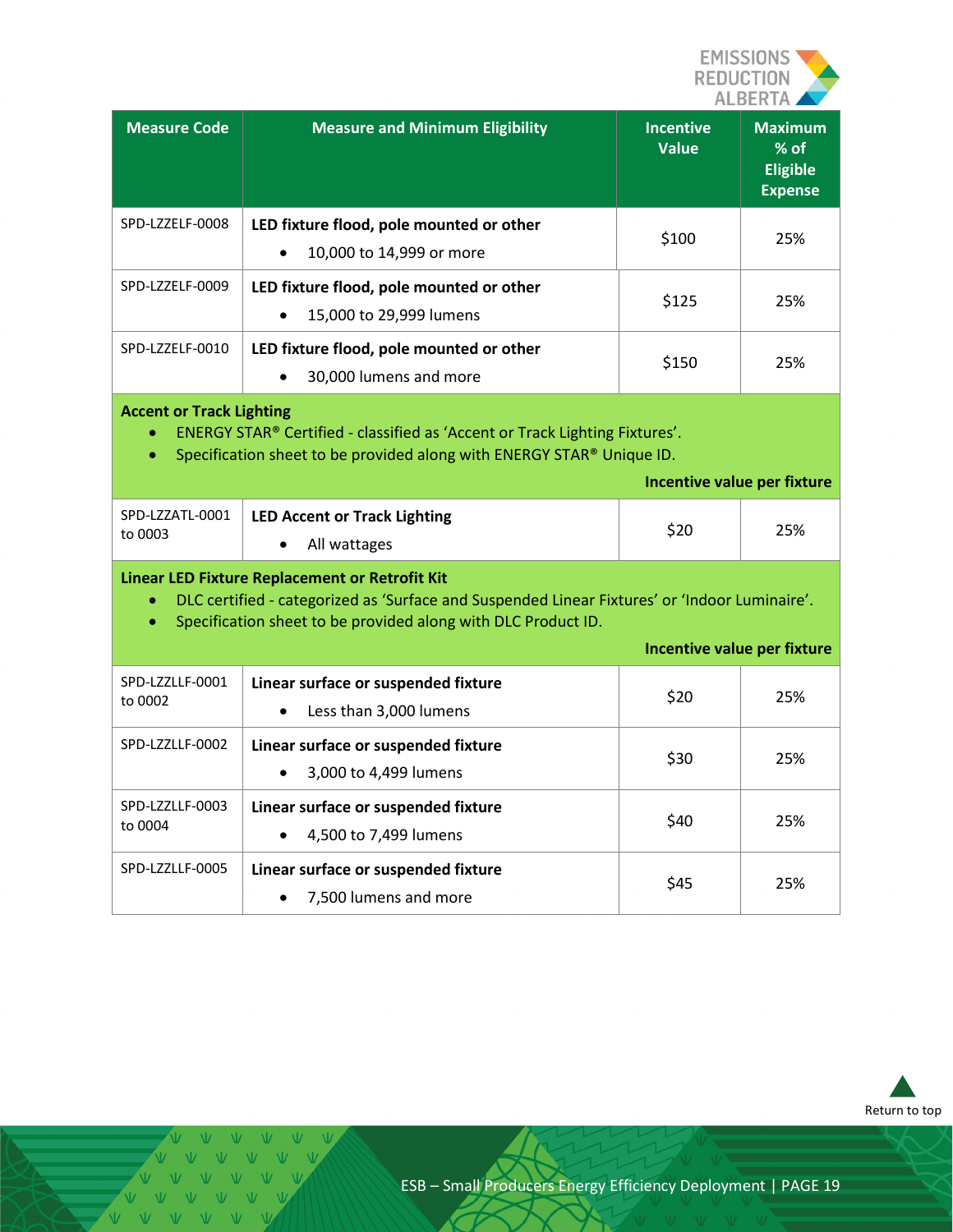

| <b>Measure Code</b> | <b>Measure and Minimum Eligibility</b> | <b>Incentive</b><br><b>Value</b> | <b>Maximum</b><br>$%$ of<br><b>Eligible</b><br>Expense |
|---------------------|----------------------------------------|----------------------------------|--------------------------------------------------------|
|                     |                                        |                                  |                                                        |

#### **Bay LED Fixture or Retrofit Kit**

- DLC certified categorized as 'Low-bay', 'Medium-bay' and 'High-bay Fixtures and Retrofit Kits' or 'Indoor Luminaire'.
- Specification sheet to be provided along with DLC Product ID.
- If you have a bay fixture under 10,000 lumens, please apply under the Linear LED fixture category.

#### **Incentive value per fixture**

| SPD-LZZBLF-0002 | LED bay fixture replacement<br>10,000 to 14,999 lumens<br>Less than 139 Watts<br>$\bullet$              | \$50  | 25% |
|-----------------|---------------------------------------------------------------------------------------------------------|-------|-----|
| SPD-LZZBLF-0003 | LED bay fixture replacement<br>15,000 to 19,999 lumens<br>Less than 175 Watts<br>$\bullet$              | \$60  | 25% |
| SPD-LZZBLF-0004 | LED bay fixture replacement<br>20,000 to 29,999 lumens<br>$\bullet$<br>Less than 250 Watts              | \$70  | 25% |
| SPD-LZZBLF-0005 | LED bay fixture replacement<br>30,000 lumens and more<br>Efficacy better than 100 lumens/W<br>$\bullet$ | \$100 | 25% |



V V V V V V V V V V V V V V V V V VVVVV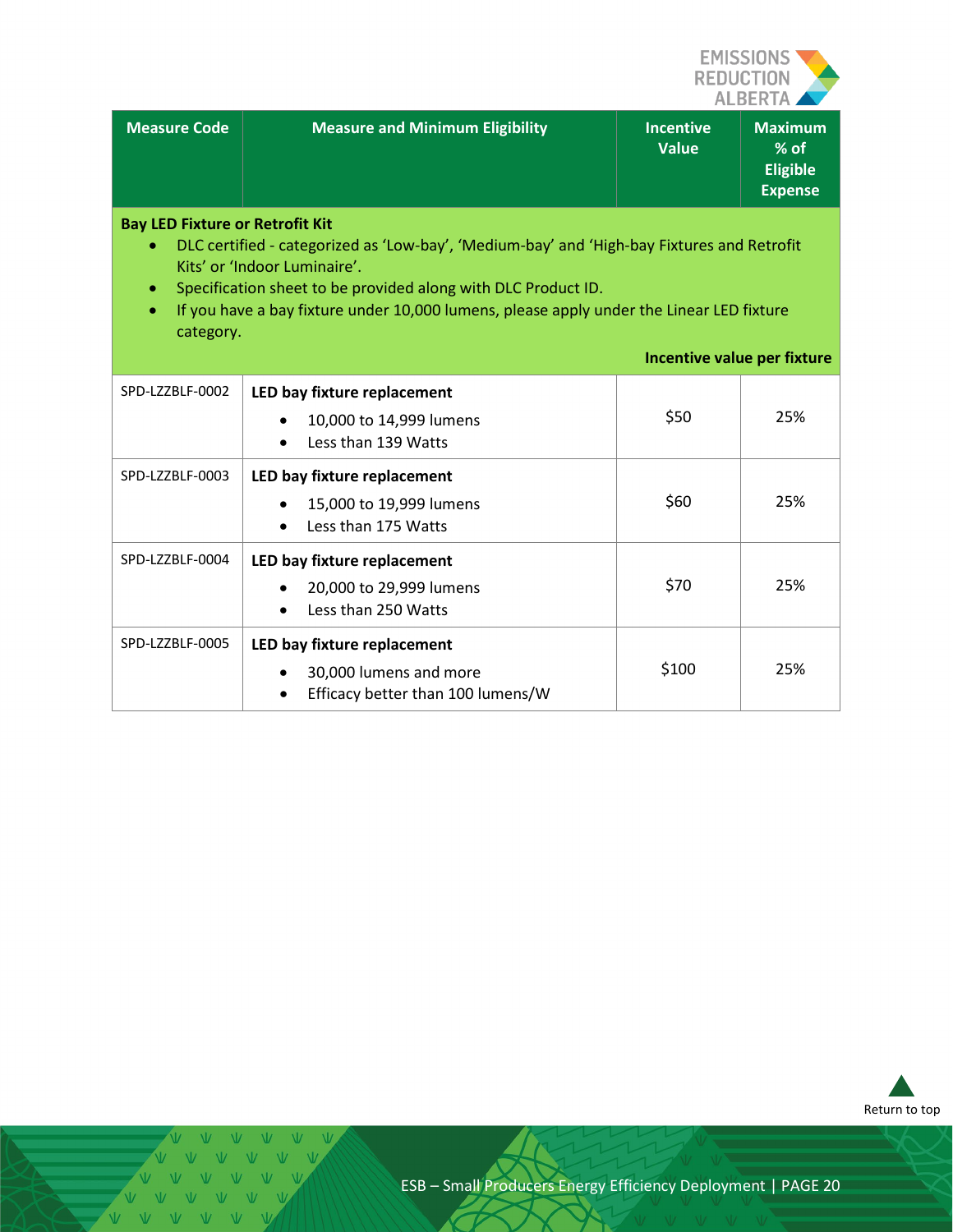

# <span id="page-20-0"></span>**AGRICULTURAL LIGHTING**

| <b>Measure Code</b>                                                                                                                                                                                                                                                                             | <b>Measure and Minimum Eligibility</b>                                                                                                         | <b>Incentive</b><br><b>Value</b> | <b>Maximum</b><br>$%$ of<br><b>Eligible</b><br><b>Expense</b> |
|-------------------------------------------------------------------------------------------------------------------------------------------------------------------------------------------------------------------------------------------------------------------------------------------------|------------------------------------------------------------------------------------------------------------------------------------------------|----------------------------------|---------------------------------------------------------------|
| <b>Greenhouse LED Top Lighting</b><br>DLC certified - must be on DLC Horticultural Lighting Qualified Products List.<br>۰<br>Specification sheet to be provided along with DLC Product ID.<br>$\bullet$<br>Eligible for new construction buildings.<br>$\bullet$<br>Incentive value per fixture |                                                                                                                                                |                                  |                                                               |
| SPD-AGLTOP-<br>0001                                                                                                                                                                                                                                                                             | LED Agricultural Top Lighting Linear, Compact or<br><b>Other Fixture</b><br>Under 600 µmol/s between 400-700 nm                                | \$75                             | 25%                                                           |
| SPD-AGLTOP-<br>0002                                                                                                                                                                                                                                                                             | LED Agricultural Top Lighting Linear, Compact or<br><b>Other Fixture</b><br>600 μmol/s to under 1000 μmol/s<br>$\bullet$<br>between 400-700 nm | \$150                            | 25%                                                           |
| SPD-AGLTOP-<br>0003                                                                                                                                                                                                                                                                             | LED Agricultural Top Lighting Linear, Compact or<br><b>Other Fixture</b><br>1,000 to under 2,000 µmol/s between 400-<br>700 nm                 | \$200                            | 25%                                                           |
| SPD-AGLTOP-<br>0004                                                                                                                                                                                                                                                                             | LED Agricultural Top Lighting Linear, Compact or<br><b>Other Fixture</b><br>2,000 + µmol/s between 400-700 nm                                  | \$300                            | 25%                                                           |



VVVV  $W - W - W - W$ 

VVVV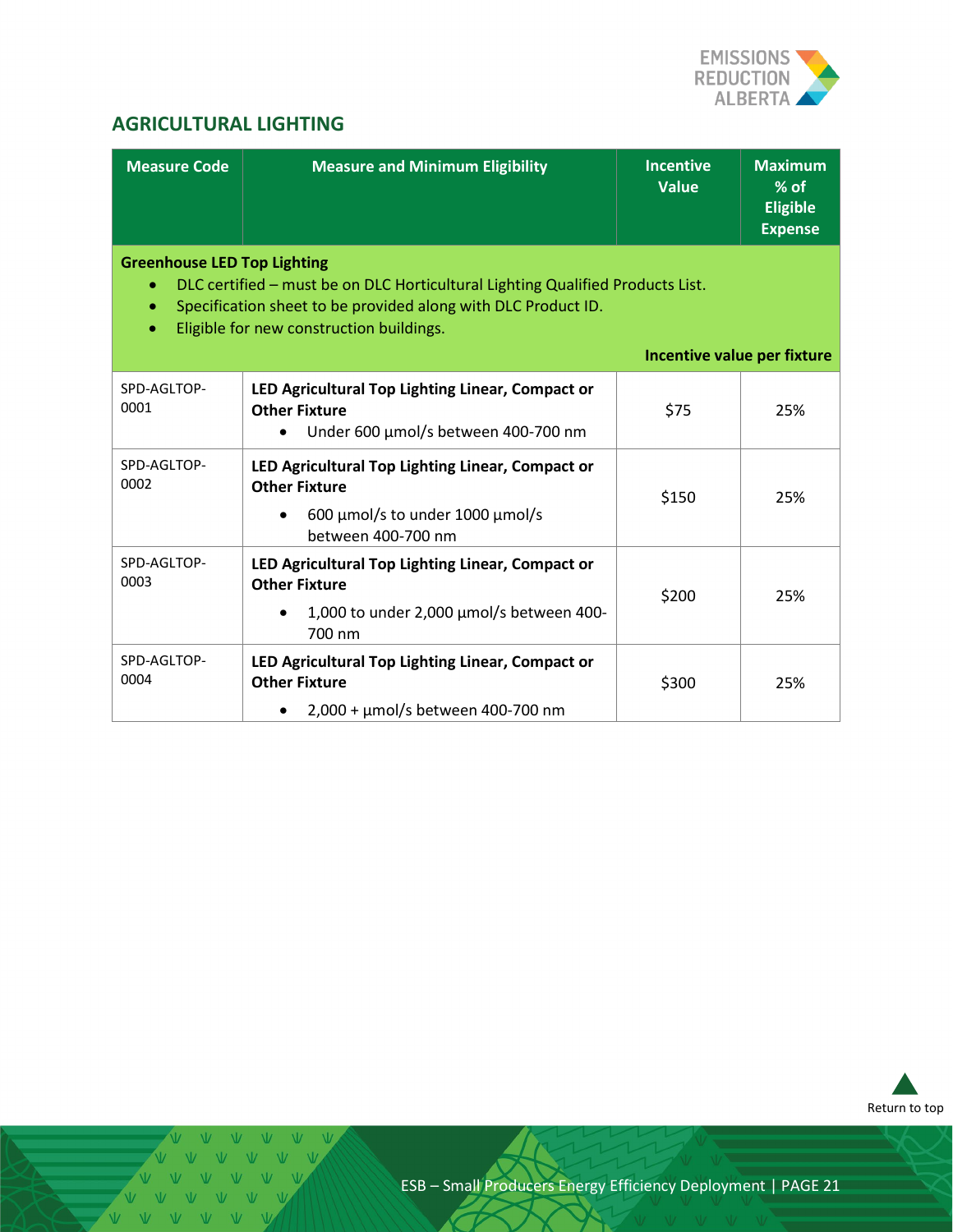

# <span id="page-21-0"></span>**LIGHTING CONTROLS**

| <b>Measure Code</b>                                                                                                                                              | <b>Measure and Minimum Eligibility</b>                                                                                 | <b>Incentive</b><br><b>Value</b> | <b>Maximum %</b><br>of Eligible<br><b>Expense</b> |
|------------------------------------------------------------------------------------------------------------------------------------------------------------------|------------------------------------------------------------------------------------------------------------------------|----------------------------------|---------------------------------------------------|
| <b>Daylight Controls</b><br>$\bullet$                                                                                                                            | Automatic off feature not eligible.<br>Specification sheet to be provided.<br>Eligible for new construction buildings. |                                  | Incentive value per control                       |
| SPD-LCZDCZ-<br>0001 to 0002                                                                                                                                      | Fixture mounted dual occupancy and daylight<br>control                                                                 | \$25                             | 50%                                               |
| SPD-LCZDCZ-<br>0003                                                                                                                                              | Ceiling or wall mounted daylight control                                                                               | \$30                             | 50%                                               |
| SPD-LCZDCZ-<br>0004                                                                                                                                              | Switch or fixture mounted daylight control                                                                             | \$22                             | 50%                                               |
| <b>Occupancy Controls</b><br>Automatic off feature not eligible.<br>$\bullet$<br>Specification sheet to be provided.<br>Eligible for new construction buildings. |                                                                                                                        |                                  |                                                   |
|                                                                                                                                                                  |                                                                                                                        |                                  | Incentive value per control                       |
| SPD-LCZOCZ-<br>0001                                                                                                                                              | Ceiling or remote mounted sensor<br>The sensor should control more than<br>300W of lighting load                       | \$50                             | 50%                                               |
| SPD-LCZOCZ-<br>0002                                                                                                                                              | Wall switch mounted sensor<br>The sensor should control more than<br>60W of lighting load                              | \$20                             | 50%                                               |
| SPD-LCZOCZ-<br>0003                                                                                                                                              | <b>Fixture mounted sensor</b><br>The sensor should control more than<br>30W of lighting load                           | \$20                             | 50%                                               |
| SPD-LCZOCZ-<br>0004                                                                                                                                              | <b>Exterior occupancy sensor</b>                                                                                       | \$22                             | 50%                                               |



VVVV  $V - W - W - W$ VVVV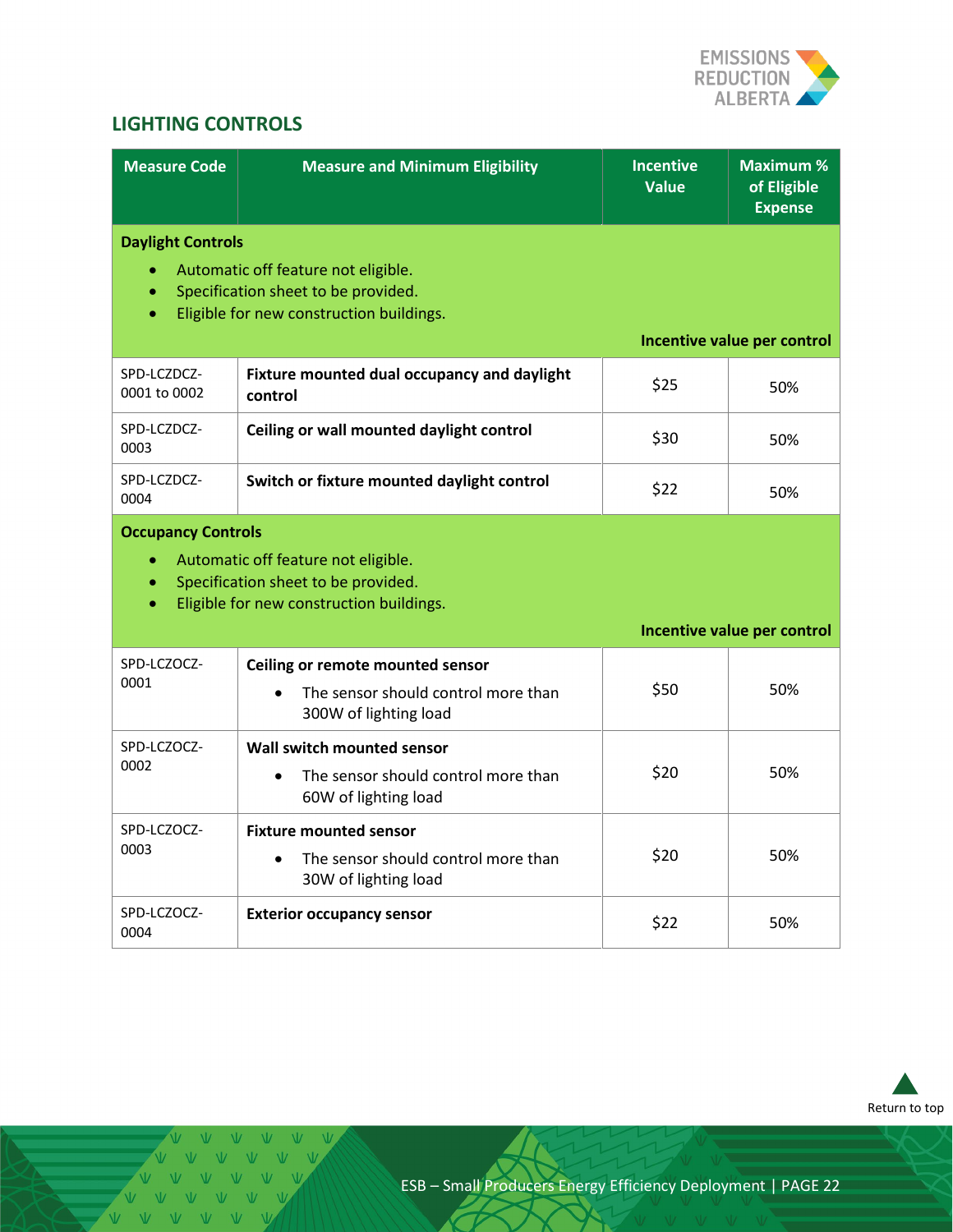

| <b>Measure Code</b>                                                                                                                                                                                                                                                                   | <b>Measure and Minimum Eligibility</b>                                                                                                      | <b>Incentive</b><br><b>Value</b> | <b>Maximum %</b><br>of Eligible<br><b>Expense</b> |
|---------------------------------------------------------------------------------------------------------------------------------------------------------------------------------------------------------------------------------------------------------------------------------------|---------------------------------------------------------------------------------------------------------------------------------------------|----------------------------------|---------------------------------------------------|
| <b>Exterior Lighting Bi-Level Control</b><br>Must have fully programmable dimming settings, allowing at least two levels of dimming.<br>Automatic off feature not eligible.<br>۰<br>Specification sheet to be provided.<br>$\bullet$<br>Eligible for new construction buildings.<br>۰ |                                                                                                                                             |                                  |                                                   |
|                                                                                                                                                                                                                                                                                       |                                                                                                                                             | Incentive value per control unit |                                                   |
| SPD-LCZBLC-<br>0001                                                                                                                                                                                                                                                                   | <b>Exterior lighting bi-level controls</b><br>Must control an exterior LED fixture less<br>than or equal to 810W                            | \$160                            | 50%                                               |
| SPD-LCZBLC-<br>0002                                                                                                                                                                                                                                                                   | Exterior lighting bi-level controls with override<br>$-150W$ to 1000W HID<br>Must control an exterior HID fixture<br>between 150W and 1000W | \$120                            | 50%                                               |
| SPD-LCZBLC-<br>0003                                                                                                                                                                                                                                                                   | Exterior lighting bi-level control with override -<br>150W to 1000W PSMH<br>Must control an exterior PSMH fixture<br>between 150W and 1000W | \$120                            | 50%                                               |



 $\sqrt{V}$  $V V$  $V$   $V$  $\overline{M}$ V V V V V VVVVVV V V V V V V VVVVVV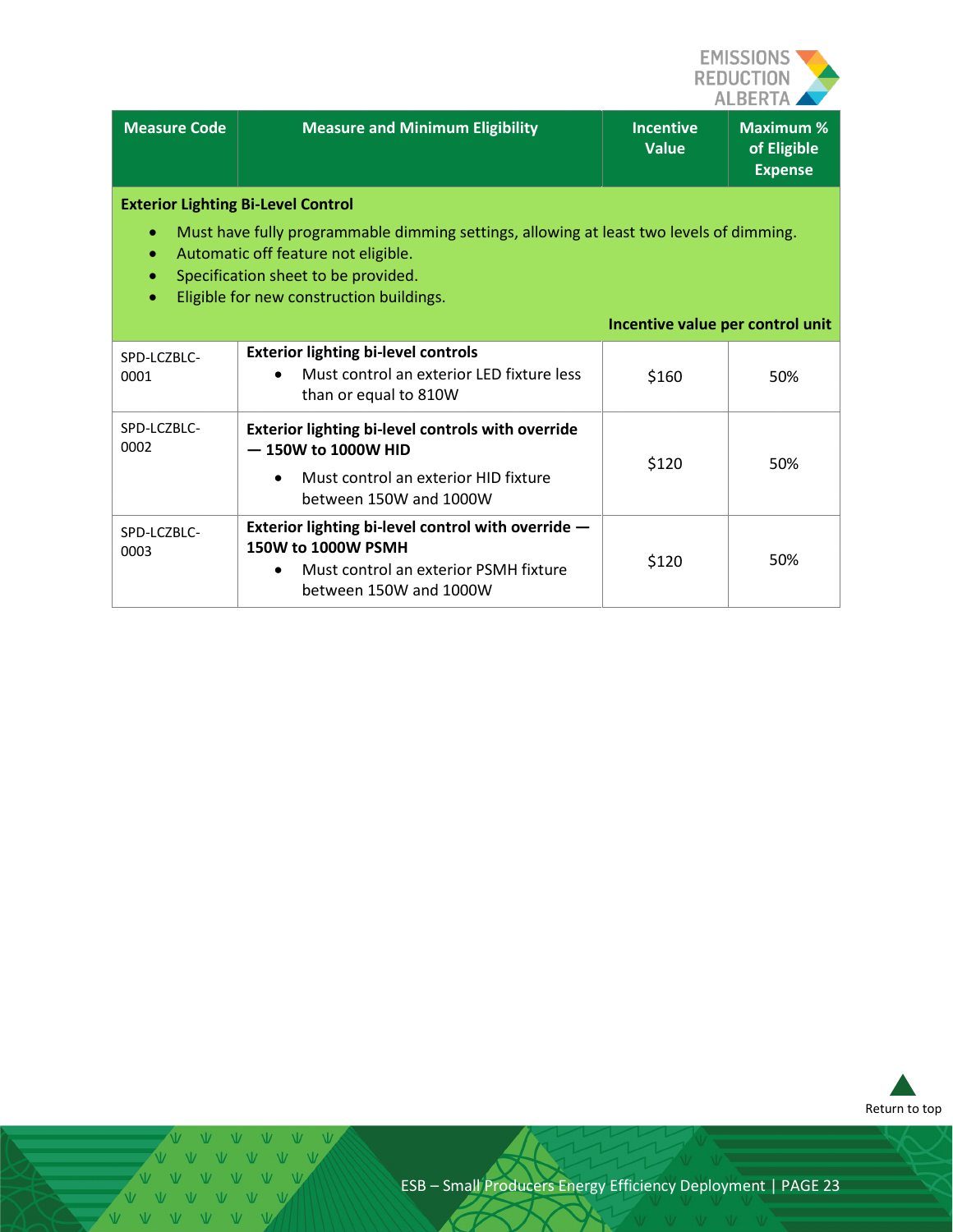

## <span id="page-23-0"></span>**ONSITE GENERATION**

| <b>Measure Code</b>                                                                                                                                                                                                                                                                                                                                                                                                                                                                                                                                                                                                                                                                                                                                                                                                                                                                                                                                                                                                                                                                                                                                                            | <b>Measure and Minimum Eligibility</b>                                                                                                             | <b>Incentive</b><br><b>Value</b> | <b>Maximum</b><br>% of<br><b>Eligible</b><br><b>Expense</b> |
|--------------------------------------------------------------------------------------------------------------------------------------------------------------------------------------------------------------------------------------------------------------------------------------------------------------------------------------------------------------------------------------------------------------------------------------------------------------------------------------------------------------------------------------------------------------------------------------------------------------------------------------------------------------------------------------------------------------------------------------------------------------------------------------------------------------------------------------------------------------------------------------------------------------------------------------------------------------------------------------------------------------------------------------------------------------------------------------------------------------------------------------------------------------------------------|----------------------------------------------------------------------------------------------------------------------------------------------------|----------------------------------|-------------------------------------------------------------|
| <b>Combined Heat Power (CHP)</b><br>Comply with Micro-generation regulation (Alberta Reg 27/2008). Submission of Form A is<br>۰<br>required before project pre-approval. For new systems, the interconnection approval is<br>received within one year of the Application Date.<br>Eligible prime movers include internal combustion engines or turbine driven.<br>۰<br>Must be connected to the electricity grid<br>۰<br>All heat must be used within the Eligible Facility.<br>$\bullet$<br>Minimum overall system efficiency is 50%.<br>$\bullet$<br>Minimum system utilization factor is between 65% or 85% (depending on measure selected).<br>$\bullet$<br>System design must be approved by an engineer licensed in Alberta.<br>$\bullet$<br>CHP System can be a retrofit within an existing Facility or within a new construction project.<br>$\bullet$<br>Comply with the "Additional Eligibility Requirements for CHP Systems" within the Participant<br>$\bullet$<br><b>Terms and Conditions.</b><br>For incentive determination, the generator nameplate electrical output will be used.<br>$\bullet$<br>Not eligible:<br>$\bullet$<br><b>Fuel cells</b><br>$\circ$ |                                                                                                                                                    |                                  |                                                             |
|                                                                                                                                                                                                                                                                                                                                                                                                                                                                                                                                                                                                                                                                                                                                                                                                                                                                                                                                                                                                                                                                                                                                                                                | If you have a project that exceeds the maximum size for this measure category, please contact us.<br>Click here for more details.                  |                                  | Incentive value per kW                                      |
| SPD-OGZCHP-<br>0001                                                                                                                                                                                                                                                                                                                                                                                                                                                                                                                                                                                                                                                                                                                                                                                                                                                                                                                                                                                                                                                                                                                                                            | Combined heat & power systems 150 kW to 4MWe<br>System efficiency 50% to less than 60%<br>٠<br>System utilization factor must be 75% or<br>greater | \$400                            | 50%                                                         |
| SPD-OGZCHP-<br>0002                                                                                                                                                                                                                                                                                                                                                                                                                                                                                                                                                                                                                                                                                                                                                                                                                                                                                                                                                                                                                                                                                                                                                            | Combined heat & power systems 150 kW to 4MWe<br>System efficiency 60% or more<br>System utilization factor must be 85% or<br>greater               | \$500                            | 50%                                                         |
| SPD-OGZCHP-<br>0003                                                                                                                                                                                                                                                                                                                                                                                                                                                                                                                                                                                                                                                                                                                                                                                                                                                                                                                                                                                                                                                                                                                                                            | Combined heat & power systems smaller than 150 kW<br>System efficiency 50% to less than 60%<br>System utilization factor must be 65% or<br>greater | \$750                            | 50%                                                         |
| SPD-OGZCHP-<br>0004                                                                                                                                                                                                                                                                                                                                                                                                                                                                                                                                                                                                                                                                                                                                                                                                                                                                                                                                                                                                                                                                                                                                                            | Combined heat & power systems smaller than 150 kW<br>System efficiency 60% or more<br>System utilization factor must be 65% or<br>greater          | \$850                            | 50%                                                         |

[Return to top](#page-0-0)

V V V VVVVV V V V V VVVVVV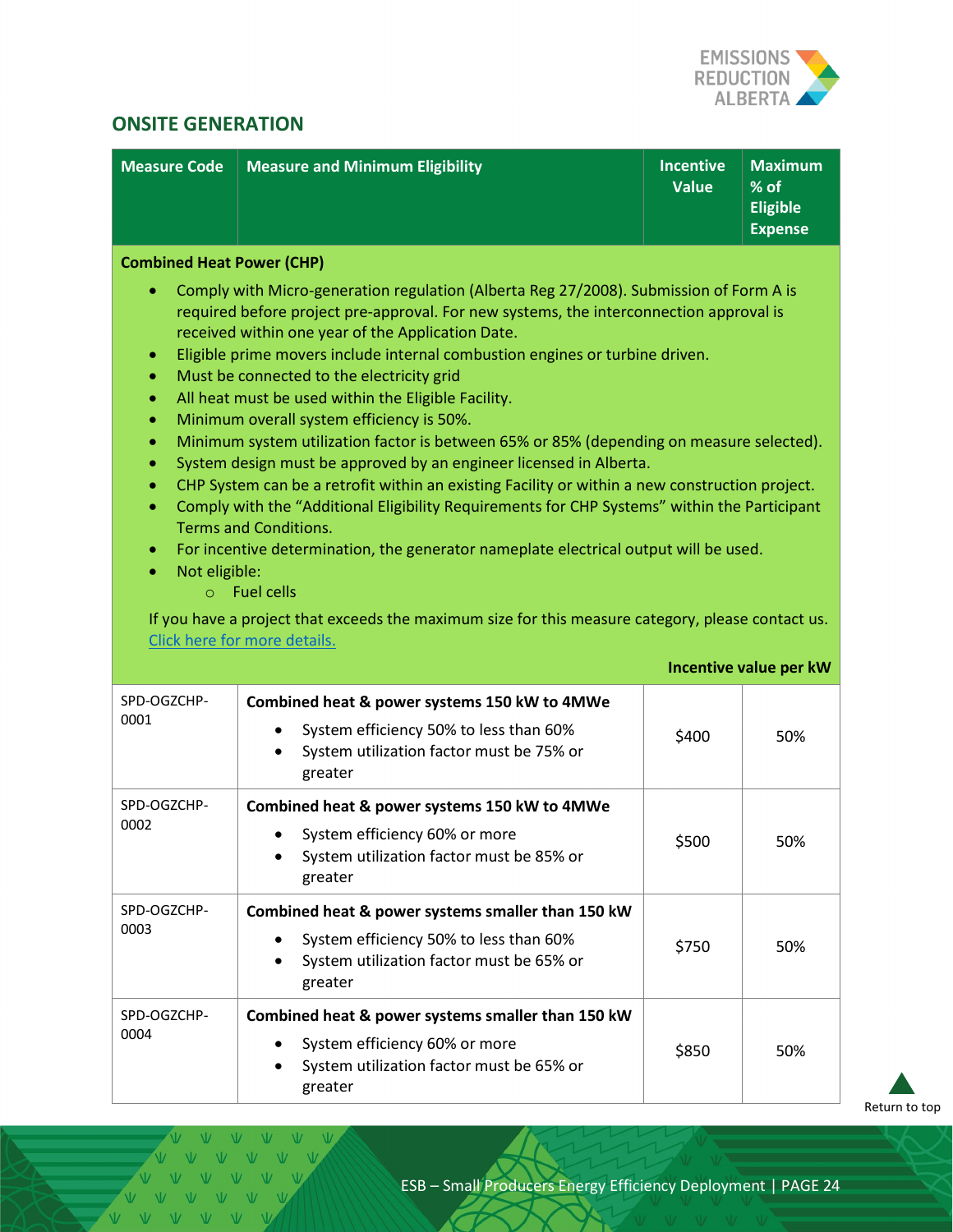

|  | Measure Code   Measure and Minimum Eligibility | <b>Incentive</b><br><b>Value</b> | Maximum<br>$%$ of<br>Eligible<br><b>Expense</b> |
|--|------------------------------------------------|----------------------------------|-------------------------------------------------|

#### **Waste Energy Recovery Organic Rankine Cycle (WER ORC)**

- Must comply with Micro-generation regulation (Alberta Reg 27/2008). Submission of Form A is required before project pre-approval. For new systems, the interconnection approval is received within one year of the Application Date.
- Must be connected to the electricity grid.
- Minimum system utilization factor of 25%.
- All generated energy must be used within the Eligible Facility.
- Must comply with ANSI/ULC 2200 standards.
- System design must be approved by an engineer licensed in Alberta.
- ABSA certification must be provided at post-project approval.
- WER ORC System can be a retrofit within an existing Facility or within a new construction project.
- For incentive determination, the rated generator capacity will be used.
- Not eligible:
	- o Systems below 50 kW or over 4,000 kW.
	- o Use of CFCs or HCFCs (as defined within the Ozone-Depleting Substances Regulations, 1998 under the Canadian Environmental Protection Act, 1999) working fluids.
	- o Projects installed on systems of regulated electric utilities.
	- o Kalina Cycle, Stirling Engines, and other heat recovery methods.
- If you have a project that exceeds the maximum size for this measure category, please contact us. Click [here for more details.](#page-3-2)

|                     |                                                                                                            |         | Incentive value per kW |
|---------------------|------------------------------------------------------------------------------------------------------------|---------|------------------------|
| SPD-OGZWER-<br>0001 | Waste energy recovery Organic Rankine Cycle systems<br>System utilization factor must be 25 to 50%         | \$1,000 | 50%                    |
| SPD-OGZWER-<br>0002 | Waste energy recovery Organic Rankine Cycle systems<br>System utilization factor must be 50% or<br>greater | \$1,500 | 50%                    |



VVVVV  $V = W - W - W$ 

 $V$   $V$   $V$   $V$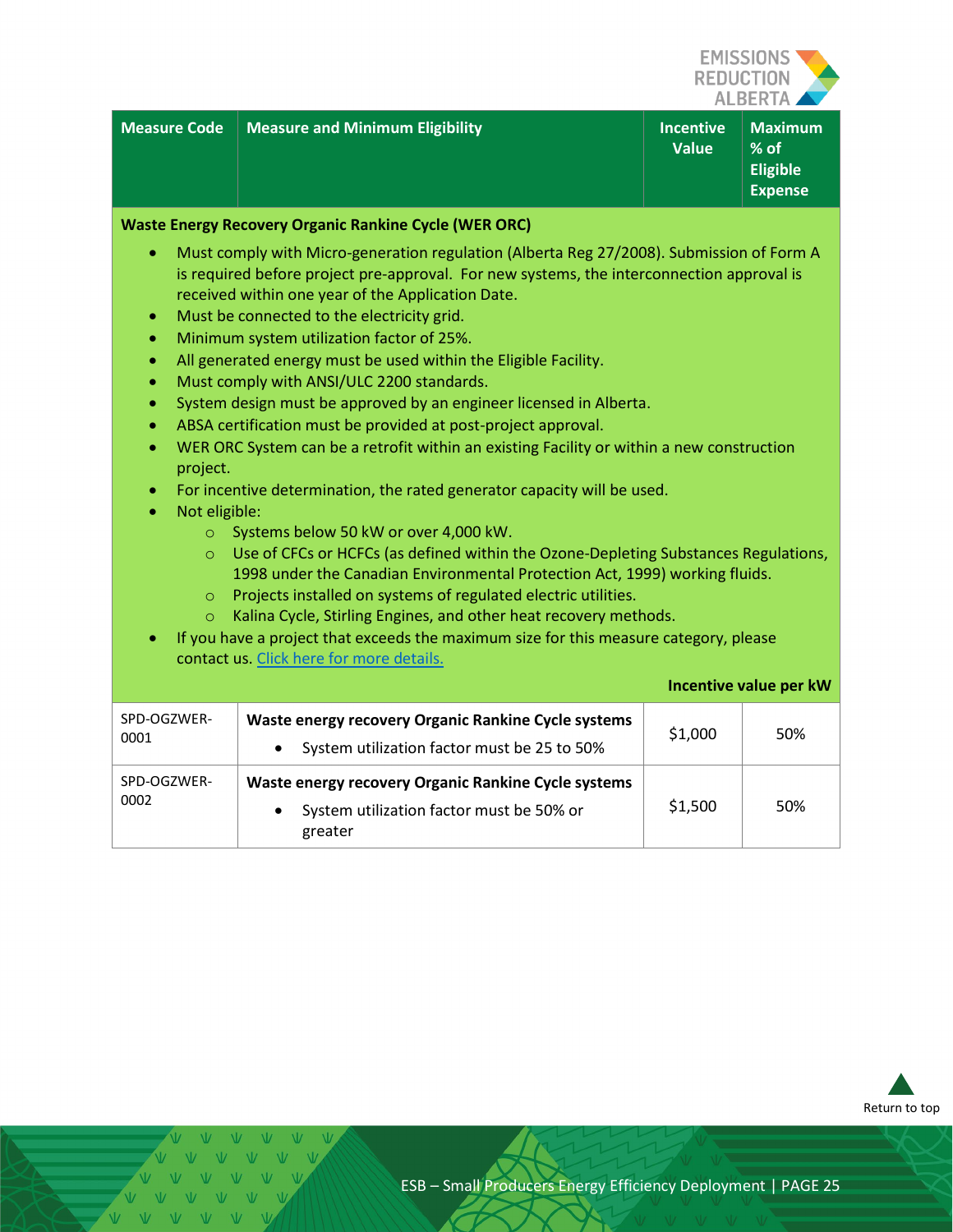

# <span id="page-25-0"></span>**GEOTHERMAL**

| <b>Measure Code</b>                                                                                                                              | <b>Measure and Minimum Eligibility</b>                                                                                                                                                                                                                                                                                                                                                                                                                                                                                                                                                                                                                                                                                                                                                                                                                                                                                                                                                                      | <b>Incentive</b><br><b>Value</b> | <b>Maximum</b><br>$%$ of<br><b>Eligible</b><br><b>Expense</b> |
|--------------------------------------------------------------------------------------------------------------------------------------------------|-------------------------------------------------------------------------------------------------------------------------------------------------------------------------------------------------------------------------------------------------------------------------------------------------------------------------------------------------------------------------------------------------------------------------------------------------------------------------------------------------------------------------------------------------------------------------------------------------------------------------------------------------------------------------------------------------------------------------------------------------------------------------------------------------------------------------------------------------------------------------------------------------------------------------------------------------------------------------------------------------------------|----------------------------------|---------------------------------------------------------------|
| <b>Ground Source Heat Pump</b><br>$\bullet$<br>$\bullet$<br>$\bullet$<br>$\bullet$<br>or equivalent.<br>$\bullet$<br>$\bullet$<br>۰<br>$\bullet$ | All heat must be used within the Eligible Facility.<br>Only uses the ground or groundwater for geothermal exchange.<br>The Geothermal System complies with ANSI/CSA C448 Series, "Design and installation of<br>ground source heat pumps for commercial and residential buildings".<br>System design must be approved by an engineer licensed in Alberta who is accredited as a<br>Certified Geo Exchange Designer by the International Ground Source Heat Pump Association<br>Installed by an Accredited Installer by the International Ground Source Heat Pump<br>Association or equivalent.<br>Comply with the "Additional Eligibility Requirements for Geothermal Systems" within the<br><b>Participant Terms and Conditions.</b><br>For incentive determination, the heat pump nameplate rating in tons will be used.<br>Eligible for new construction buildings.<br>If you have a project that exceeds the maximum size for this measure category, please contact us.<br>Click here for more details. |                                  |                                                               |
|                                                                                                                                                  |                                                                                                                                                                                                                                                                                                                                                                                                                                                                                                                                                                                                                                                                                                                                                                                                                                                                                                                                                                                                             |                                  | Incentive value per ton                                       |
| SPD-GTZGSH-<br>0001                                                                                                                              | Ground source heat pump<br>System less than 200 tons                                                                                                                                                                                                                                                                                                                                                                                                                                                                                                                                                                                                                                                                                                                                                                                                                                                                                                                                                        | \$2,500                          | 50%                                                           |



V V V V V V V V V V V V V V V V V VVVVVV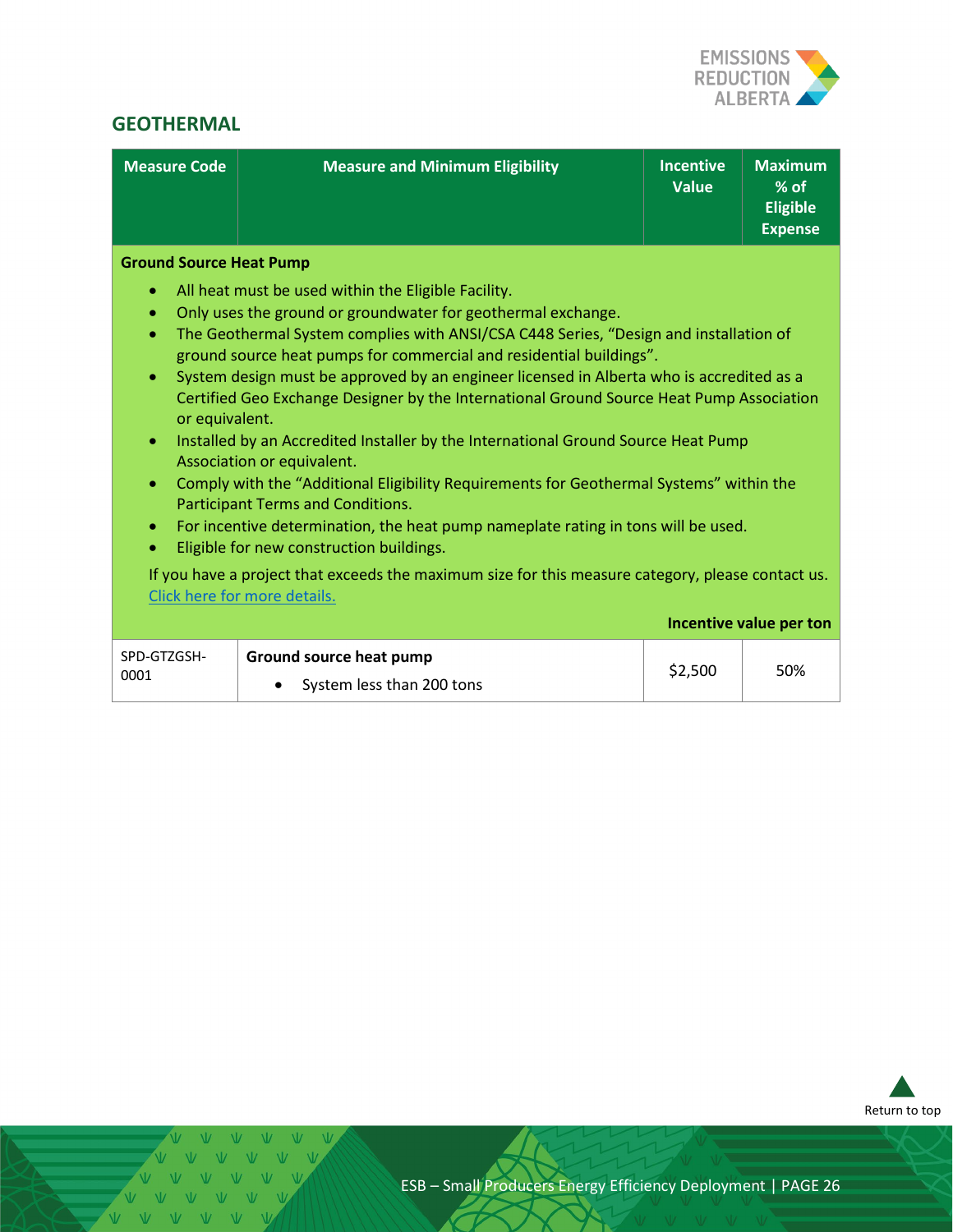

# <span id="page-26-0"></span>**PROCESS HEATING**

| <b>Measure Code</b>                                                                                                                                                                                                                                                                                                                                                                                                                                                  | <b>Measure and Minimum Eligibility</b>                                             | <b>Incentive</b><br><b>Value</b> | <b>Maximum %</b><br>of Eligible<br><b>Expense</b> |  |
|----------------------------------------------------------------------------------------------------------------------------------------------------------------------------------------------------------------------------------------------------------------------------------------------------------------------------------------------------------------------------------------------------------------------------------------------------------------------|------------------------------------------------------------------------------------|----------------------------------|---------------------------------------------------|--|
| <b>Steam Traps</b><br>Replacement of steam trap due to leaking, failed closed, open or plugged are eligible.<br>Must be in service.<br>$\bullet$<br>Specification sheet to be provided.<br>$\bullet$                                                                                                                                                                                                                                                                 |                                                                                    |                                  |                                                   |  |
|                                                                                                                                                                                                                                                                                                                                                                                                                                                                      |                                                                                    |                                  | Incentive value per trap                          |  |
| SPD-PHZSTZ-<br>0001 to 0009                                                                                                                                                                                                                                                                                                                                                                                                                                          | <b>Steam trap</b><br>Diameter 1/8" and greater                                     | \$250                            | 50%                                               |  |
| <b>Economizer</b><br>Economizer must be installed on a process boiler or space heating boiler exhaust stack.<br>۰<br>Heat captured should be used for pre-heating boiler feed water.<br>۰<br>Must be installed on a boiler with no economizer.<br>Specification sheet to be provided.<br>$\bullet$<br><b>Incentive value per boiler MBH</b>                                                                                                                          |                                                                                    |                                  |                                                   |  |
| SPD-PHZEZZ-<br>0001, 0003                                                                                                                                                                                                                                                                                                                                                                                                                                            | <b>Conventional (Non-Condensing) Economizer</b><br>Incentive is capped at \$20,000 | \$2                              | 50%                                               |  |
| SPD-PHZEZZ-<br>0002, 0004                                                                                                                                                                                                                                                                                                                                                                                                                                            | <b>Condensing Economizer</b><br>Incentive is capped at \$30,000<br>$\bullet$       | \$3                              | 50%                                               |  |
| <b>Steam Fittings and Pipe Insulations</b><br>Must be high-density fiberglass or closed-cell elastomeric foam insulation.<br>۰<br>Pre-formed pipe insulation to be installed on bare metal pipe system applications to have a<br>minimum R-Value of 4.<br>If incremental insulation is being added, final pipe insulation to have a minimum R-Value of 4.<br>$\bullet$<br>Specification sheet to be provided.<br>$\bullet$<br>Incentive value per foot of insulation |                                                                                    |                                  |                                                   |  |
| SPD-PHZSFP-                                                                                                                                                                                                                                                                                                                                                                                                                                                          | Steam fittings and pipe insulation                                                 |                                  |                                                   |  |
| 0001                                                                                                                                                                                                                                                                                                                                                                                                                                                                 | Pipe diameter less than 1"                                                         | \$2                              | 50%                                               |  |
| SPD-PHZSFP-<br>0002-0007                                                                                                                                                                                                                                                                                                                                                                                                                                             | Steam fittings and pipe insulation<br>Pipe diameter of 1" and greater              | \$4                              | 50%                                               |  |



V V V V V VVVVV V V V V VVVVV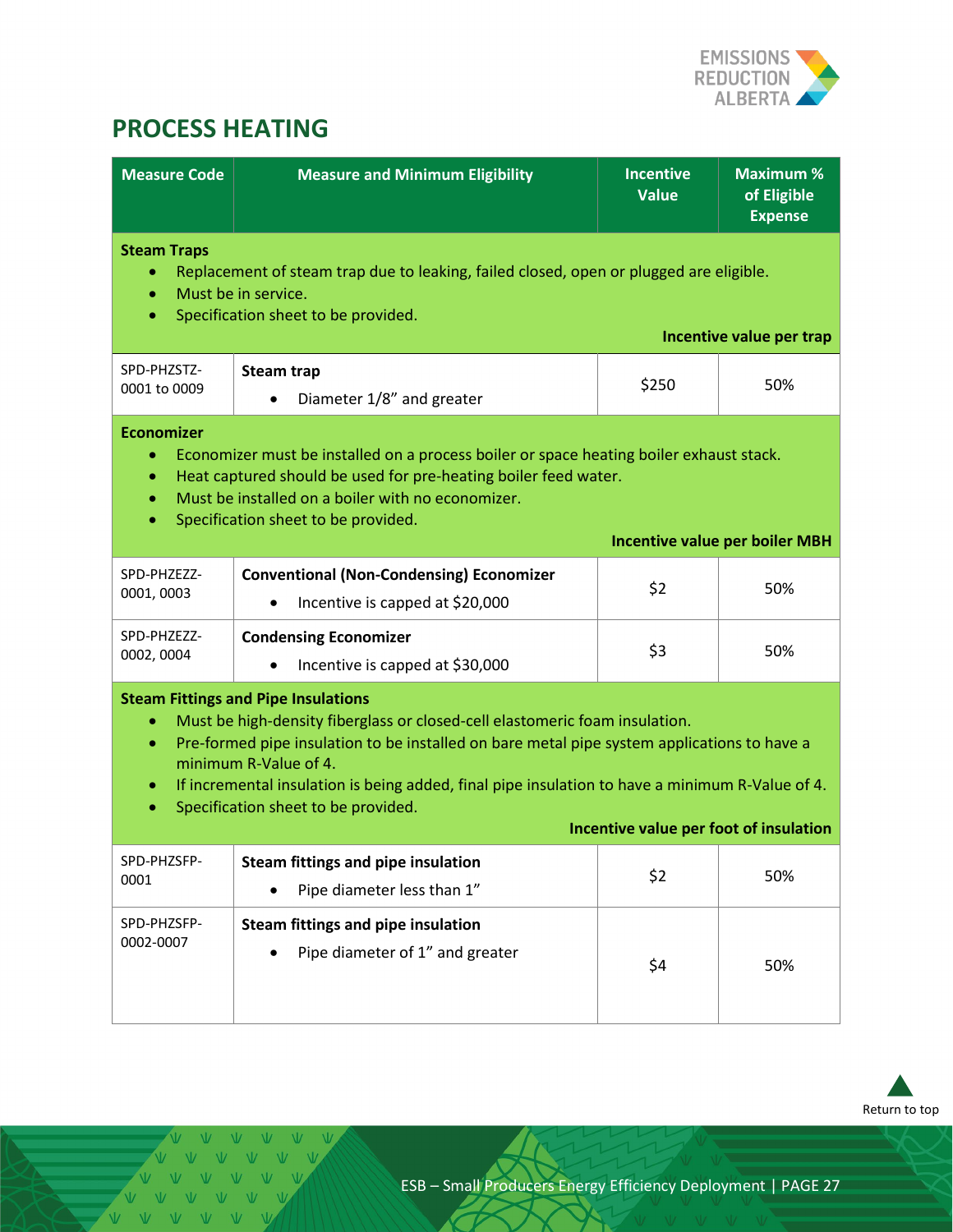

| <b>Measure Code</b>              | <b>Measure and Minimum Eligibility</b>                                                                                                                                                                                                  | <b>Incentive</b><br><b>Value</b>         | <b>Maximum %</b><br>of Eligible<br><b>Expense</b> |  |
|----------------------------------|-----------------------------------------------------------------------------------------------------------------------------------------------------------------------------------------------------------------------------------------|------------------------------------------|---------------------------------------------------|--|
| <b>Steam Boiler</b><br>$\bullet$ | Specification sheet to be provided.                                                                                                                                                                                                     | Incentive value is per MBH of the boiler |                                                   |  |
| SPD-PHZSTB-<br>0001              | <b>Steam Boiler</b><br>Thermal Efficiency greater than 85% with<br>٠<br>or without an economizer<br>Must be certified by ASME as meeting<br>$\bullet$<br>the ASME Boiler & Pressure Vessel Code<br>Incentive is capped at \$80,000<br>٠ | \$8                                      | 50%                                               |  |
| ٠                                | <b>Direct Contact Water Heater</b><br>Specification sheet to be provided.<br>Incentive value is per MBH of the boiler                                                                                                                   |                                          |                                                   |  |
| SPD-PHZDCW-<br>0001              | <b>Direct Contact Water Heater</b><br>Uses natural gas as a fuel<br>Annual fuel use efficiency (AFUE) rating<br>$\bullet$<br>of 90 or higher<br>Input rating of 300 MBH or higher                                                       | \$6                                      | 50%                                               |  |



 $\overline{\mathcal{M}}$  $N$  $\mathbf{V}$ W.  $\overline{M}$ VVVVVV V V V V V V V V V V V V VVVVVV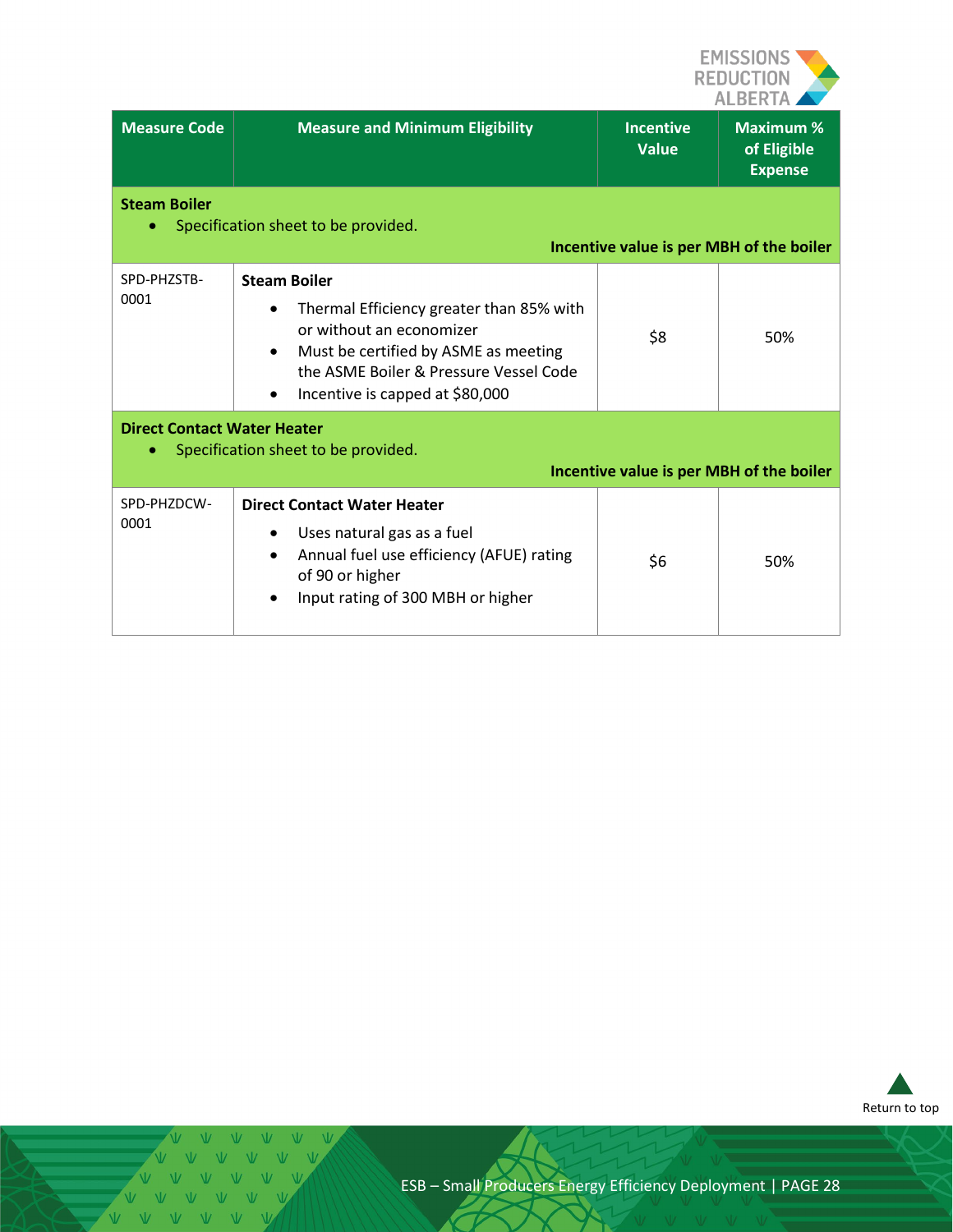

# <span id="page-28-0"></span>**HVAC**

| <b>Measure Code</b>                                                                                | <b>Measure and Minimum Eligibility</b>                                                                                                                                   | <b>Incentive</b><br><b>Value</b> | <b>Maximum</b><br>% of<br><b>Eligible</b><br><b>Expense</b> |  |
|----------------------------------------------------------------------------------------------------|--------------------------------------------------------------------------------------------------------------------------------------------------------------------------|----------------------------------|-------------------------------------------------------------|--|
| <b>Boilers and Heaters</b><br>$\bullet$                                                            | Specification sheet to be provided.<br>Incentive value is per MBH of the boiler or heater                                                                                |                                  |                                                             |  |
| SPD-HVABHZ-<br>$0001 - 0003$ ,<br>SPD-HVABHZ-<br>0006                                              | <b>Condensing boiler</b><br>ENERGY STAR® certified or AHRI certified<br>Thermal Efficiency greater than 90%<br>$\bullet$<br>Incentive is capped at \$80,000<br>$\bullet$ | \$12                             | 50%                                                         |  |
| SPD-HVABHZ-<br>0004                                                                                | <b>Condensing unit heater</b><br>Located in a conditioned space                                                                                                          | \$10                             | 50%                                                         |  |
| <b>Boiler and Heater Controls</b>                                                                  | Specification sheet to be provided.<br>Incentive value is per MBH of the boiler                                                                                          |                                  |                                                             |  |
| SPD-HVABHC-<br>0001                                                                                | <b>Modulating boiler burner</b><br>Incentive is capped at \$3,750                                                                                                        | \$1.50                           | 50%                                                         |  |
| SPD-HVABHC-<br>0002                                                                                | <b>Boiler vent damper</b><br>Incentive is capped at \$5,000                                                                                                              | \$2.00                           | 50%                                                         |  |
| <b>Furnaces</b><br>Specification sheet to be provided.<br>$\bullet$<br>Incentive value is per unit |                                                                                                                                                                          |                                  |                                                             |  |
| SPD-HVABHZ-005                                                                                     | <b>High efficiency furnace</b><br><b>ENERGY STAR® certified</b><br>AFUE: 96% and more                                                                                    | \$1,000                          | 50%                                                         |  |



V V V V V VVVV V V V V VVVVV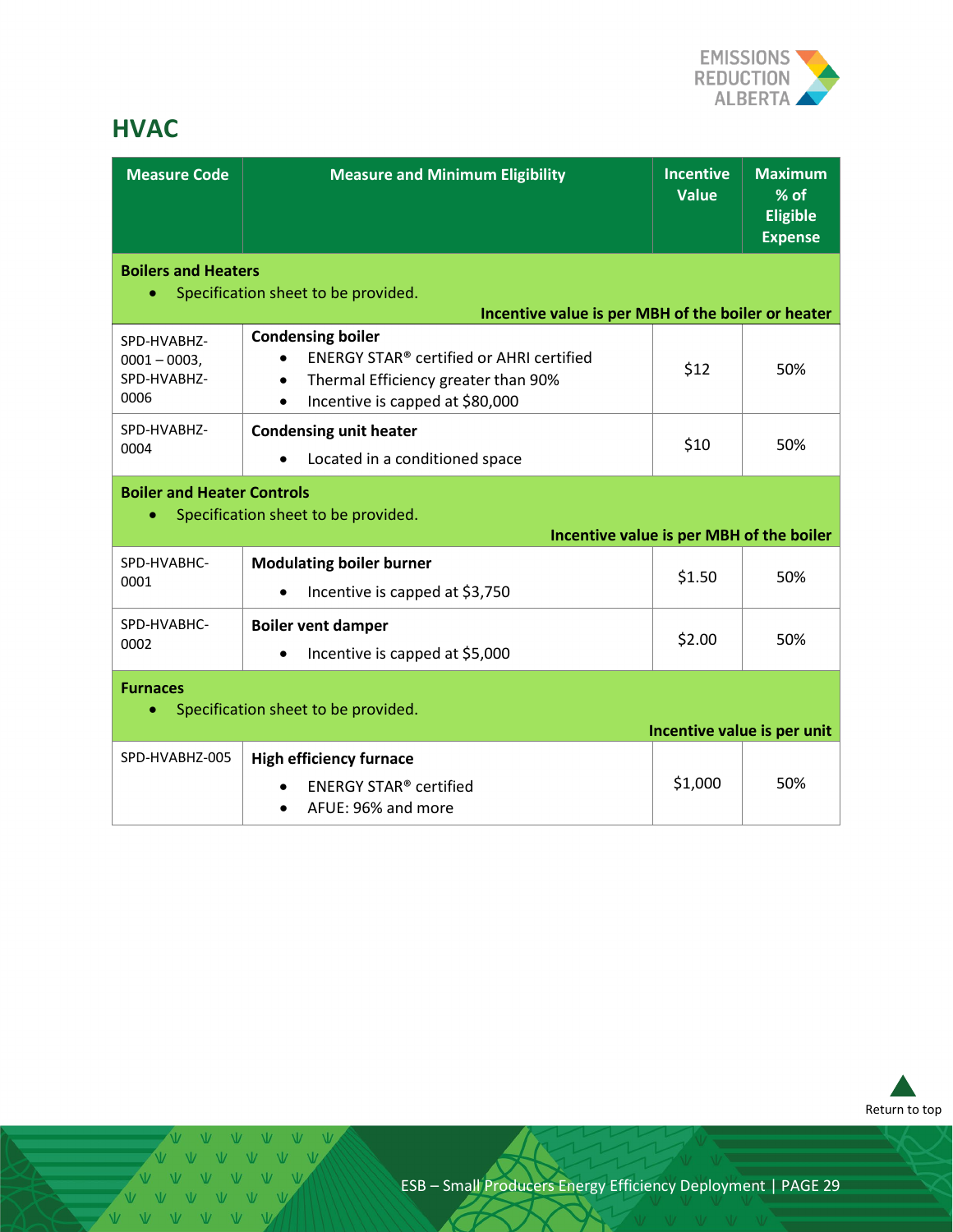

**Incentive value is per unit**

| <b>Measure Code</b> ا | <b>Measure and Minimum Eligibility</b> | <b>Incentive</b><br><b>Value</b> | <b>Maximum</b><br>$%$ of<br><b>Eligible</b><br><b>Expense</b> |
|-----------------------|----------------------------------------|----------------------------------|---------------------------------------------------------------|

**Chillers**

- Used for space cooling or process cooling.
- Rated efficiency (kW/ton) for Integrated Part Load Value (IPLV) to be less than qualifying efficiency.
- Efficiency rating must be based on AHRI Standard 550/590 (IP) for IPLV conditions and not full load conditions.
- Must be for primary use and not back up.
- Must meet ASHRAE 90.1 standard-2016 Table 6.8.1-3 requirements for Path A or Path B efficiency.
- Refrigerant to comply with all applicable codes and authorities having jurisdiction.
- Specification sheet to be provided.
- If you have a project that exceeds the maximum size for this measure category, please contact us. Click [here for more details.](#page-3-2)

| SPD-HVACZZ-<br>0001 | <b>Air cooled Chillers</b><br>50 to 150 tons<br>$\bullet$<br>Greater than 16.440 EER IPLV.IP<br>$\bullet$                    | \$500    | 50% |
|---------------------|------------------------------------------------------------------------------------------------------------------------------|----------|-----|
| SPD-HVACZZ-<br>0002 | <b>Air cooled Chillers</b><br>More than 150 tons<br>$\bullet$<br>Greater than 16,800 EER IPLV.IP<br>$\bullet$                | \$1,500  | 50% |
| SPD-HVACZZ-<br>0003 | Water cooled - positive displacement<br>50 to less than 75 tons<br>$\bullet$<br>Less than 0.480 kW/ton IPLV.IP<br>$\bullet$  | \$2,000  | 50% |
| SPD-HVACZZ-<br>0004 | Water cooled - positive displacement<br>75 to less than 150 tons<br>$\bullet$<br>Less than 0.450 kW/Ton IPLV.IP<br>$\bullet$ | \$6,500  | 50% |
| SPD-HVACZZ-<br>0005 | Water cooled - positive displacement<br>150 to 300 tons<br>$\bullet$<br>Less than 0.430 kW/Ton IPLV.IP<br>$\bullet$          | \$12,000 | 50% |
| SPD-HVACZZ-<br>0006 | Water cooled - centrifugal<br>50 to less than 75 Tons<br>$\bullet$<br>Less than 0.440 kW/Ton IPLV.IP<br>$\bullet$            | \$2,000  | 50% |



 $\overline{M}$   $\overline{M}$   $\overline{M}$   $\overline{M}$ 

 $M - W - W$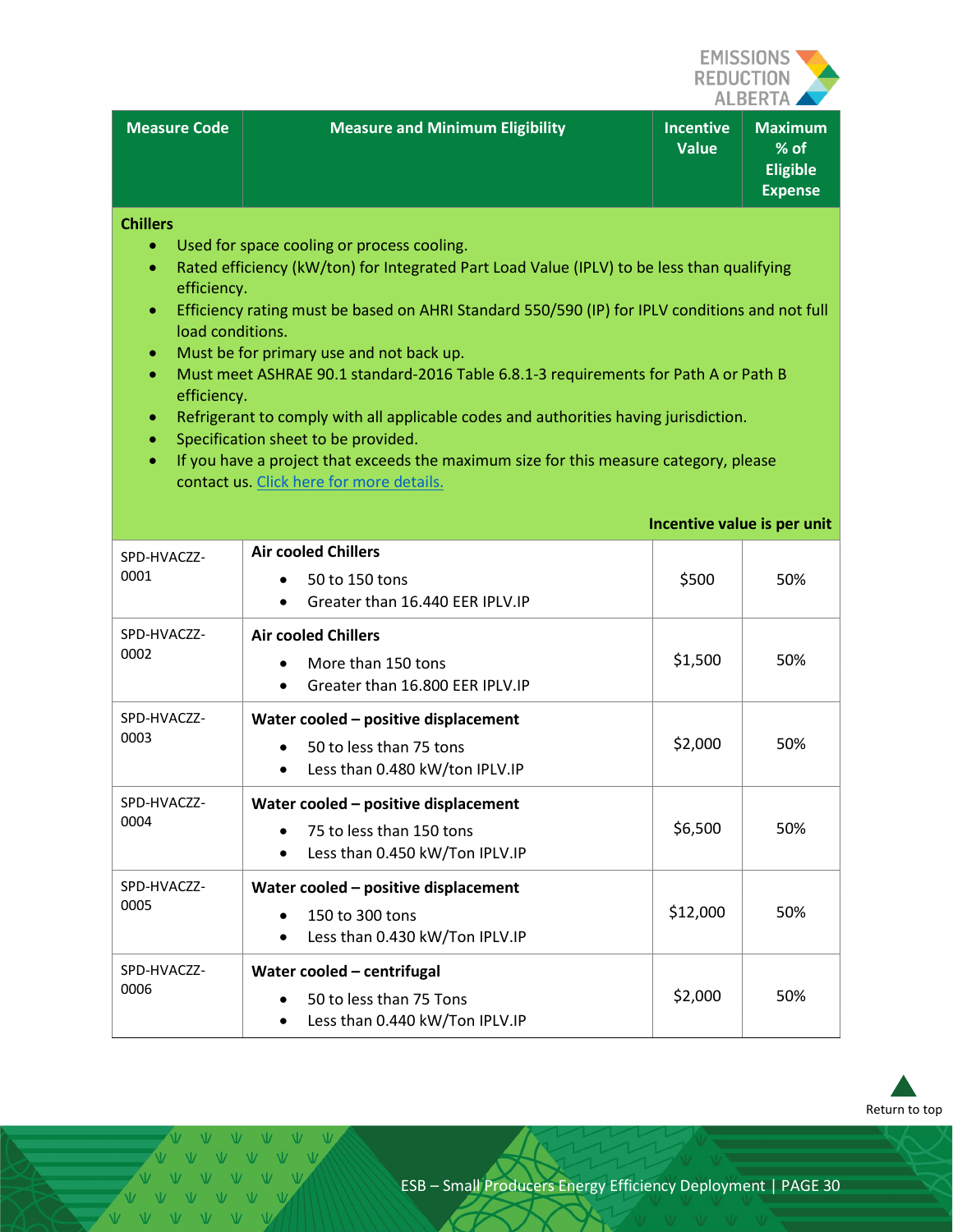

| <b>Measure Code</b>                                                                                                                                                                                                                                                                                                                                                                                                          | <b>Measure and Minimum Eligibility</b>                                                                                                                                                               | <b>Incentive</b><br><b>Value</b> | <b>Maximum</b><br>% of<br><b>Eligible</b><br><b>Expense</b> |
|------------------------------------------------------------------------------------------------------------------------------------------------------------------------------------------------------------------------------------------------------------------------------------------------------------------------------------------------------------------------------------------------------------------------------|------------------------------------------------------------------------------------------------------------------------------------------------------------------------------------------------------|----------------------------------|-------------------------------------------------------------|
| SPD-HVACZZ-<br>0007                                                                                                                                                                                                                                                                                                                                                                                                          | Water cooled - centrifugal<br>75 to less than 150 Tons<br>Less than 0.440 kW/Ton IPLV.IP<br>$\bullet$                                                                                                | \$6,500                          | 50%                                                         |
| SPD-HVACZZ-<br>0008                                                                                                                                                                                                                                                                                                                                                                                                          | Water cooled - centrifugal<br>150 to 300 Tons<br>Less than 0.420 kW/Ton IPLV.IP<br>$\bullet$                                                                                                         | \$12,000                         | 50%                                                         |
| <b>Roof-Top Units (RTU)</b><br>$\bullet$                                                                                                                                                                                                                                                                                                                                                                                     | Specification sheet to be provided.<br>If you have a project that exceeds the maximum size for this measure category, please<br>contact us. Click here for more details.                             |                                  | Incentive is per unit                                       |
| SPD-HVARTU-                                                                                                                                                                                                                                                                                                                                                                                                                  | Split System or Single Package with Economizer                                                                                                                                                       |                                  |                                                             |
| 0001                                                                                                                                                                                                                                                                                                                                                                                                                         | RTU of 3.0 Tons to less than 5.4 Tons<br>Minimum efficiency rating 12.5 EER<br>$\bullet$                                                                                                             | \$150                            | 50%                                                         |
| SPD-HVARTU-                                                                                                                                                                                                                                                                                                                                                                                                                  | Split System or Single Package with Economizer                                                                                                                                                       |                                  |                                                             |
| 0002                                                                                                                                                                                                                                                                                                                                                                                                                         | RTU of 5.4 Tons to less than 11.25 Tons<br>Minimum efficiency rating 12.0 EER<br>$\bullet$                                                                                                           | \$250                            | 50%                                                         |
| SPD-HVARTU-                                                                                                                                                                                                                                                                                                                                                                                                                  | <b>Split System or Single Package</b>                                                                                                                                                                |                                  |                                                             |
| 0003                                                                                                                                                                                                                                                                                                                                                                                                                         | RTU of 11.25 Tons to less than 20 Tons<br>Minimum efficiency rating 12.0 EER<br>$\bullet$                                                                                                            | \$600                            | 50%                                                         |
| SPD-HVARTU-<br>0004                                                                                                                                                                                                                                                                                                                                                                                                          | <b>Split System or Single Package</b><br>RTU of 20 Tons or greater<br>Minimum efficiency rating 10.6 EER if under<br>63.3 tons<br>Minimum efficiency rating of 10.2 EER if greater<br>than 63.3 tons | \$1,250                          | 50%                                                         |
| <b>Advanced Roof-Top Units (RTU) Controls</b><br>Roof-top unit must be equipped with economizer.<br>۰<br>Controls must have VFD on supply fan and be able to provide demand control ventilation.<br>٠<br>Specification sheet to be provided.<br>۰<br>If you have a project that exceeds the maximum size for this measure category, please<br>$\bullet$<br>contact us. Click here for more details.<br>Incentive is per unit |                                                                                                                                                                                                      |                                  |                                                             |
|                                                                                                                                                                                                                                                                                                                                                                                                                              |                                                                                                                                                                                                      |                                  |                                                             |
| SPD-HVARTU-<br>0005                                                                                                                                                                                                                                                                                                                                                                                                          | RTU of 3.0 Tons to less than 5.4 Tons                                                                                                                                                                | \$500                            | 50%                                                         |

[Return to top](#page-0-0)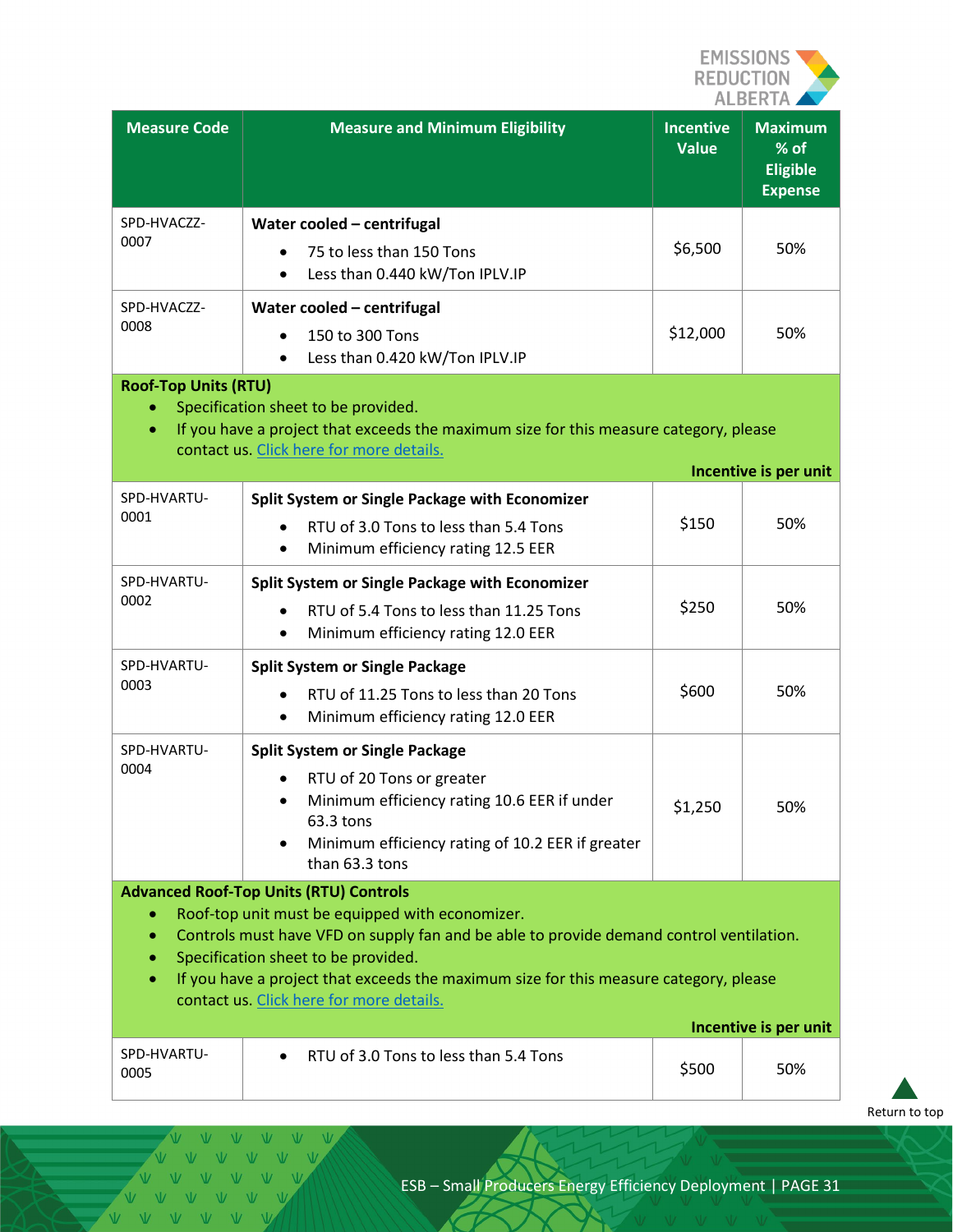

| <b>Measure Code</b> | <b>Measure and Minimum Eligibility</b>                                                                                                                                                                                                                                            | <b>Incentive</b><br><b>Value</b> | <b>Maximum</b><br>% of<br><b>Eligible</b><br><b>Expense</b> |
|---------------------|-----------------------------------------------------------------------------------------------------------------------------------------------------------------------------------------------------------------------------------------------------------------------------------|----------------------------------|-------------------------------------------------------------|
| SPD-HVARTU-<br>0006 | RTU of 5.4 Tons to less than 11.25 Tons                                                                                                                                                                                                                                           | \$1,200                          | 50%                                                         |
| SPD-HVARTU-<br>0007 | RTU of 11.25 Tons to less than 20 Tons                                                                                                                                                                                                                                            | \$2,000                          | 50%                                                         |
| SPD-HVARTU-<br>0008 | RTU of 20 Tons to less than 63.3 Tons<br>$\bullet$                                                                                                                                                                                                                                | \$5,500                          | 50%                                                         |
|                     | Air Source Heat Pump (ASHP) and Variable Refrigerant Flow (VRF) Heat Pumps<br>Air Source Heat Pumps must meet either:                                                                                                                                                             |                                  |                                                             |
| $\circ$             | Consortium of Energy Efficiency (CEE) Unitary Heat Pump Specification Appendix B<br>CEE Tier 1 or 2.                                                                                                                                                                              |                                  |                                                             |
| $\circ$             | Northeast Energy Efficiency Partnerships (NEEP) efficiencies Cold Climate Air-Source<br>Heat Pump Specifications Version 3.                                                                                                                                                       |                                  |                                                             |
|                     | Variable Refrigerant Flow Heat Pumps must meet either:                                                                                                                                                                                                                            |                                  |                                                             |
| $\circ$<br>$\circ$  | Consortium of Energy Efficiency (CEE) Tier 1 COP Requirements.<br>Must be certified by the Air-Conditioning, Heating and Refrigeration Institute (AHRI)                                                                                                                           |                                  |                                                             |
|                     | as a Variable Refrigerant Flow (VRF) Heat Pump.                                                                                                                                                                                                                                   |                                  |                                                             |
|                     | Only replacement of electric heating and cooling is eligible.<br>Specification sheet to be provided.                                                                                                                                                                              |                                  |                                                             |
|                     | If you have a project that exceeds the maximum size for this measure category, please                                                                                                                                                                                             |                                  |                                                             |
|                     | contact us. Click here for more details.                                                                                                                                                                                                                                          |                                  | Incentive is per ton                                        |
| SPD-HVASH-0001      | <b>Split System or Single Package</b>                                                                                                                                                                                                                                             |                                  |                                                             |
|                     | ASHP of 3.0 Tons to less than 5.4 Tons<br>Minimum efficiency rating: cooling mode<br>○ Split System 15 SEER, 12.5 EER<br>Single Package 15 SEER, 12 EER<br>$\circ$<br>Minimum efficiency rating: heating mode<br>Split System 8.5 HSPF<br>$\circ$<br>Single Package 8.2 HSPF<br>O | \$1,000                          | 50%                                                         |
| SPD-HVASH-0002      | <b>Split System or Single Package</b>                                                                                                                                                                                                                                             |                                  |                                                             |
|                     | ASHP or VRF System of 5.4 Tons to less than<br>11.25 Tons<br>Minimum efficiency rating: cooling mode<br>11.8 EER, 13.6 IEER<br>$\circ$<br>Minimum efficiency rating: heating mode<br>3.4 COP<br>$\circ$                                                                           | \$1,000                          | 50%                                                         |

[Return to top](#page-0-0)

 $\overline{\mathcal{M}}$  $N$  $\overline{V}$  $\overline{M}$ VVVVV VVVVVV VVVVVV VVVVV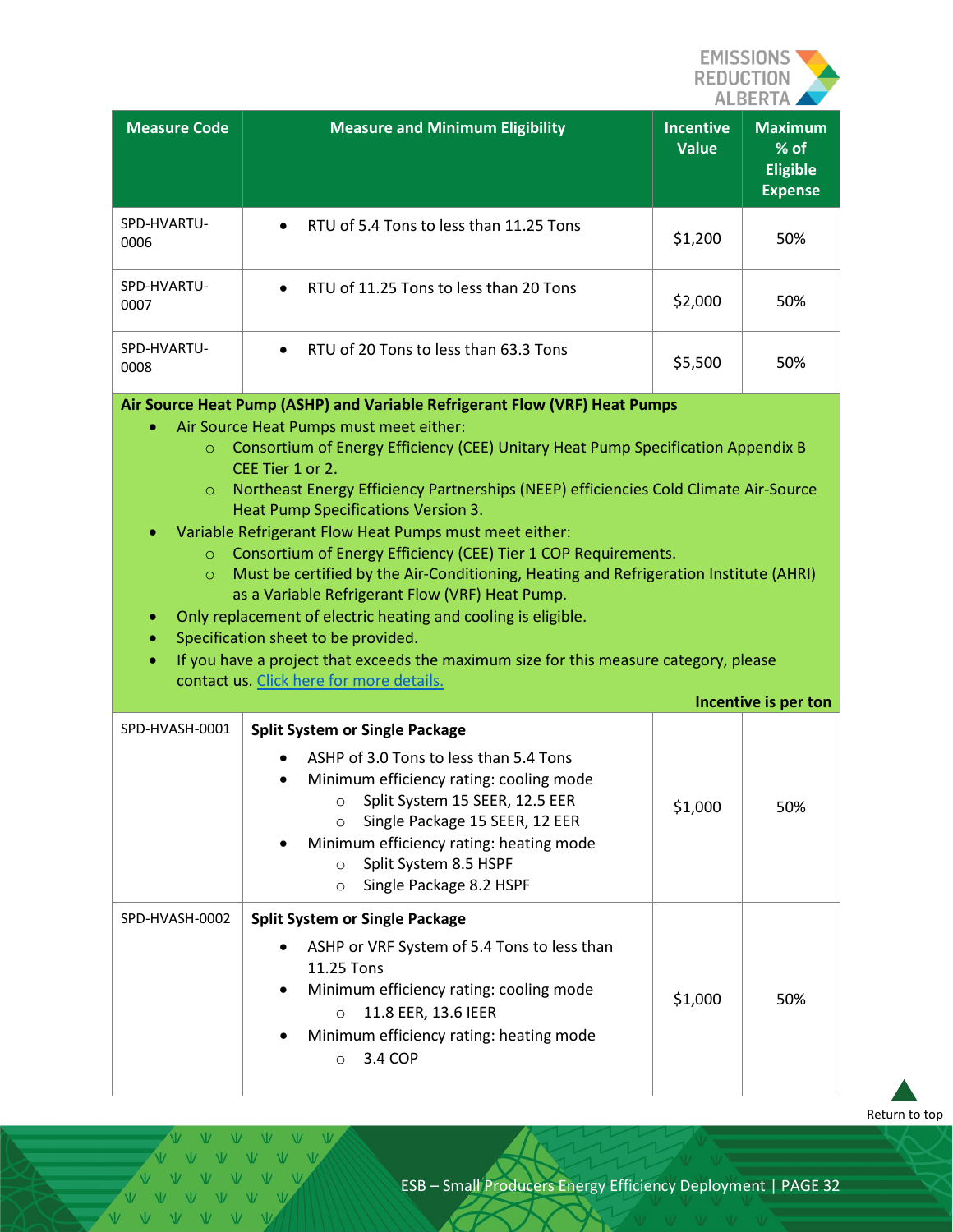

| <b>Measure Code</b>                                                           | <b>Measure and Minimum Eligibility</b>                                                                                                                                                                                                                                                                                  | <b>Incentive</b><br><b>Value</b> | <b>Maximum</b><br>% of<br><b>Eligible</b><br><b>Expense</b> |  |
|-------------------------------------------------------------------------------|-------------------------------------------------------------------------------------------------------------------------------------------------------------------------------------------------------------------------------------------------------------------------------------------------------------------------|----------------------------------|-------------------------------------------------------------|--|
| SPD-HVASH-0003                                                                | <b>Split System or Single Package</b><br>ASHP or VRF System of 11.25 to less than 20.0<br>Tons<br>Minimum efficiency rating: cooling mode<br>10.9 EER, 12.8 IEER<br>$\circ$<br>Minimum efficiency rating: heating mode<br>3.3 COP<br>$\circ$                                                                            | \$1,000                          | 50%                                                         |  |
| SPD-HVASH-0004                                                                | <b>Split System or Single Package</b><br>ASHP or VRF System of 20.0 to 200.0 Tons<br>Minimum efficiency rating: cooling mode<br>10.3 EER, 11.8 IEER<br>$\circ$<br>Minimum efficiency rating: heating mode<br>3.3 COP<br>$\circ$                                                                                         | \$1,000                          | 50%                                                         |  |
| <b>Make Up Air Unit</b>                                                       | Gas-fired condensing units.<br>Thermal efficiency 90% or more.<br>Specification sheet to be provided.<br>If you have a project that exceeds the maximum size for this measure category, please<br>contact us. Click here for more details.                                                                              |                                  |                                                             |  |
|                                                                               |                                                                                                                                                                                                                                                                                                                         |                                  | Incentive is per 100 CFM                                    |  |
| SPD-HVAMAU-<br>0001                                                           | <b>Condensing Make-up Air Unit</b><br>Constant Speed $-1,500$ to 14,000 CFM                                                                                                                                                                                                                                             | \$50                             | 50%                                                         |  |
| SPD-HVAMAU-<br>0002                                                           | <b>Condensing Make-Up Air Unit</b><br>Two Speed or VFD Equipped - 1,500 to 14,000<br><b>CFM</b>                                                                                                                                                                                                                         | \$100                            | 50%                                                         |  |
| <b>Heat Recovery Ventilators (HRV)</b><br>Specification sheet to be provided. |                                                                                                                                                                                                                                                                                                                         |                                  |                                                             |  |
|                                                                               |                                                                                                                                                                                                                                                                                                                         |                                  | Incentive is per 100 CFM of HRV                             |  |
| SPD-HVAHRV-<br>0001                                                           | <b>HRV</b><br>Minimum sensible effectiveness of 65% at 32 <sup>o</sup> F<br>Compliant with ASHRAE 62.1<br>$\bullet$<br>Not eligible where demand control ventilation<br>$\bullet$<br>or scheduled setbacks are in use or where 100%<br>of exhaust air must be removed from the<br>building to avoid cross-contamination | \$200                            | 50%                                                         |  |

 $\overline{M}$  $\overline{V}$  $\overline{M}$ VVVVV VVVVVV V V V V V V VVVVV

ESB – Small Producers Energy Efficiency Deployment | PAGE 33

[Return to top](#page-0-0)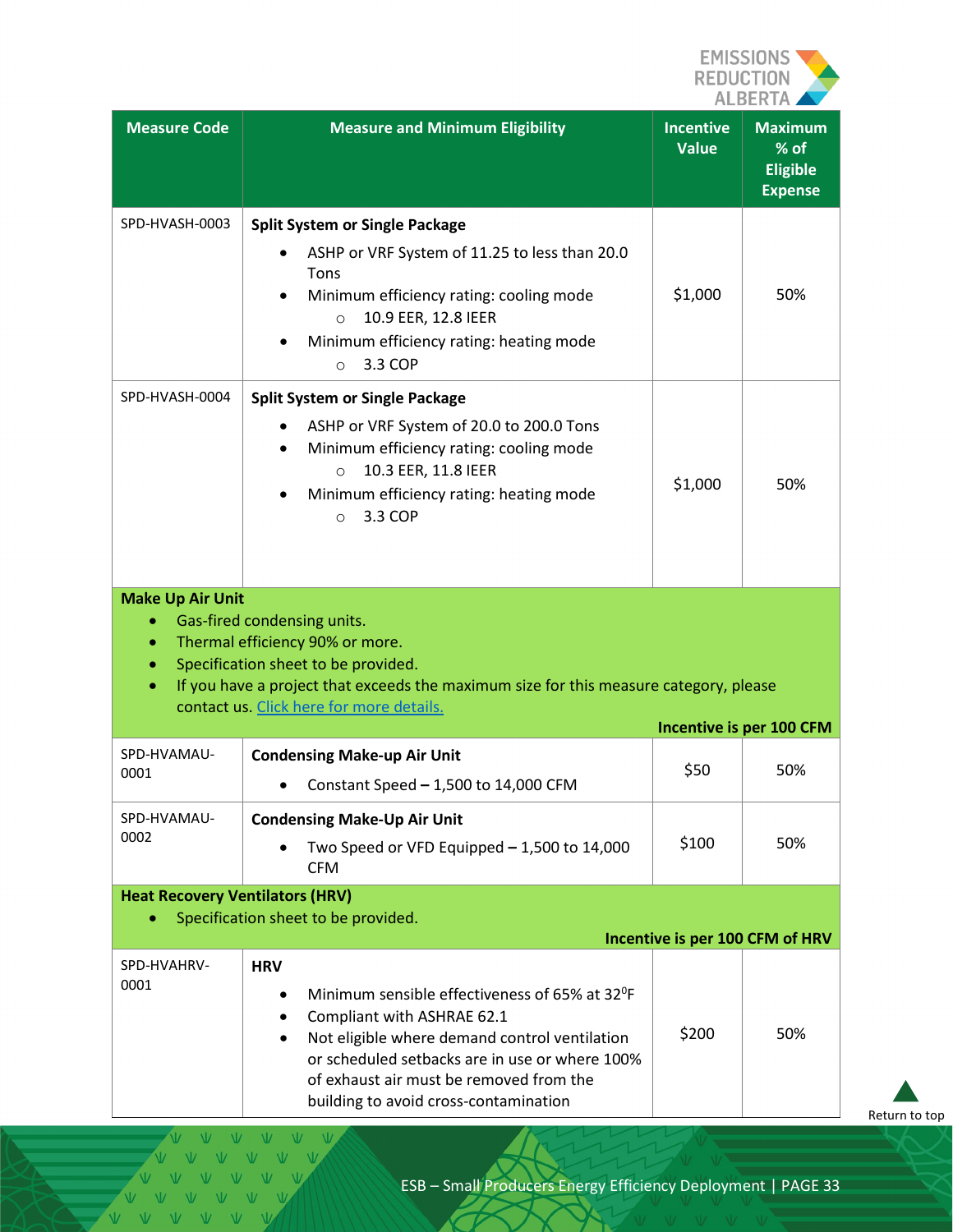

| <b>Measure Code</b>                                                                         | <b>Measure and Minimum Eligibility</b>                                                                                                                                                                                                                                                                                                                                                               | <b>Incentive</b><br><b>Value</b> | <b>Maximum</b><br>% of<br><b>Eligible</b><br><b>Expense</b> |  |
|---------------------------------------------------------------------------------------------|------------------------------------------------------------------------------------------------------------------------------------------------------------------------------------------------------------------------------------------------------------------------------------------------------------------------------------------------------------------------------------------------------|----------------------------------|-------------------------------------------------------------|--|
| <b>Energy Recovery Ventilators (ERV)</b>                                                    | Specification Sheet to be provided.                                                                                                                                                                                                                                                                                                                                                                  |                                  |                                                             |  |
|                                                                                             |                                                                                                                                                                                                                                                                                                                                                                                                      |                                  | Incentive is per 100 CFM of ERV                             |  |
| SPD-HVAERV-<br>0001                                                                         | <b>Energy Recovery Ventilators</b><br>Minimum sensible effectiveness of 65% at 32 <sup>o</sup> F<br>Compliant with ASHRAE 62.1<br>Not eligible where demand control ventilation<br>or scheduled setbacks are in use or where 100%<br>of exhaust air must be removed from the<br>building to avoid cross-contamination                                                                                | \$200                            | 50%                                                         |  |
| <b>Demand Control Ventilation</b>                                                           |                                                                                                                                                                                                                                                                                                                                                                                                      |                                  |                                                             |  |
|                                                                                             | Specification sheet to be provided.                                                                                                                                                                                                                                                                                                                                                                  |                                  | Incentive is per CO <sub>2</sub> sensor                     |  |
| SPD-HVADCV-<br>0001                                                                         | <b>Demand Control Ventilation</b><br>Must be installed in a constant volume HVAC<br>system<br>The space where ventilation is controlled must<br>be a minimum of 1,000 square feet<br>Compliant with ASHRAE 62.1<br>Not eligible where heat or energy recovery is in<br>use<br>Only for new installation of sensors (adding new<br>$\bullet$<br>sensors) for previously non-controlled<br>ventilation | \$500                            | 50%                                                         |  |
| <b>Destratification Fans</b><br>Specification sheet to be provided.<br>Incentive is per fan |                                                                                                                                                                                                                                                                                                                                                                                                      |                                  |                                                             |  |
| SPD-HVADFZ-<br>0001                                                                         | <b>Destratification Fans</b><br>Must be installed in buildings that have space<br>heating<br>Minimum fan diameter of 20 feet<br>Minimum ceiling height of 20 feet                                                                                                                                                                                                                                    | \$1,000                          | 50%                                                         |  |



 $\overline{M}$  $\overline{V}$  $\overline{M}$ VVVVVV VVVVVV V V V V V VVVVVV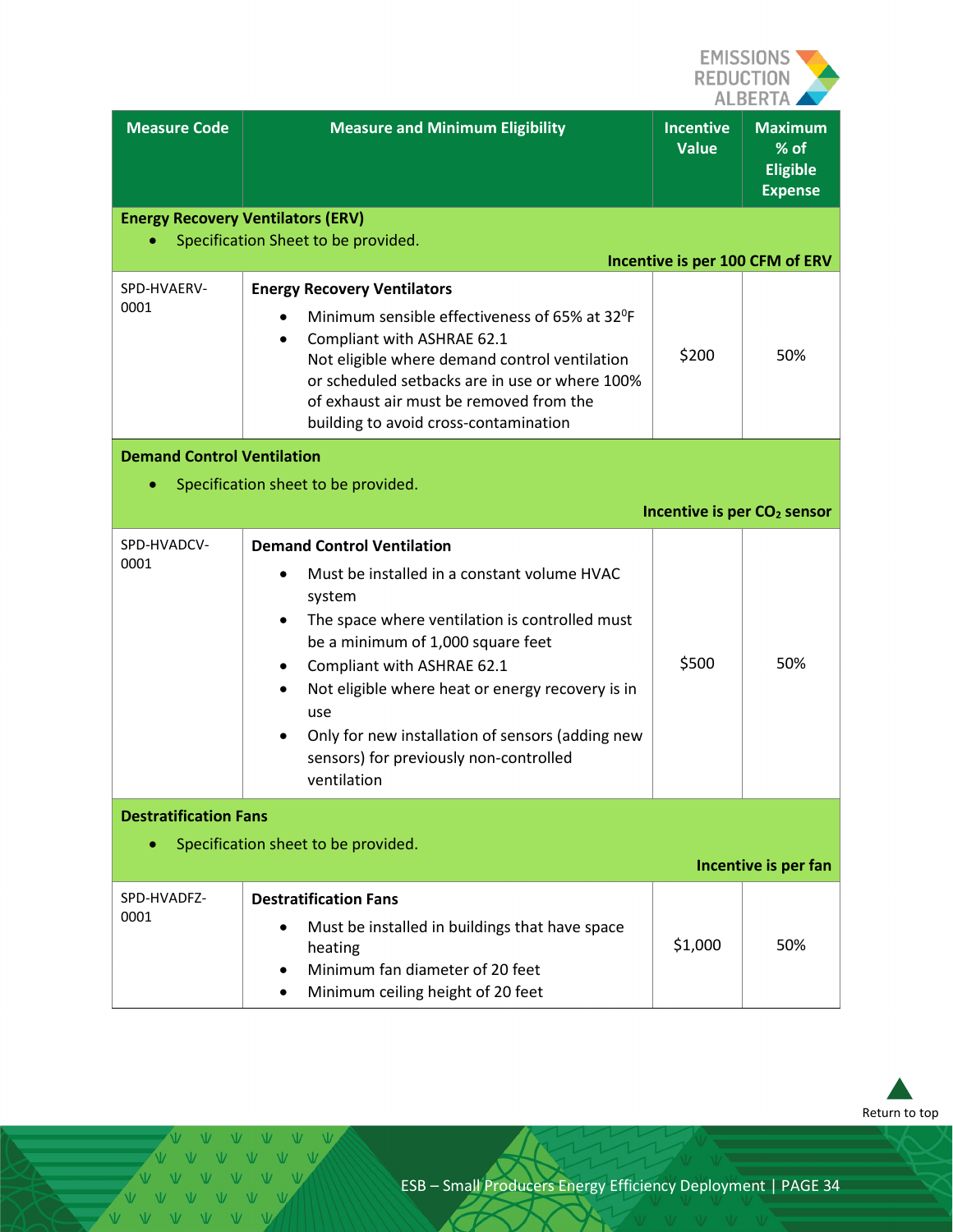

| <b>Measure Code</b>                 | <b>Measure and Minimum Eligibility</b>                                                                             | <b>Incentive</b><br><b>Value</b> | <b>Maximum</b><br>$%$ of<br><b>Eligible</b><br><b>Expense</b> |
|-------------------------------------|--------------------------------------------------------------------------------------------------------------------|----------------------------------|---------------------------------------------------------------|
| <b>Pipe Insulation</b><br>$\bullet$ | Minimum R-Value of 2.5.<br>Composed of elastomeric foam rubber, polyethylene foam, UV-resistant polyethylene foam, |                                  |                                                               |

- mineral wool, fiberglass, rigid polyurethane foam, rigid phenolic foam, cellular glass or calcium silicate.
- Specification sheet to be provided.

|                                    |                                                                                                                                                                                                                                                                                                            |       | Incentive is per foot of insulation |
|------------------------------------|------------------------------------------------------------------------------------------------------------------------------------------------------------------------------------------------------------------------------------------------------------------------------------------------------------|-------|-------------------------------------|
| SPD-HVAIZZ-0001                    | Pipe Insulation – Indoor                                                                                                                                                                                                                                                                                   | \$4   | 50%                                 |
| SPD-HVAIZZ-0002                    | Pipe Insulation - Outdoor                                                                                                                                                                                                                                                                                  | \$4   | 50%                                 |
| <b>Packaged Terminal Heat Pump</b> |                                                                                                                                                                                                                                                                                                            |       |                                     |
| $\bullet$                          | Specification Sheet to be provided.                                                                                                                                                                                                                                                                        |       |                                     |
| SPD-HVAPHP-<br>0001                | Packaged terminal heat pump<br>Must be certified by the Air-Conditioning,<br>$\bullet$<br>Heating and Refrigeration Institute (AHRI) as<br>Packaged Terminal Heat Pump<br>Compliant with NRCan Energy Performance<br>$\bullet$<br>Standard for Packaged Terminal Air<br><b>Conditioners and Heat Pumps</b> | \$200 | 50%                                 |



V V V V V V V V V V V V V V

V V V V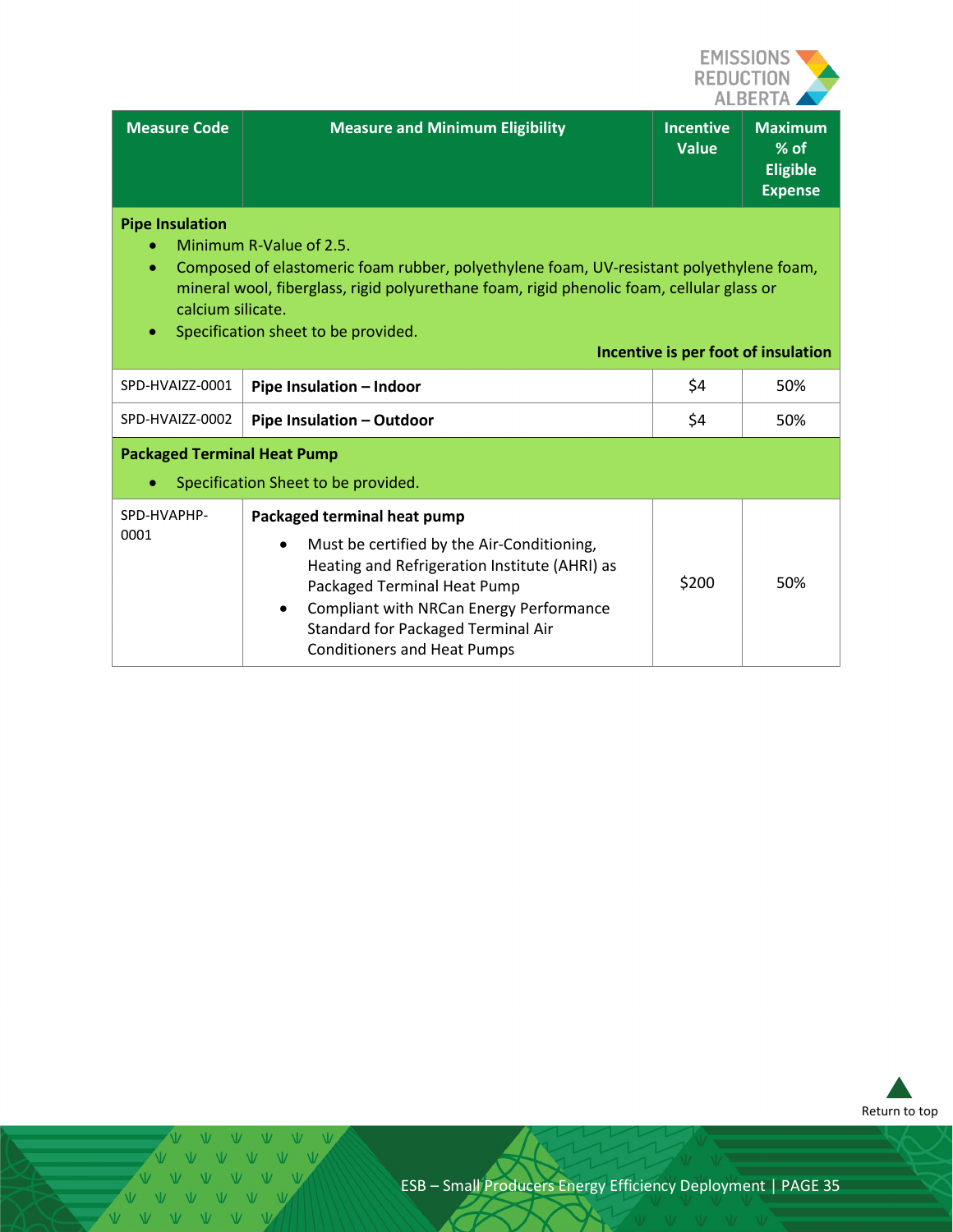

# <span id="page-35-0"></span>**WATER HEATING**

| <b>Measure Code</b>                 | <b>Measure and Minimum Eligibility</b>                                                                                                                                         | <b>Incentive</b><br><b>Value</b>            | <b>Maximum%</b><br>of Eligible<br><b>Expense</b> |
|-------------------------------------|--------------------------------------------------------------------------------------------------------------------------------------------------------------------------------|---------------------------------------------|--------------------------------------------------|
| $\bullet$<br>$\bullet$              | <b>Condensing Storage Tank Water Heater</b><br><b>ENERGY STAR®</b> certification required.<br>Thermal efficiency is 95% or more.<br>Specification Sheet to be provided.        |                                             | Incentive is per water heater                    |
| SPD-WHZCST-<br>0001                 | <b>Condensing Storage Tank Water Heater</b><br>Less than or equal to 75,000 BTU/h                                                                                              | \$300                                       | 50%                                              |
| $\bullet$<br>$\bullet$<br>$\bullet$ | <b>Condensing Storage Tank Water Heater</b><br><b>ENERGY STAR®</b> certification required.<br>Thermal efficiency is 95% or more.<br>Specification Sheet to be provided.        | Incentive is per MBH of water heater        |                                                  |
| SPD-WHZCST-<br>0002                 | <b>Condensing Storage Tank Water Heater</b><br>Greater than 75,000 BTU/h                                                                                                       | \$9                                         | 50%                                              |
| $\bullet$<br>$\bullet$<br>$\bullet$ | <b>Condensing Tankless Water Heater</b><br><b>ENERGY STAR<sup>®</sup></b> certification required.<br>Thermal efficiency is 90% or more.<br>Specification Sheet to be provided. |                                             |                                                  |
|                                     |                                                                                                                                                                                |                                             | Incentive is per water heater                    |
| SPD-WHZCTZ-<br>0001                 | <b>Condensing Tankless Water Heater</b><br>Less than or equal to 75,000 Btu/h                                                                                                  | \$500                                       | 50%                                              |
| $\bullet$<br>$\bullet$              | <b>Condensing Tankless Water Heater</b><br><b>ENERGY STAR® certification required.</b><br>Thermal efficiency is 90% or more.<br>Specification Sheet to be provided.            | <b>Incentive is per MBH of water heater</b> |                                                  |
| SPD-WHZCTZ-<br>0002                 | <b>Condensing Tankless Water Heater</b><br>Greater than 75,000 BTU/h                                                                                                           | \$9                                         | 50%                                              |



V V V V V VVVVVV V V V V V VVVVVV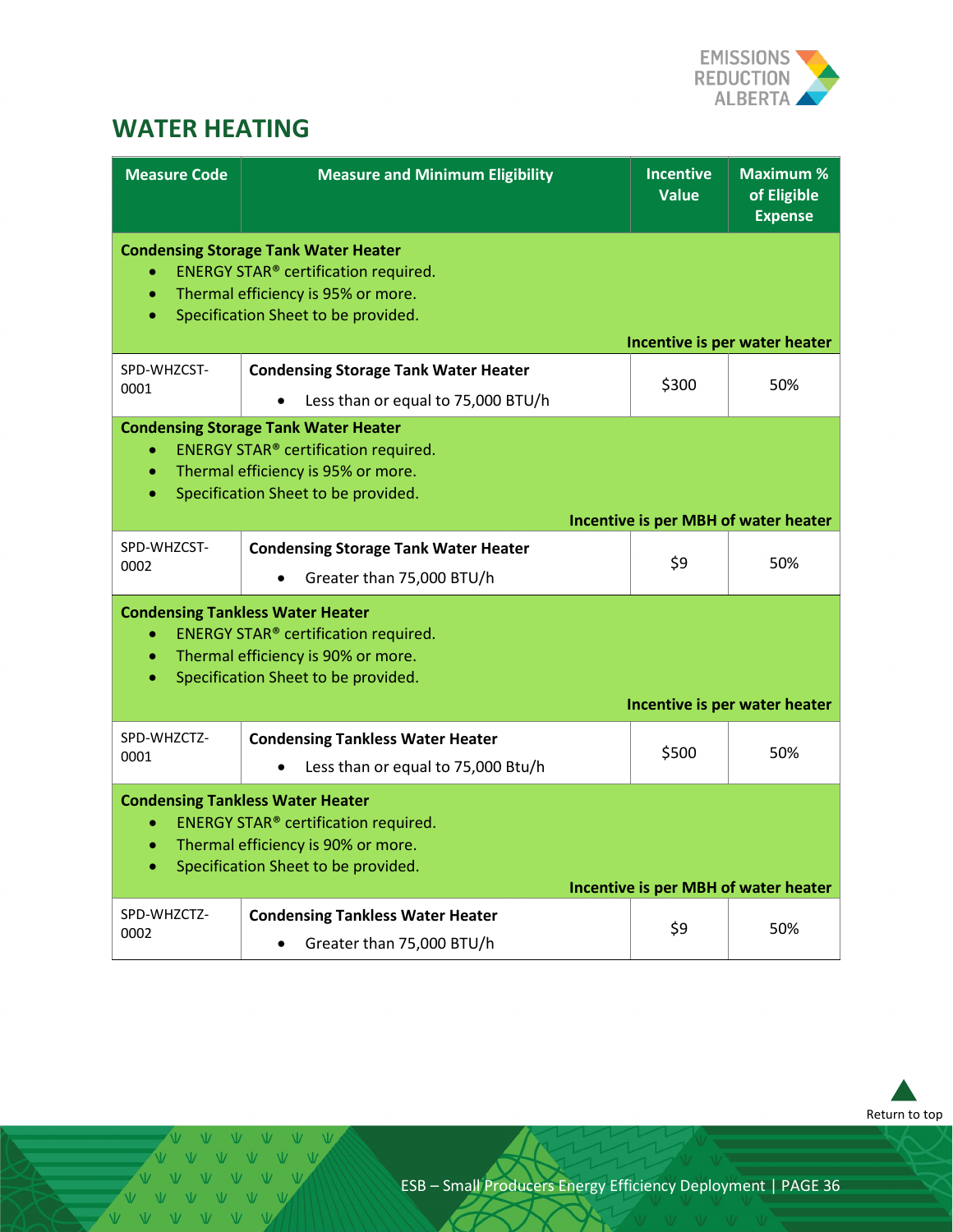

| <b>Measure Code</b>                                                                                                                                                | <b>Measure and Minimum Eligibility</b>                                                                           | <b>Incentive</b><br><b>Value</b> | <b>Maximum %</b><br>of Eligible<br><b>Expense</b> |  |
|--------------------------------------------------------------------------------------------------------------------------------------------------------------------|------------------------------------------------------------------------------------------------------------------|----------------------------------|---------------------------------------------------|--|
| <b>Water Heater Jacket</b>                                                                                                                                         |                                                                                                                  |                                  |                                                   |  |
| Specification Sheet to be provided.<br>$\bullet$<br>Only eligible for installation on a gas-fired water storage tank heater.<br>$\bullet$<br>Incentive is per unit |                                                                                                                  |                                  |                                                   |  |
| SPD-WHZJZZ-<br>0001                                                                                                                                                | <b>Water Heater Jacket</b><br>Min R-Value of 6<br>$\bullet$<br>Must be for natural gas water heater<br>$\bullet$ | \$50                             | 50%                                               |  |



 $V$   $V$   $V$ V V V V V V V V V V V V V V V V VVVV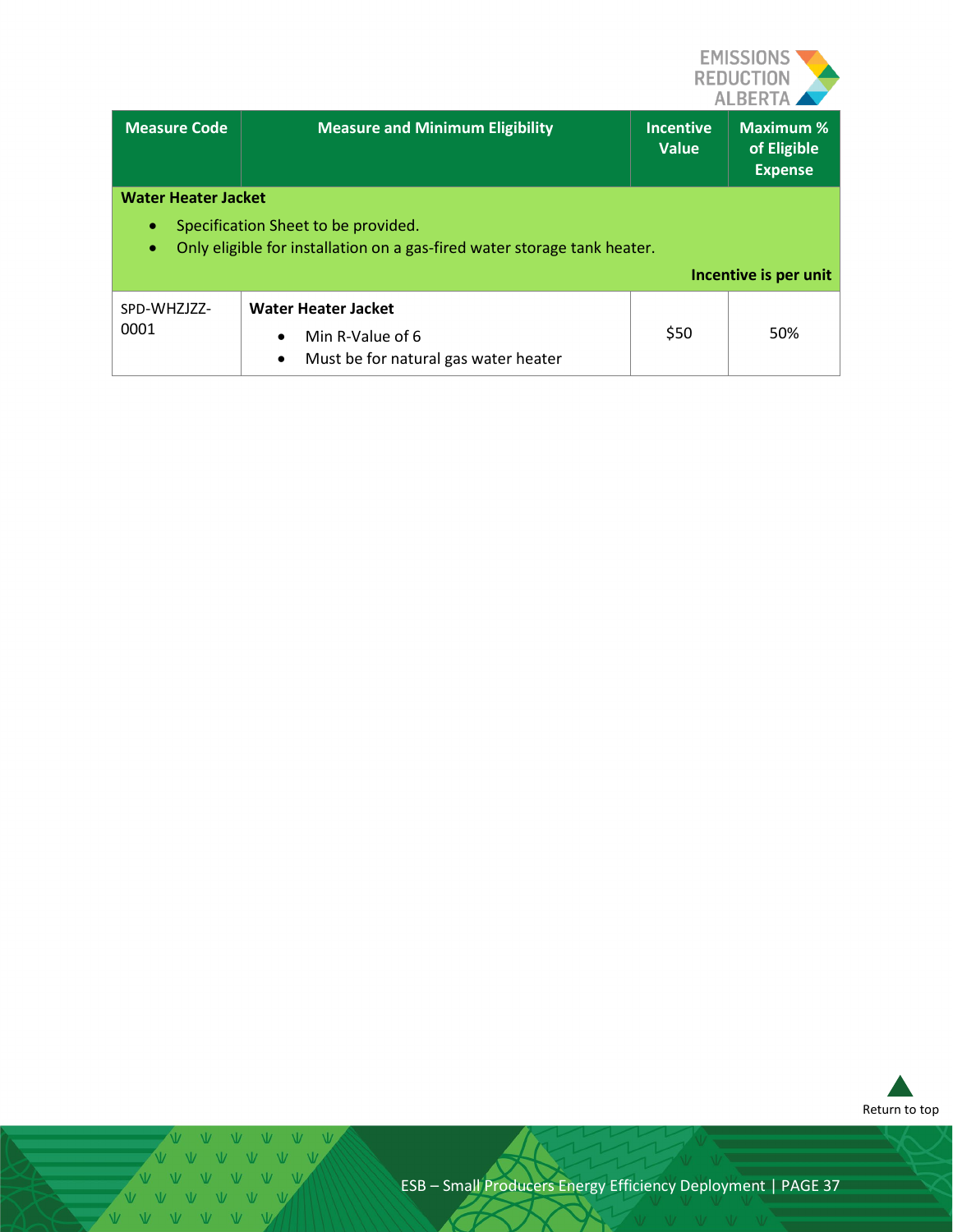

# <span id="page-37-0"></span>**BUILDING ENVELOPE AND WINDOWS**

| <b>Measure Code</b>                                                                                                                                                                                                                                                                                                                                                                                                                                                                                                                                                                        | <b>Measure and Minimum Eligibility</b>                                                             | <b>Incentive</b><br><b>Value</b> | <b>Maximum</b><br>% of<br><b>Eligible</b><br><b>Expense</b> |  |
|--------------------------------------------------------------------------------------------------------------------------------------------------------------------------------------------------------------------------------------------------------------------------------------------------------------------------------------------------------------------------------------------------------------------------------------------------------------------------------------------------------------------------------------------------------------------------------------------|----------------------------------------------------------------------------------------------------|----------------------------------|-------------------------------------------------------------|--|
| <b>Air Curtains</b><br>Installation on single and double doors and shipping/receiving doors.<br>Must be tested by a third-party performance standard (ANSI/AMCA 220-05 or similar).<br>$\bullet$<br>Air curtains are not eligible on dock doors where other mechanisms that combat infiltration at<br>$\bullet$<br>the shipping/receiving door are present, such as dock door seals.<br>Specification sheet to be provided.<br>$\bullet$<br>If you have a project that exceeds the maximum size for this measure category, please<br>$\bullet$<br>contact us. Click here for more details. |                                                                                                    |                                  |                                                             |  |
| SPD-BEWACZ-                                                                                                                                                                                                                                                                                                                                                                                                                                                                                                                                                                                | <b>Shipping Doors Dock-In or Drive-In</b>                                                          |                                  | Incentive per unit                                          |  |
| 0001                                                                                                                                                                                                                                                                                                                                                                                                                                                                                                                                                                                       | $8' \times 8'$ , $8' \times 9'$ , $8' \times 10'$                                                  | \$3,750                          | 50%                                                         |  |
| SPD-BEWACZ-<br>0002                                                                                                                                                                                                                                                                                                                                                                                                                                                                                                                                                                        | <b>Shipping Doors Dock-In or Drive-In</b><br>10' x 10' or larger than 100 square feet<br>$\bullet$ | \$4,500                          | 50%                                                         |  |
| SPD-BEWACZ-<br>0003                                                                                                                                                                                                                                                                                                                                                                                                                                                                                                                                                                        | Pedestrian<br>$3' \times 7'$                                                                       | \$300                            | 50%                                                         |  |
| SPD-BEWACZ-<br>0004                                                                                                                                                                                                                                                                                                                                                                                                                                                                                                                                                                        | Pedestrian<br>$6' \times 7'$ , $6' \times 8'$                                                      | \$300                            | 50%                                                         |  |
| SPD-BEWACZ-<br>0005                                                                                                                                                                                                                                                                                                                                                                                                                                                                                                                                                                        | Pedestrian - Double doors<br>$2x(3' \times 7')$<br>$\bullet$                                       | \$600                            | 50%                                                         |  |
| SPD-BEWACZ-<br>0006                                                                                                                                                                                                                                                                                                                                                                                                                                                                                                                                                                        | Pedestrian - Double doors<br>$2x(6' \times 7')$ , $2x(6' \times 8')$                               | \$600                            | 50%                                                         |  |
| <b>Door Dock Seal</b><br>Must be replacement of deteriorated seals or the addition of new seals to an existing building<br>۰<br>with shipping/receiving doors.<br>Specification sheet to be provided.<br>If you have a project that exceeds the maximum size for this measure category, please<br>contact us. Click here for more details.                                                                                                                                                                                                                                                 |                                                                                                    |                                  |                                                             |  |
| SPD-BEWDDS-<br>0001                                                                                                                                                                                                                                                                                                                                                                                                                                                                                                                                                                        | Compression<br>$8' \times 8'$ , $8' \times 9'$ , $8' \times 10'$                                   | \$750                            | 50%                                                         |  |
| SPD-BEWDDS-<br>0002                                                                                                                                                                                                                                                                                                                                                                                                                                                                                                                                                                        | <b>Shelter</b><br>10' x 10' or larger than 100 square feet                                         | \$1,400                          | 50%                                                         |  |

 $V - V$ 

V V V V

[Return to top](#page-0-0)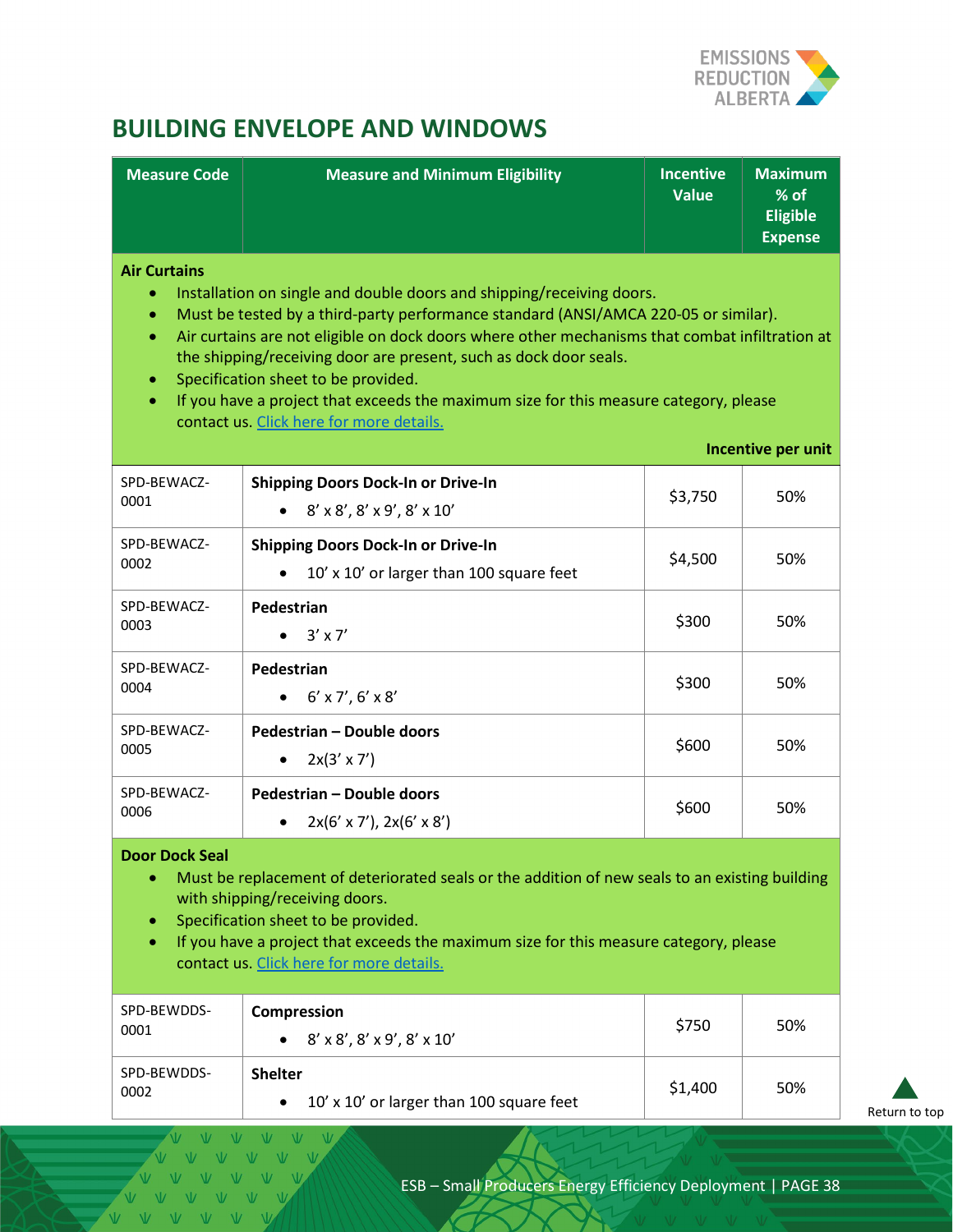

#### **Insulation**

• Specification sheet to be provided.

|                                                                                                                  | Incentive is per square foot of insulation                                                                                                                          |     |     |
|------------------------------------------------------------------------------------------------------------------|---------------------------------------------------------------------------------------------------------------------------------------------------------------------|-----|-----|
| SPD-BEWIZZ-<br>0001                                                                                              | <b>Ceiling insulation</b><br>Minimum incremental increase in insulation of<br>$\bullet$<br>$R-20$<br>Minimum combined insulation greater than R-<br>$\bullet$<br>40 | \$1 | 50% |
| SPD-BEWIZZ-<br>0002                                                                                              | <b>Wall insulation</b><br>Minimum incremental increase in insulation of<br>$\bullet$<br>$R - 7$<br>Minimum combined insulation greater than R-<br>$\bullet$<br>27   | \$1 | 50% |
| <b>High-Efficiency Windows</b><br>Specification sheet to be provided.<br>Incentive is per square foot of windows |                                                                                                                                                                     |     |     |
| SPD-BEWHEW-<br>0001                                                                                              | <b>High efficiency windows</b><br>U-value thermal resistance to be less than 0.30<br>$\bullet$                                                                      | \$2 | 50% |



 $\overline{M}$ V V V V V V V V V V V V V V V V V VVVVVV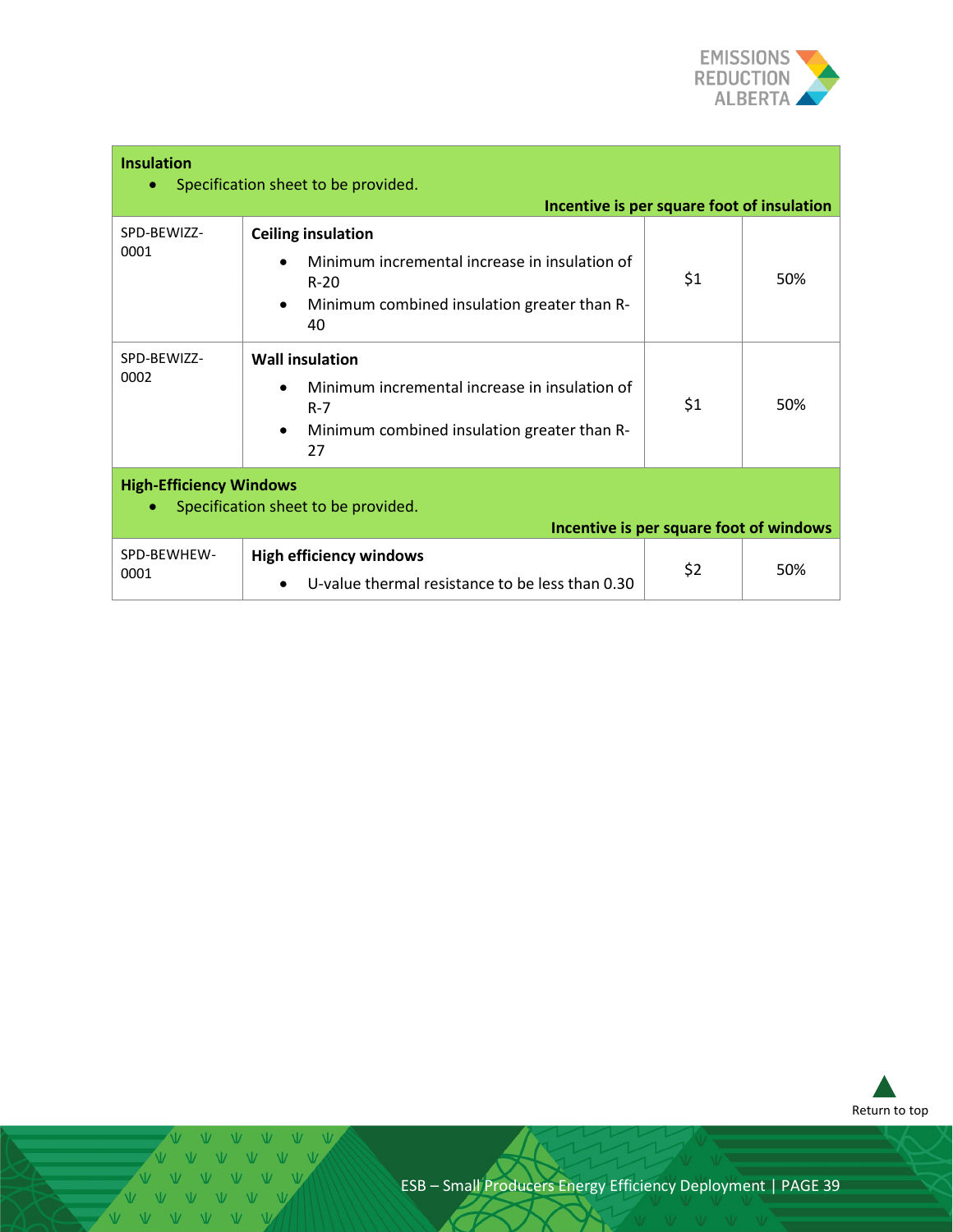

# <span id="page-39-0"></span>**FOOD SERVICE EQUIPMENT**

| <b>Measure Code</b>                                                                                                                                                                                                                                 | <b>Measure and Minimum Eligibility</b>                                                                                                                               | <b>Incentive</b><br><b>Value</b> | <b>Maximum</b><br>% of<br><b>Eligible</b><br><b>Expense</b> |
|-----------------------------------------------------------------------------------------------------------------------------------------------------------------------------------------------------------------------------------------------------|----------------------------------------------------------------------------------------------------------------------------------------------------------------------|----------------------------------|-------------------------------------------------------------|
| <b>Ovens</b><br>Specification sheet to be provided.<br>$\bullet$<br>ENERGY STAR® certification required with the exception of gas-fired conveyor ovens.<br>$\bullet$<br>Eligible for new construction buildings.<br>$\bullet$<br>Incentive per unit |                                                                                                                                                                      |                                  |                                                             |
| SPD-FSEOVE-<br>0001                                                                                                                                                                                                                                 | <b>ENERGY STAR<sup>®</sup> Gas-Fired Convection Oven</b>                                                                                                             | \$1,000                          | 50%                                                         |
| SPD-FSEOVE-<br>0002                                                                                                                                                                                                                                 | <b>ENERGY STAR<sup>®</sup> Gas-Fired Combination Oven</b>                                                                                                            | \$2,000                          | 50%                                                         |
| SPD-FSEOVE-<br>0003                                                                                                                                                                                                                                 | <b>ENERGY STAR® Gas-Fired Rack Oven - Single</b>                                                                                                                     | \$1,500                          | 50%                                                         |
| SPD-FSEOVE-<br>0004                                                                                                                                                                                                                                 | <b>ENERGY STAR<sup>®</sup> Gas-Fired Rack Oven - Double</b>                                                                                                          | \$1,500                          | 50%                                                         |
| SPD-FSEOVE-<br>0005                                                                                                                                                                                                                                 | <b>Gas-Fired Conveyor Oven</b><br>More than 25" conveyor width<br>Cooking efficiency of >= 42%<br>$\bullet$<br>Idle energy rate of 57,000 BTU/h or less<br>$\bullet$ | \$2,000                          | 50%                                                         |
| SPD-FSEOVE-<br>0006                                                                                                                                                                                                                                 | <b>ENERGY STAR<sup>®</sup> Electric-Fired Convection Oven - Full</b><br><b>Size</b>                                                                                  | \$300                            | 50%                                                         |
| SPD-FSEOVE-<br>0007                                                                                                                                                                                                                                 | <b>ENERGY STAR<sup>®</sup> Electric -Fired Convection Oven - Half</b><br><b>Size</b>                                                                                 | \$200                            | 50%                                                         |
| SPD-FSEOVE-<br>0008                                                                                                                                                                                                                                 | <b>ENERGY STAR<sup>®</sup> Electric-Fired Combination Oven</b>                                                                                                       | \$500                            | 50%                                                         |
| <b>Griddles</b><br>Specification sheet to be provided.<br>ENERGY STAR® certification required.<br>Eligible for new construction buildings.<br>Incentive per unit                                                                                    |                                                                                                                                                                      |                                  |                                                             |
| SPD-FSEGRI-0001                                                                                                                                                                                                                                     | <b>ENERGY STAR<sup>®</sup> Gas-Fired Griddle</b>                                                                                                                     | \$1,000                          | 50%                                                         |
| SPD-FSEGRI-0002                                                                                                                                                                                                                                     | <b>ENERGY STAR® Electric-Fired Griddle</b>                                                                                                                           | \$500                            | 50%                                                         |



 $V = W - W$  $V = V - V$ VVVV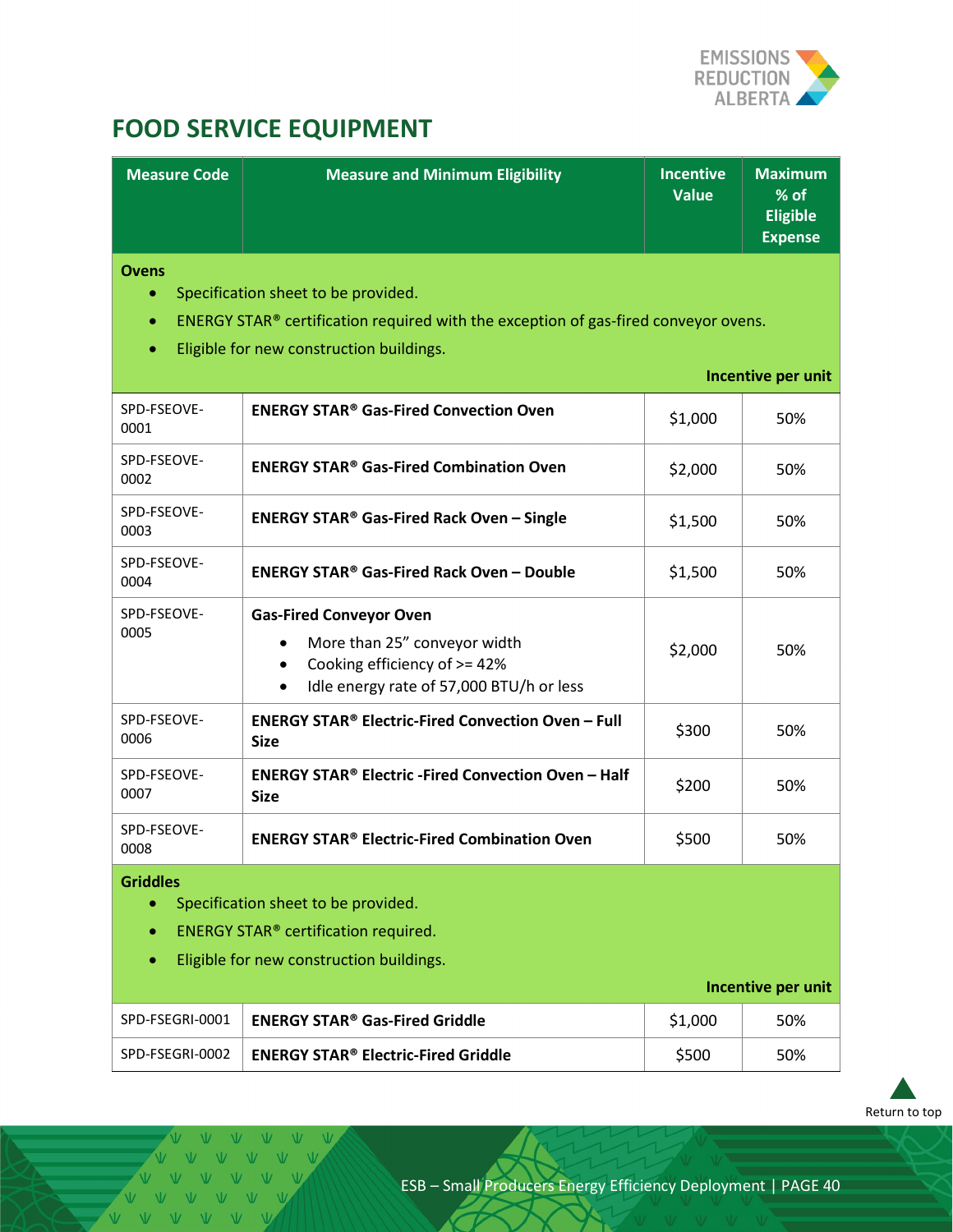

|                                                                                                                                                                                             |                                                                                                                         |                                  | ALBERTA                                                     |
|---------------------------------------------------------------------------------------------------------------------------------------------------------------------------------------------|-------------------------------------------------------------------------------------------------------------------------|----------------------------------|-------------------------------------------------------------|
| <b>Measure Code</b>                                                                                                                                                                         | <b>Measure and Minimum Eligibility</b>                                                                                  | <b>Incentive</b><br><b>Value</b> | <b>Maximum</b><br>% of<br><b>Eligible</b><br><b>Expense</b> |
| <b>Large Vat Fryers</b><br>Specification sheet to be provided.<br>ENERGY STAR® certification required.<br>Eligible for new construction buildings.<br>Incentive per unit                    |                                                                                                                         |                                  |                                                             |
| SPD-FSELVF-0001                                                                                                                                                                             | <b>ENERGY STAR® Gas-Fired Large Vat Fryer</b>                                                                           | \$750                            | 50%                                                         |
| SPD-FSELVF-0002                                                                                                                                                                             | <b>ENERGY STAR® Electric-Fired Large Vat Fryer</b>                                                                      | \$750                            | 50%                                                         |
| <b>Standard Vat Fryers</b><br>Specification sheet to be provided.<br>۰<br><b>ENERGY STAR® certification required.</b><br>$\bullet$<br>Eligible for new construction buildings.<br>$\bullet$ |                                                                                                                         |                                  |                                                             |
|                                                                                                                                                                                             |                                                                                                                         |                                  | Incentive per unit                                          |
| SPD-FSESVF-0001                                                                                                                                                                             | <b>ENERGY STAR® Gas-Fired Standard Vat Fryer</b>                                                                        | \$750                            | 50%                                                         |
| SPD-FSESVF-0002                                                                                                                                                                             | <b>ENERGY STAR® Electric-Fired Standard Vat Fryer</b>                                                                   | \$200                            | 50%                                                         |
| <b>Steam Cooker</b><br>Specification sheet to be provided.<br>ENERGY STAR® certification required.<br>$\bullet$<br>Eligible for new construction buildings.<br>۰                            |                                                                                                                         |                                  |                                                             |
|                                                                                                                                                                                             |                                                                                                                         |                                  | Incentive per unit                                          |
| SPD-FSESTC-0001                                                                                                                                                                             | <b>ENERGY STAR<sup>®</sup> Gas-Fired Steam Cooker</b>                                                                   | \$1,000                          | 50%                                                         |
| SPD-FSESTC-0002                                                                                                                                                                             | <b>ENERGY STAR<sup>®</sup> Electric-Fired Steam Cooker</b>                                                              | \$1,000                          | 50%                                                         |
| <b>Hot Food Holding Cabinet</b><br>$\bullet$<br>$\bullet$                                                                                                                                   | Specification sheet to be provided.<br>ENERGY STAR® certification required.<br>Eligible for new construction buildings. |                                  |                                                             |
|                                                                                                                                                                                             |                                                                                                                         |                                  | Incentive per unit                                          |
| SPD-FSEHFH-<br>0001                                                                                                                                                                         | <b>ENERGY STAR® Hot Food Holding Cabinet</b><br><b>Full Size</b>                                                        | \$1,000                          | 50%                                                         |
| SPD-FSEHFH-<br>0002                                                                                                                                                                         | <b>ENERGY STAR® Hot Food Holding Cabinet</b><br>3⁄4 Size<br>$\bullet$                                                   | \$500                            | 50%                                                         |



 $\overline{\mathcal{M}}$  $\overline{V}$  $\overline{V}$ VVVVV VVVVVV V V V V V V VVVVV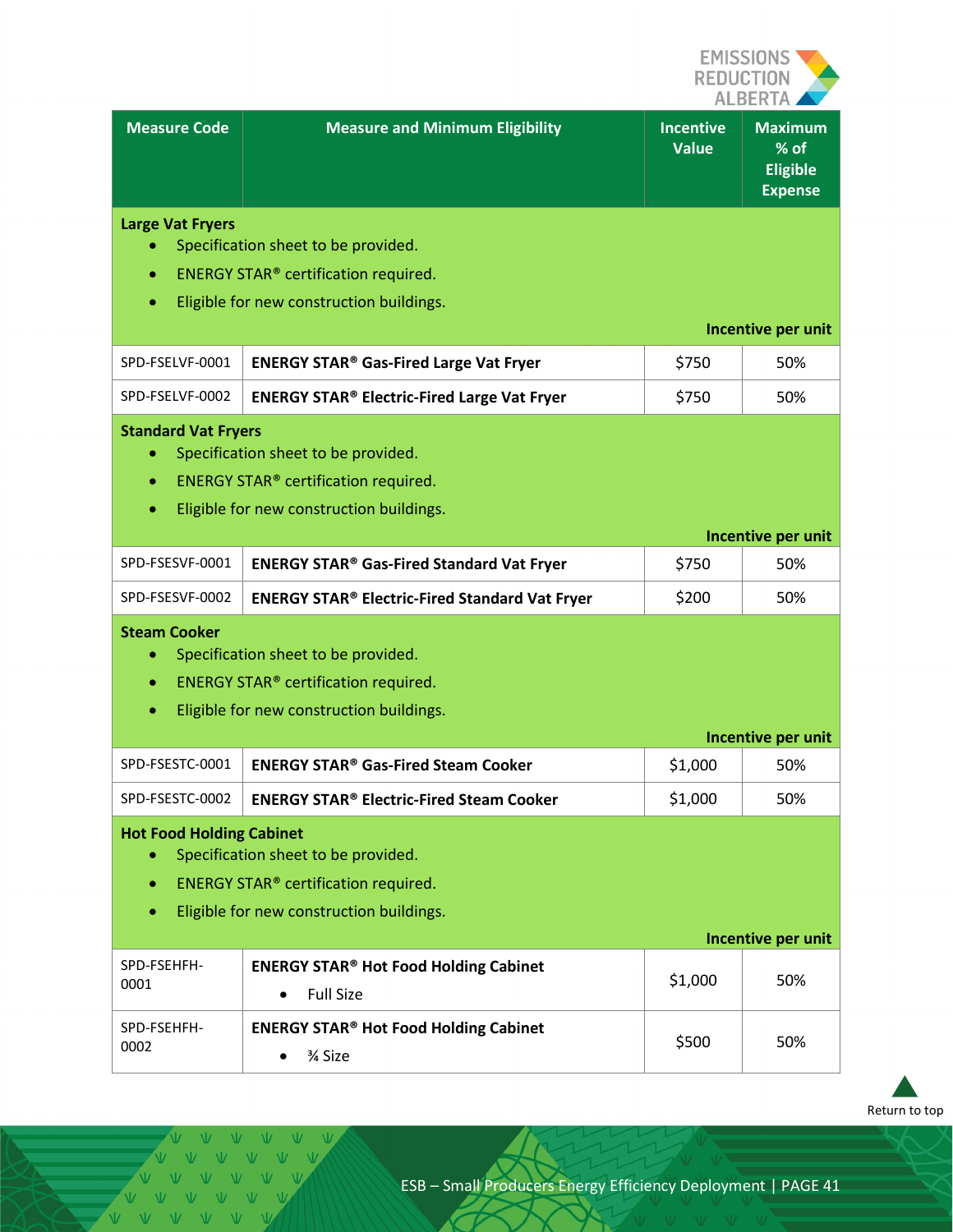

| <b>Measure Code</b>                                                                                                                                                                                                                                                                                                                                                    | <b>Measure and Minimum Eligibility</b>                                                      | <b>Incentive</b><br><b>Value</b> | <b>Maximum</b><br>% of<br><b>Eligible</b><br><b>Expense</b> |
|------------------------------------------------------------------------------------------------------------------------------------------------------------------------------------------------------------------------------------------------------------------------------------------------------------------------------------------------------------------------|---------------------------------------------------------------------------------------------|----------------------------------|-------------------------------------------------------------|
| SPD-FSEHFH-<br>0003                                                                                                                                                                                                                                                                                                                                                    | <b>ENERGY STAR® Hot Food Holding Cabinet</b><br>1/ <sub>2</sub> Size                        | \$500                            | 50%                                                         |
| <b>High Temperature Dishwasher</b><br>Specification sheet to be provided.<br>ENERGY STAR® certification required.<br>$\bullet$<br>Eligible for new construction buildings.<br>$\bullet$                                                                                                                                                                                |                                                                                             |                                  |                                                             |
|                                                                                                                                                                                                                                                                                                                                                                        |                                                                                             |                                  | Incentive per unit                                          |
| SPD-FSEDWH-<br>0001                                                                                                                                                                                                                                                                                                                                                    | <b>ENERGY STAR® Dishwasher - High Temperature -</b><br><b>Under Counter</b>                 | \$1,000                          | 50%                                                         |
| SPD-FSEDWH-<br>0002                                                                                                                                                                                                                                                                                                                                                    | <b>ENERGY STAR® Dishwasher - High Temperature -</b><br><b>Stationary Single Tank Door</b>   | \$2,000                          | 50%                                                         |
| SPD-FSEDWH-<br>0003                                                                                                                                                                                                                                                                                                                                                    | <b>ENERGY STAR® Dishwasher - High Temperature -</b><br><b>Single Tank Conveyor</b>          | \$3,500                          | 50%                                                         |
| SPD-FSEDWH-<br>0004                                                                                                                                                                                                                                                                                                                                                    | <b>ENERGY STAR® Dishwasher - High Temperature -</b><br><b>Multi-Tank Conveyor</b>           | \$7,000                          | 50%                                                         |
| <b>Demand Control Kitchen Ventilation</b><br>New installation or replacement of constant volume ventilation hoods are eligible.<br>$\bullet$<br>Intended for commercial food preparation or processing.<br>$\bullet$<br>If you have a project that exceeds the maximum size for this measure category, please<br>$\bullet$<br>contact us. Click here for more details. |                                                                                             |                                  |                                                             |
| SPD-FSEDCK-0001                                                                                                                                                                                                                                                                                                                                                        |                                                                                             |                                  | Incentive per unit                                          |
|                                                                                                                                                                                                                                                                                                                                                                        | <b>Demand Control Kitchen Ventilation</b><br>Hood Fan under 5,000 CFM                       | \$1,000                          | 50%                                                         |
| SPD-FSEDCK-0002                                                                                                                                                                                                                                                                                                                                                        | <b>Demand Control Kitchen Ventilation</b><br>Hood Fan between 5,001-10,000 CFM<br>$\bullet$ | \$2,000                          | 50%                                                         |
| SPD-FSEDCK-0003                                                                                                                                                                                                                                                                                                                                                        | <b>Demand Control Kitchen Ventilation</b><br>Hood Fan between 10,001-15,000 CFM             | \$5,500                          | 50%                                                         |



VVVVV VVVVVV V V V V V VVVVV